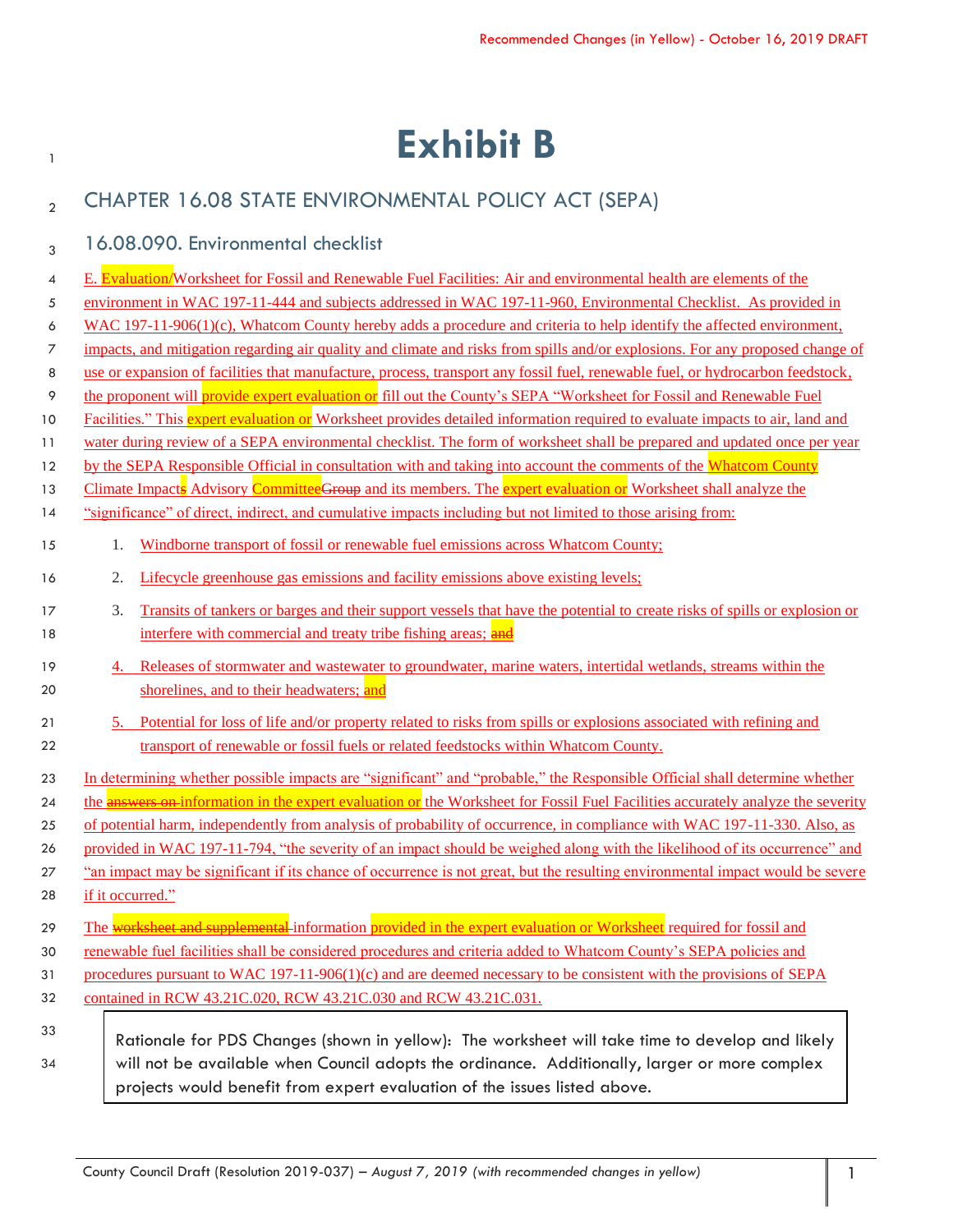- *Discussion/Notes: Suggest reference to WAC 197-11-906(1)(c) as basis to require worksheet*
- *since it allows for additional procedures and criteria. WAC 197-11-315 refers to Ecology and 30-*
- *day review for planned actions, which is not proposed.*

38 16.08.160 Substantive authority.

| 39 | A. The policies and goals set forth in this chapter are supplementary to those in the existing authorization of Whatcom         |  |  |
|----|---------------------------------------------------------------------------------------------------------------------------------|--|--|
| 40 | County.                                                                                                                         |  |  |
| 41 | B. The county may attach conditions to a permit or approval for a proposal so long as:                                          |  |  |
| 42 | 1. Such conditions are necessary to mitigate specific probable adverse environmental impacts identified in                      |  |  |
| 43 | environmental documents prepared pursuant to this chapter; and                                                                  |  |  |
| 44 | 2. Such conditions are in writing; and                                                                                          |  |  |
| 45 | 3. The mitigation measures included in such conditions are reasonable and capable of being accomplished; and                    |  |  |
| 46 | 4. The county has considered whether other local, state, or federal mitigation measures applied to the proposal are             |  |  |
| 47 | sufficient to mitigate the identified impacts; and                                                                              |  |  |
| 48 | 5. Such conditions are based on one or more policies or provisions in subsection $Dr E0$ or $F0$ of this section and cited in   |  |  |
| 49 | the license or other decision document.                                                                                         |  |  |
| 50 | Rationale for PDS Changes (shown in yellow): Subsections E and F below include                                                  |  |  |
| 51 | provisions relating to placing conditions on projects.                                                                          |  |  |
| 52 |                                                                                                                                 |  |  |
| 53 | C. The county may deny a permit or approval for a proposal on the basis of SEPA so long as:                                     |  |  |
| 54 | 1. A finding is made that approving the proposal would result in probable significant adverse environmental impacts that        |  |  |
| 55 | are identified in a FEIS or final SEIS prepared pursuant to this chapter; and                                                   |  |  |
| 56 | 2. A finding is made that there are no reasonable mitigation measures capable of being accomplished that are sufficient         |  |  |
| 57 | to mitigate the identified impact; and                                                                                          |  |  |
| 58 | 3. The denial is based on one or more policies or provisions identified in subsection $D$ or $F$ of this section and identified |  |  |
| 59 | in writing in the decision document.                                                                                            |  |  |
| 60 |                                                                                                                                 |  |  |
| 61 | Rationale for PDS Changes (shown in yellow): Subsection F below includes a<br>provision relating to denying projects.           |  |  |
| 62 |                                                                                                                                 |  |  |
| 63 | D. The county designates and adopts by reference the following policies as the basis for the county's exercise of SEPA          |  |  |
| 64 | authority pursuant to this section:                                                                                             |  |  |
| 65 | 1. The county shall use all practicable means, consistent with other essential considerations of state policy, to improve       |  |  |
| 66 | and coordinate plans, functions, programs, and resources to the end that the state and its citizens may:                        |  |  |
| 67 | a. Fulfill the responsibilities of each generation as trustee of the environment for succeeding generations;                    |  |  |
| 68 | b. Assure for all people of Washington safe, healthful, productive, and aesthetically and culturally pleasing                   |  |  |
| 69 | surroundings;                                                                                                                   |  |  |
| 70 | c. Attain the widest range of beneficial uses of the environment without degradation, risk to health or safety, or              |  |  |
| 71 | other undesirable and unintended consequences;                                                                                  |  |  |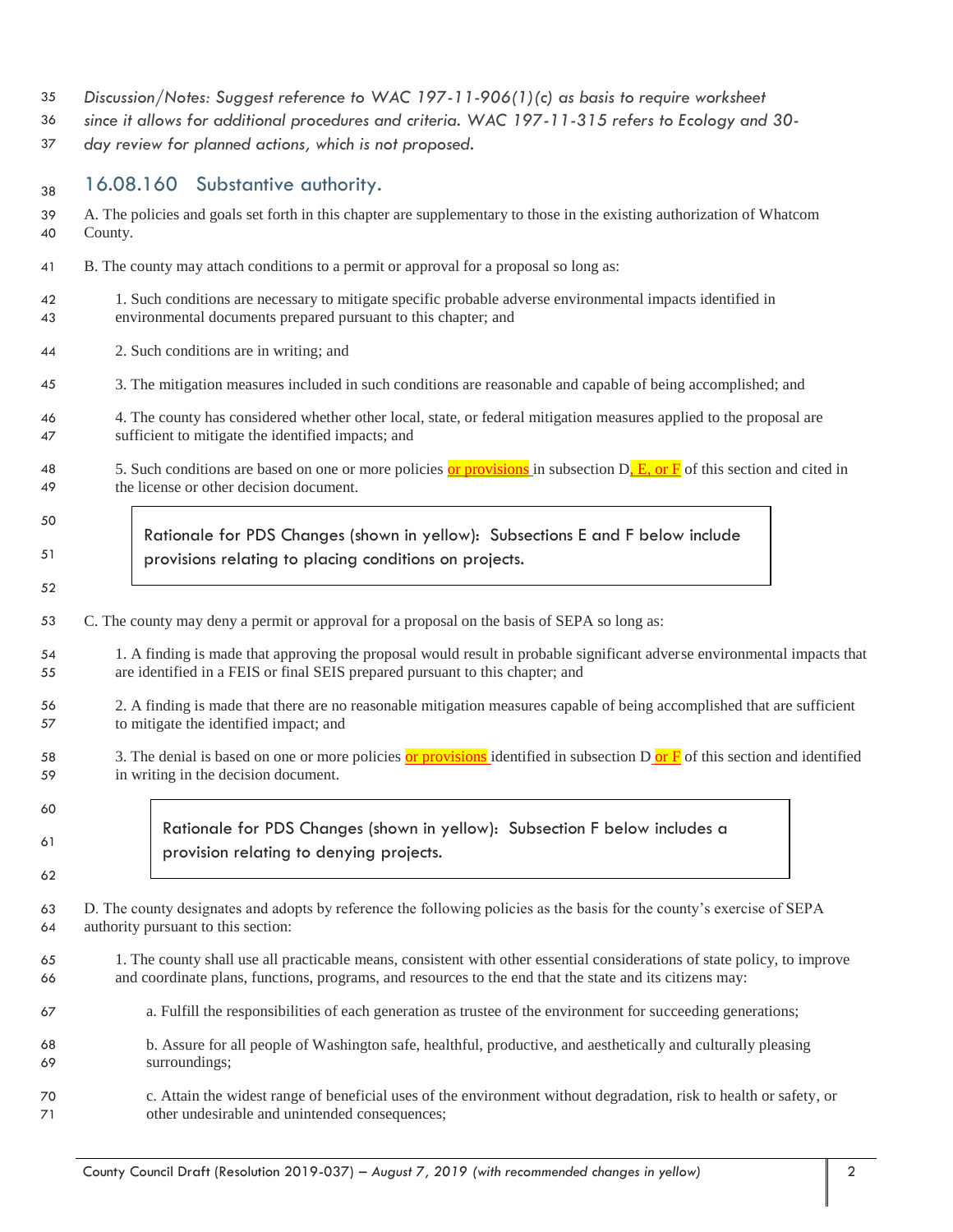- d. Preserve important historic, cultural, and natural aspects of our national heritage;
- e. Maintain, wherever possible, an environment which supports diversity and variety of individual choice;
- f. Achieve a balance between population and resource use which will permit high standards of living and a wide sharing of life's amenities; and
- g. Enhance the quality of renewable resources and approach the maximum attainable recycling of depletable resources.

 2. The county recognizes that each person has a fundamental and inalienable right to a healthful environment and that each person has a responsibility to contribute to the preservation and enhancement of the environment.

- 3. The county adopts by reference the policies in the following county documents:
- Whatcom County Comprehensive Land Use Plan (inclusive of goal statements and all subarea components)
- Whatcom County Shoreline Management Program
- Whatcom County Subdivision Ordinance
- Whatcom County Solid Waste Management Plan
- Whatcom County Critical Areas Ordinance
- All official land use controls adopted by Whatcom County.
- E. Relationship to Federal, State and Regional Regulations. Many of the environmental impacts addressed by these 88 SEPA policies are also the subject of federal, state and regional regulations. In deciding whether these regulations provide sufficient impact mitigation, the County shall consult orally or in writing with the responsible federal, state or other agency with jurisdiction and environmental expertise and may expressly defer to that agency. The County shall 91 base or condition its project decision on compliance with these other existing regulations, rules, laws, or adopted 92 enforceable plans. The County shall not so defer if such regulations did not anticipate or are otherwise inadequate to address a particular impact of a project.
- 94 F. Specific Environmental Policies
- 95 1. Air Quality and Climate:
- a. Air pollution can be damaging to human health, plants and animals, visibility, aesthetics, and the overall quality of life. Mitigation of criteria pollutant impacts will normally be the subject of air permits required by the 98 Northwest Clean Air Agency (NWCAA) and/or State Department of Ecology (DOE) and no further mitigation by 99 the County shall be required. However, where a project being reviewed by the County generates public nuisance 100 impacts, or odors or greenhouse gas emissions impacts not addressed through the regulations of NWCAA or DOE, 101 the County may require mitigation under SEPA.
- Rationale for PDS Changes (shown in yellow): The State Department of Ecology requires a "Prevention of Significant Deterioration" permit for certain industrial sources of air pollution (e.g. refineries). Using the term "public" nuisance will maintain consistency with WCC 20.66.704 and WCC 20.68.704, the Light Impact Industrial and Heavy Impact Industrial provisions relating to odors.
- b. Climate change is resulting in increased temperatures, reduced summertime snowpack, reduced stream flows and increased stream temperatures, more intense storms with increased potential for flooding and damage to roads, dikes and critical infrastructure such as water and waste treatment facilities. While climate change is a global phenomenon, it is the policy of Whatcom County to do its fair share to reduce local emissions and to ensure that projects with a likelihood of more than a moderate adverse impact on air quality and climate that may be authorized by the County address greenhouse gas emissions impacts. Mitigation may be achieved through the 114 provisions contained in County land use and development zoning regulations or through the State Environmental 115 Policy Act where land use zoning code provisions do not address mitigation of greenhouse gas emissions impacts.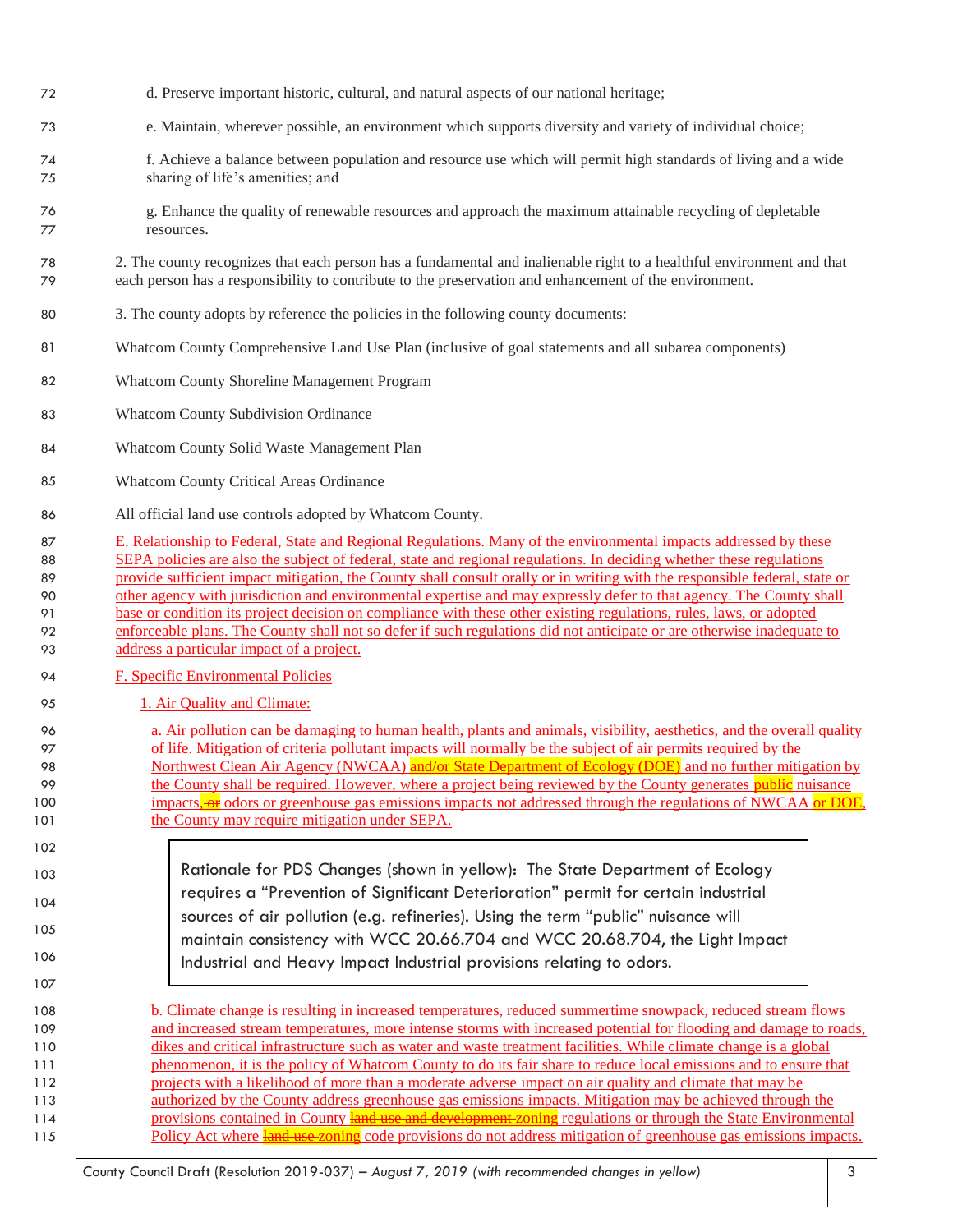|            | Rationale for PDS Changes (shown in yellow): The proposed greenhouse gas                                                                                                                                                             |
|------------|--------------------------------------------------------------------------------------------------------------------------------------------------------------------------------------------------------------------------------------|
| 116        | emission mitigation provisions referenced above are in the zoning code. The                                                                                                                                                          |
| 117        | change above would direct the reader to this specific code (replacing a more                                                                                                                                                         |
| 118        | generic reference to "land use and development regulations").                                                                                                                                                                        |
|            |                                                                                                                                                                                                                                      |
| 119<br>120 | i. Greenhouse Gas Emissions – Fossil Fuel Facilities and Fossil Fuel Transshipment Facilities: The following<br>policies shall apply to fossil fuel facilities and fossil fuel transshipment facilities.                             |
| 121        | (a) Emissions Calculated: The SEPA Responsible Official may require mitigation for greenhouse gas                                                                                                                                    |
| 122        | emissions of fossil fuel facilities and fossil fuel transshipment facilities, as calculated consistent with the                                                                                                                      |
| 123        | definition of facility emissions in WCC 20.97.124.1.                                                                                                                                                                                 |
| 124        | (b) Assessment: Greenhouse gas emissions impacts shall be assessed using the most current version of the                                                                                                                             |
| 125        | <b>GREET Model developed by Argonne National Laboratories or, where feedstocks are from Canada, using</b>                                                                                                                            |
| 126        | the latest version of the GH Genius model developed by Canadian agencies for quantification of upstream                                                                                                                              |
| 127        | emissions from production of feedstocks produced in Canada.                                                                                                                                                                          |
| 128        | (c) Mitigation: Greenhouse gas emissions impacts may be offset for proposals subject to WCC 20.68.801                                                                                                                                |
| 129        | through either code requirements or, if not addressed through code requirements, through mitigation projects                                                                                                                         |
| 130        | that provide real, additional and quantifiable greenhouse gas mitigation. Such mitigation must not be required                                                                                                                       |
| 131<br>132 | by any other regulatory mechanism and there shall be no double counting of emission reductions where<br><u>identified as mitigation of greenhouse gas emissions impacts for permits subject to WCC 20.68.801.</u>                    |
| 133        | ii. Greenhouse Gas Emissions – Renewable Fuels Facilities and Renewable Fuel Transshipment Facilities: The                                                                                                                           |
| 134        | SEPA Responsible Official shall require documentation of lifecycle greenhouse gas emissions associated with                                                                                                                          |
| 135        | <u>renewable fuel facilities. If the applicant demonstrates that lifecycle greenhouse gas emissions will be reduced</u>                                                                                                              |
| 136        | when compared to equivalent fossil fuels, then no further evaluation of greenhouse gas emissions will be                                                                                                                             |
| 137        | required. The SEPA Responsible Official shall require documentation of emissions consistent with b.i(a) and                                                                                                                          |
| 138        | i(b) above. The applicant shall demonstrate that the lifecycle greenhouse gas reductions associated with the                                                                                                                         |
| 139        | enewable fuels provide a net reduction even when considering transportation and upstream emissions. If there                                                                                                                         |
| 140        | a net increase in emissions locally, the SEPA Responsible official may require mitigation per b.i(c) abo .                                                                                                                           |
|            |                                                                                                                                                                                                                                      |
| 141        |                                                                                                                                                                                                                                      |
| 142        | On October 10, 2019, the Planning Commission provided direction that renewable fuel                                                                                                                                                  |
| 143        | facilities should not be required to mitigate greenhouse gas emissions if they reduce                                                                                                                                                |
| 144        | lifecycle greenhouse gas emissions. Therefore, the greenhouse gas language above has                                                                                                                                                 |
|            | been modified, including deletion of the mitigation language.                                                                                                                                                                        |
| 145<br>146 | iii. Greenhouse Gas Emissions – Other Uses Within the Heavy Impact Industrial District:                                                                                                                                              |
|            |                                                                                                                                                                                                                                      |
| 147<br>148 | (a) Method of analysis: Determined by SEPA Responsible Official following consultation with federal and<br>state agencies with jurisdiction or expertise.                                                                            |
| 149        | (b) Mitigation: Determined by SEPA Responsible Official. See 1.c.                                                                                                                                                                    |
| 150        | c. It is the County's policy to minimize or prevent adverse air quality impacts. Federal, state, regional, and county                                                                                                                |
| 151        | regulations and programs cannot always anticipate or adequately mitigate adverse air quality impacts. If the                                                                                                                         |
| 152        | decision-maker makes a written finding that the applicable federal, state, regional, and/or County regulations did                                                                                                                   |
| 153        | not anticipate or are inadequate to address the particular impact(s) of the project, the decision-maker may                                                                                                                          |
| 154<br>155 | condition the proposal to mitigate its adverse impacts or, if impacts cannot be mitigated, may deny a project under                                                                                                                  |
| 156        | the provisions of the State Environmental Policy Act.<br>2. Plants and Animals:                                                                                                                                                      |
| 157        |                                                                                                                                                                                                                                      |
| 158        | a. Many species of birds, mammals, fish, and other classes of animals and plants living in both rural and urban<br>environments and are of ecological, educational, and economic value. Fish and wildlife populations are threatened |
| 159        | by habitat loss and by the reduction of habitat diversity. For the purposes of this policy, animals and plants of                                                                                                                    |
| 160        | ecological, educational, and economic value include priority habitats and species as listed in the Washington                                                                                                                        |
| 161        | Department of Fish and Wildlife's Priority Habitats and Species, as amended, consistent with WCC 16.16.710,                                                                                                                          |
| 162        | and High Biodiversity Value Areas per the Whatcom County 2017 Ecosystem Report, as amended.                                                                                                                                          |

Г

٦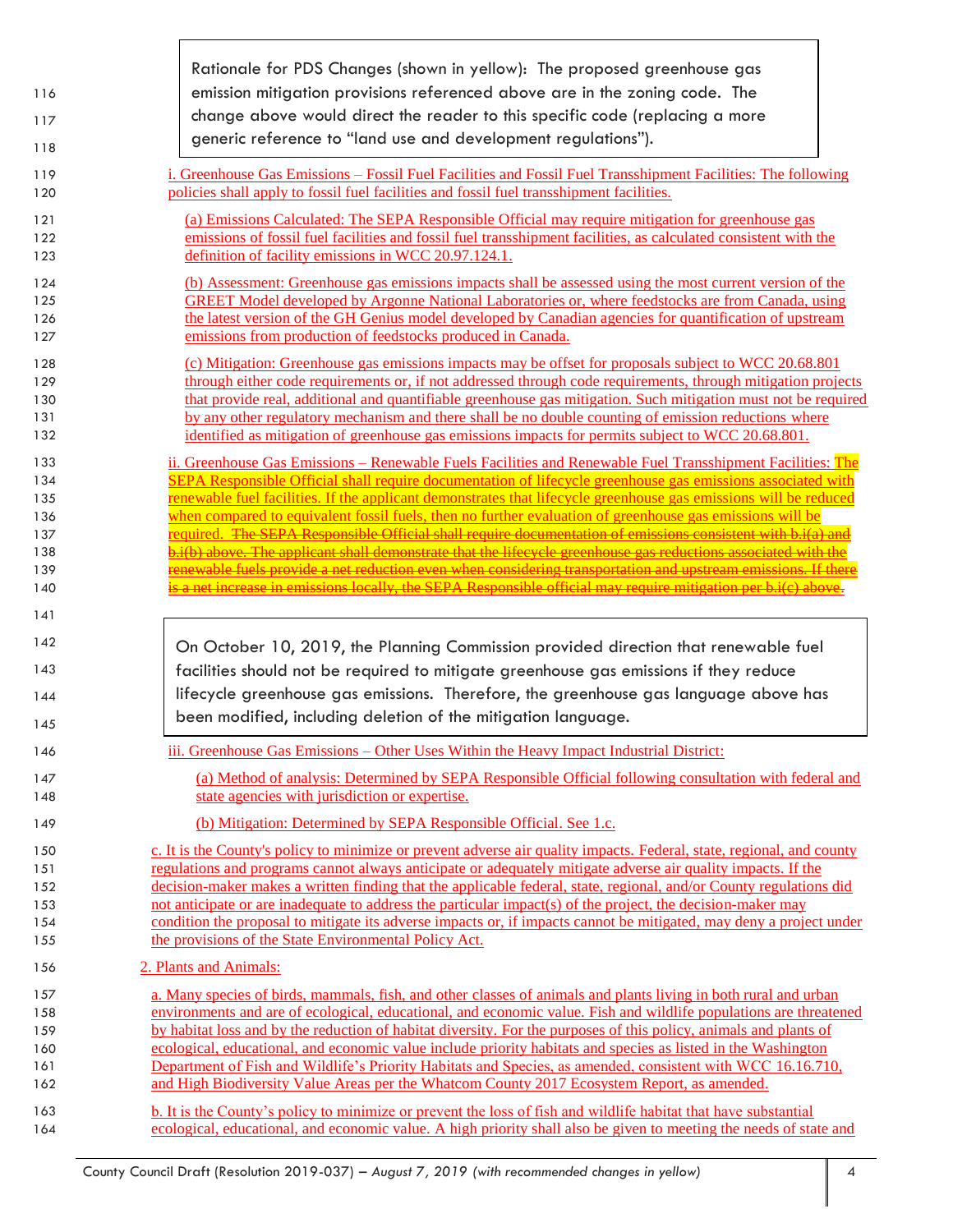| 165<br>166                                    | federal threatened, endangered, and sensitive species of both plants and animals. Special consideration shall be<br>given to anadromous fisheries and marine mammals.                                                                                                                                                                                                                                                                                                                                                                                                                                                                                                                                                                                                                                      |
|-----------------------------------------------|------------------------------------------------------------------------------------------------------------------------------------------------------------------------------------------------------------------------------------------------------------------------------------------------------------------------------------------------------------------------------------------------------------------------------------------------------------------------------------------------------------------------------------------------------------------------------------------------------------------------------------------------------------------------------------------------------------------------------------------------------------------------------------------------------------|
| 167<br>168<br>169<br>170<br>171<br>172<br>173 | c. It is the County's policy to ensure applicants provide verifiable documentation of consistency with federal and<br>state laws regarding treaty rights, clean water rights (both water quality and water quantity), and endangered<br>species protection such as through attaining permits or conducting consultations. The decision-maker may<br>condition or deny the project to mitigate its adverse impacts if the decision-maker finds that a proposed project<br>would reduce or damage rare, uncommon, unique or exceptional plant or wildlife habitat, designated wildlife<br>corridors, or habitat diversity for plants or animals species of substantial educational, ecological, or economic<br>value, or interfere with treaty rights, clean water rights, or endangered species protection. |
| 174<br>175                                    | Discussion/Notes: If amendments are made to the Comprehensive Plan policies then the County<br>will in effect update policies under the County's SEPA substantive authority.                                                                                                                                                                                                                                                                                                                                                                                                                                                                                                                                                                                                                               |
| 176                                           |                                                                                                                                                                                                                                                                                                                                                                                                                                                                                                                                                                                                                                                                                                                                                                                                            |
| 177                                           |                                                                                                                                                                                                                                                                                                                                                                                                                                                                                                                                                                                                                                                                                                                                                                                                            |
| 178                                           |                                                                                                                                                                                                                                                                                                                                                                                                                                                                                                                                                                                                                                                                                                                                                                                                            |
| 179                                           |                                                                                                                                                                                                                                                                                                                                                                                                                                                                                                                                                                                                                                                                                                                                                                                                            |
| 180                                           |                                                                                                                                                                                                                                                                                                                                                                                                                                                                                                                                                                                                                                                                                                                                                                                                            |
| 181                                           |                                                                                                                                                                                                                                                                                                                                                                                                                                                                                                                                                                                                                                                                                                                                                                                                            |
| 182                                           |                                                                                                                                                                                                                                                                                                                                                                                                                                                                                                                                                                                                                                                                                                                                                                                                            |
| 183                                           |                                                                                                                                                                                                                                                                                                                                                                                                                                                                                                                                                                                                                                                                                                                                                                                                            |
| 184                                           |                                                                                                                                                                                                                                                                                                                                                                                                                                                                                                                                                                                                                                                                                                                                                                                                            |
| 185                                           |                                                                                                                                                                                                                                                                                                                                                                                                                                                                                                                                                                                                                                                                                                                                                                                                            |
| 186                                           |                                                                                                                                                                                                                                                                                                                                                                                                                                                                                                                                                                                                                                                                                                                                                                                                            |
| 187                                           |                                                                                                                                                                                                                                                                                                                                                                                                                                                                                                                                                                                                                                                                                                                                                                                                            |
| 188                                           |                                                                                                                                                                                                                                                                                                                                                                                                                                                                                                                                                                                                                                                                                                                                                                                                            |
| 189                                           |                                                                                                                                                                                                                                                                                                                                                                                                                                                                                                                                                                                                                                                                                                                                                                                                            |
| 190                                           |                                                                                                                                                                                                                                                                                                                                                                                                                                                                                                                                                                                                                                                                                                                                                                                                            |
| 191                                           |                                                                                                                                                                                                                                                                                                                                                                                                                                                                                                                                                                                                                                                                                                                                                                                                            |
| 192                                           |                                                                                                                                                                                                                                                                                                                                                                                                                                                                                                                                                                                                                                                                                                                                                                                                            |
| 193                                           |                                                                                                                                                                                                                                                                                                                                                                                                                                                                                                                                                                                                                                                                                                                                                                                                            |
| 194                                           |                                                                                                                                                                                                                                                                                                                                                                                                                                                                                                                                                                                                                                                                                                                                                                                                            |
| 195                                           |                                                                                                                                                                                                                                                                                                                                                                                                                                                                                                                                                                                                                                                                                                                                                                                                            |
| 196                                           |                                                                                                                                                                                                                                                                                                                                                                                                                                                                                                                                                                                                                                                                                                                                                                                                            |
| 197                                           |                                                                                                                                                                                                                                                                                                                                                                                                                                                                                                                                                                                                                                                                                                                                                                                                            |
| 198                                           |                                                                                                                                                                                                                                                                                                                                                                                                                                                                                                                                                                                                                                                                                                                                                                                                            |
| 199                                           |                                                                                                                                                                                                                                                                                                                                                                                                                                                                                                                                                                                                                                                                                                                                                                                                            |
| 200                                           |                                                                                                                                                                                                                                                                                                                                                                                                                                                                                                                                                                                                                                                                                                                                                                                                            |
| 201                                           |                                                                                                                                                                                                                                                                                                                                                                                                                                                                                                                                                                                                                                                                                                                                                                                                            |
| 202                                           |                                                                                                                                                                                                                                                                                                                                                                                                                                                                                                                                                                                                                                                                                                                                                                                                            |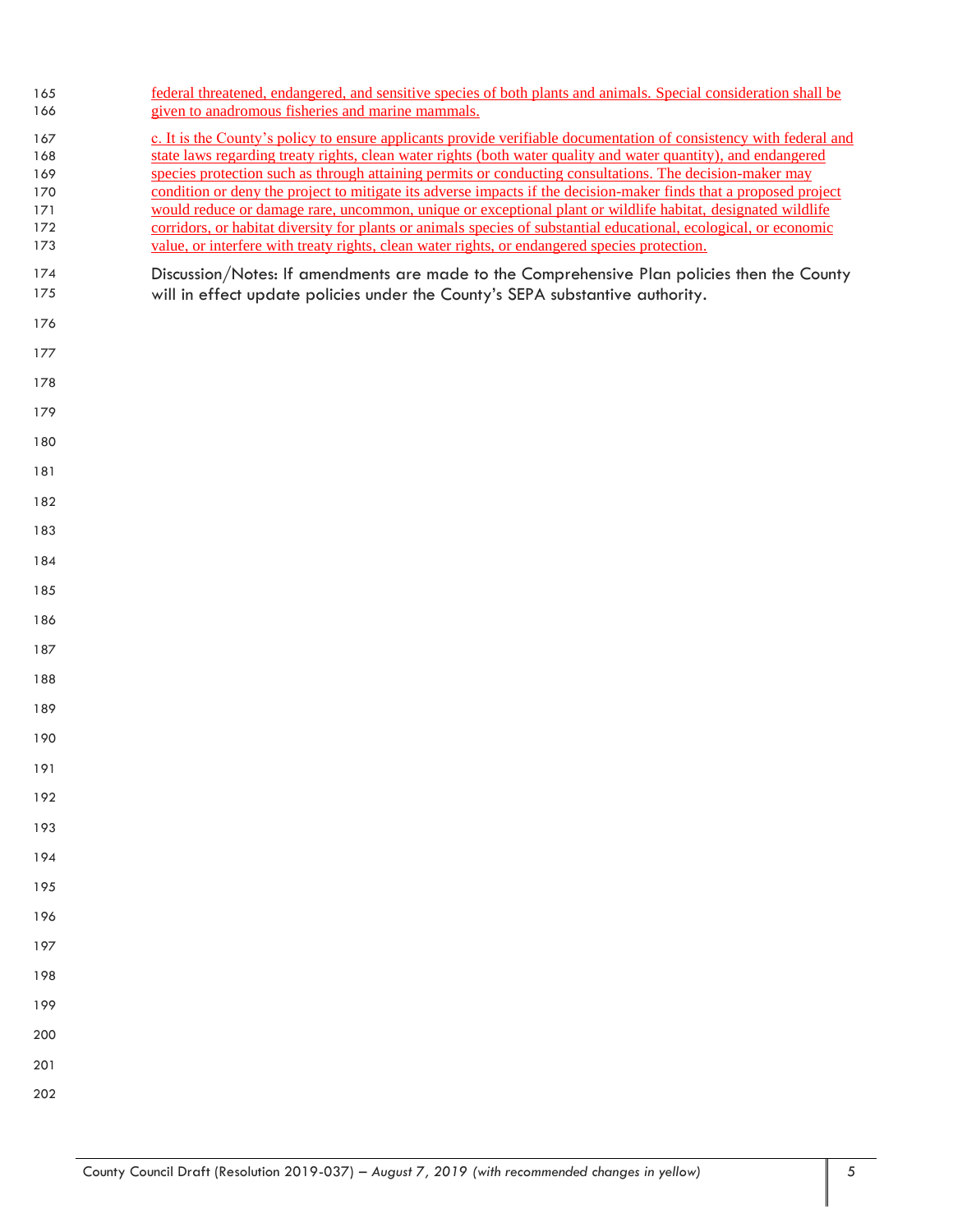| 203               | <b>Exhibit C</b>                                                                                                                                                                                                                                                                                         |
|-------------------|----------------------------------------------------------------------------------------------------------------------------------------------------------------------------------------------------------------------------------------------------------------------------------------------------------|
| 204               |                                                                                                                                                                                                                                                                                                          |
| 205               | CHAPTER 20.66 LIGHT IMPACT INDUSTRIAL (LII) DISTRICT                                                                                                                                                                                                                                                     |
| 206               | 20.66.200 Prohibited uses.                                                                                                                                                                                                                                                                               |
| 207<br>208        | All uses not listed as permitted, accessory, administrative approval, or conditional uses are prohibited, including but not<br>limited to the following, which are listed here for purposes of clarity:                                                                                                  |
| 209               | .201 Reserved.                                                                                                                                                                                                                                                                                           |
| 210               | .202 Adult businesses except those allowed as an administrative approval use under WCC 20.66.131.                                                                                                                                                                                                        |
| 211<br>212<br>213 | .203 In the Bellingham Urban Growth Area the following uses are prohibited: petroleum refinery and the primary<br>manufacturing of products thereof, primary manufacturing and processing of rubber, plastics, chemicals, paper, asbestos and<br>products derived thereof, and primary metal industries. |
| 214<br>215        | .204 New fossil-fuel refinery, or new fossil fuel transshipment or facility unless permitted as a part of an existing<br><u>lification otherwise permitted under this code</u> .                                                                                                                         |
| 216               |                                                                                                                                                                                                                                                                                                          |
| 217               | Rationale for PDS Changes (shown in yellow): The existing refineries are south of<br>Grandview Rd., in the Heavy Impact Industrial zone. There are no refineries north                                                                                                                                   |
| 218               | of Grandview in the Light Impact Industrial zone.                                                                                                                                                                                                                                                        |
| 219               |                                                                                                                                                                                                                                                                                                          |
| 220<br>221        | Discussion/Notes: Prohibit fossil fuel related industries in the LII District; already<br>prohibited in the Bellingham UGA. It does not appear that such uses exist in the LII zone;                                                                                                                     |
| 222               | thus, we have only addressed the prohibition of fossil-fuel refinery and fossil fuel                                                                                                                                                                                                                     |
| 223               | transshipment facility unless part of an existing refinery (e.g. transshipment).                                                                                                                                                                                                                         |
| 224               |                                                                                                                                                                                                                                                                                                          |
| 225               |                                                                                                                                                                                                                                                                                                          |
| 226               |                                                                                                                                                                                                                                                                                                          |
| 227               |                                                                                                                                                                                                                                                                                                          |
| 228               |                                                                                                                                                                                                                                                                                                          |
| 229               |                                                                                                                                                                                                                                                                                                          |
| 230<br>231        |                                                                                                                                                                                                                                                                                                          |
| 232               |                                                                                                                                                                                                                                                                                                          |
| 233               |                                                                                                                                                                                                                                                                                                          |
|                   |                                                                                                                                                                                                                                                                                                          |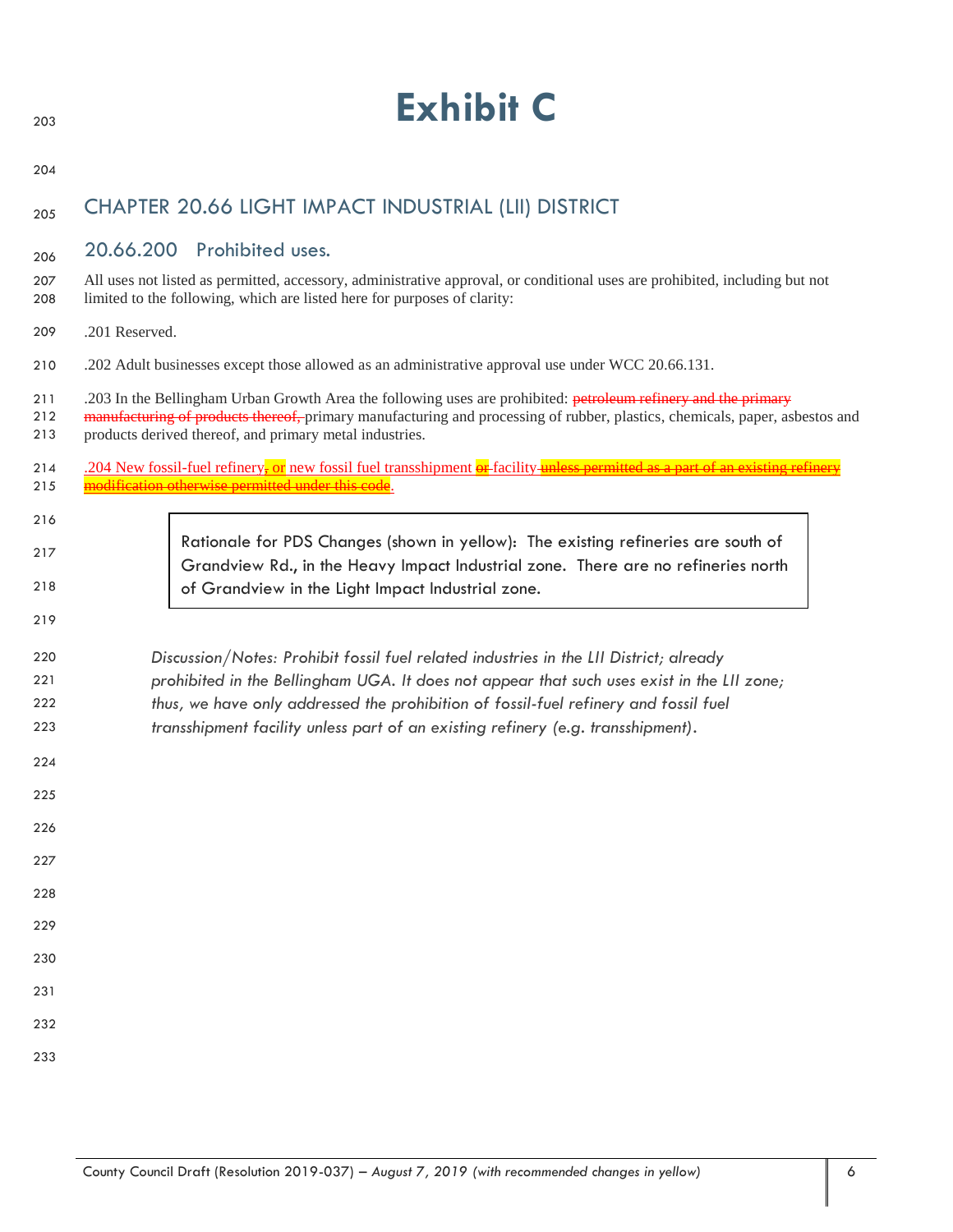## <sub>234</sub> CHAPTER 20.68 HEAVY IMPACT INDUSTRIAL (HII) DISTRICT

## 20.68.050 Permitted uses.

Unless otherwise provided herein, permitted and accessory uses shall be administered pursuant to the applicable provisions of

Chapter 20.80 WCC, Supplementary Requirements, and Chapter 20.84 WCC, Variances, Conditional Uses, Administrative

 Uses and Appeals, the Whatcom County SEPA Ordinance, the Whatcom County Subdivision Ordinance and the Whatcom 239 County Shoreline Management Program- and implementing regulations. The purpose of the SIC numbers listed within this

240 chapter is to adopt by reference other activities similar in nature to the use identified herein. (Policies of the subarea

Comprehensive Plan may preclude certain permitted uses to occur in particular subareas. Please refer to the policies of the

- 242 applicable subarea plan to determine the appropriateness of a land use activity listed below.)
- .051 The manufacture and processing of food including meat (including packinghouses and slaughterhouses), dairy, fruits, vegetables, seafood, grain mill, large scale bakery, sugar and beverage products, provided the following criteria are met:
- (1) Holding pens associated with packinghouses and slaughterhouses shall be limited to that necessary to accommodate animals intended for processing within 24 hours.
- (2) The facility shall comply with the solid waste handling standards as set forth in Chapter 173-350 WAC, as administered by the Whatcom County health department as adopted by reference in Chapter 24.06 WAC.
- (3) If required by the Washington State Department of Ecology, the following permits shall be obtained:
- (a) State waste discharge permit (Chapter 173-216 WAC);
- (b) Industrial stormwater permit general permit (Chapter 173-226 WAC);
- (c) An NPDES permit (Chapter 90.48 RCW and Chapter 173-220 WAC).

 .052 Manufacturing and processing of textiles including weaving cotton, synthetic, silk or wool fabrics; knitting yarn and thread mills; textile bleaching, dyeing and printing; and carpet manufacture.

- .053 The manufacture and processing of lumber and wood including sawmills; planing mills; millwork; veneer, plywood and prefabricated wood products; wooden containers and cooperage.
- .054 The following are permitted uses except as otherwise prohibited:
- (1) The manufacture and process of paper including pulp, paper and paperboard mills; and building paper and board mill products.
- (2) The manufacture and processing of chemicals and allied products including industrial inorganic and organic chemicals;
- synthetic resins, rubber, fibers and plastic materials; soap, detergents and cleaning preparations; paint, linseed oil, shellac,
- lacquer and allied products; chemicals from gum and wood; and agricultural chemicals.
- 263 (3) Refining, transshipment, and storage of petroleum and asphalt.fossil fuels, limited as follows:
- (a) fossil fuel refineries, existing legally as of [XXX effective date].
- (b) fossil fuel transshipment facilities existing legally as of [XXX effective date].
- Rationale for PDS Changes (shown in yellow): Transshipment is mentioned in subsection (b) but not in the main clause that subsection (b) modifies. Therefore, transshipment should be added to the main clause.
- *Discussion/Notes: Allow existing legal fossil fuel uses.*
- (4) The manufacture and processing of rubber and plastic products.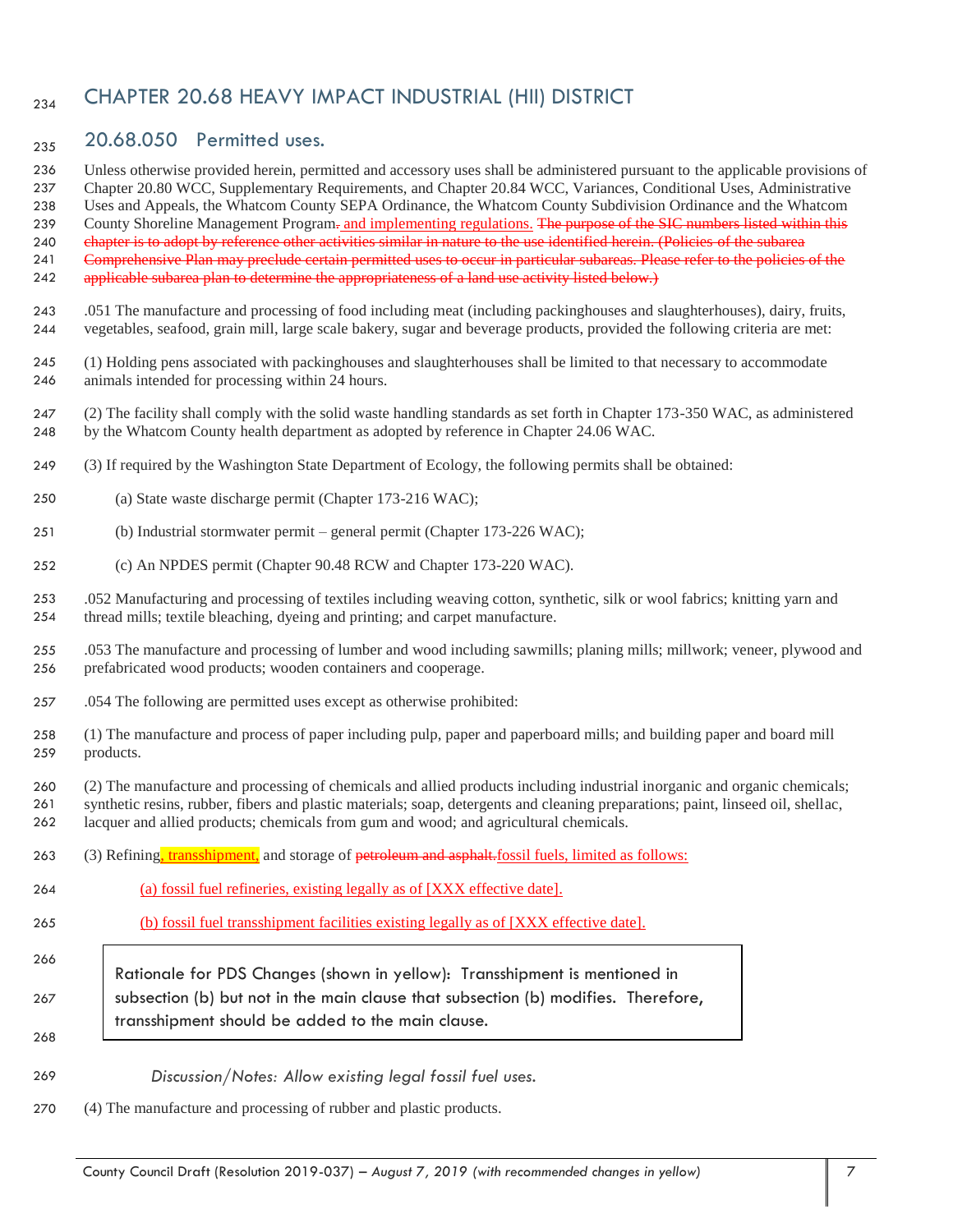- (5) Leather tanning and finishing.
- (6) The manufacture and processing of cement and glass; and concrete, gypsum, plaster, abrasive, asbestos and nonmetallic mineral products.
- (7) Primary metal industries including blast furnaces and steel works; mills for primary smelting, secondary smelting,
- refining, reducing, finishing, rolling, drawing, extruding, and casting of ferrous and nonferrous metals; and the manufacture of miscellaneous metal products.
- (8) Storage of asphalt in the Heavy Impact Industrial Zone.
- *Discussion/Notes: Retained from (3) above in case of construction related businesses.*

 (9) The refining, storage, blending, manufacture and transshipment of renewable fuels, existing legally as of [XXX effective date]. Expansions of such existing facilities are subject to the provisions of Section 20.68.153.

- .055 The fabrication of metal products including metal cans, hardware, hand tools, cutlery, heating apparatus, plumbing fixtures, structural metal and stamping.
- .056 The manufacture of machinery including engines; turbines; farm machinery and equipment; construction, mining and materials handling equipment; machine tools and dies; and special and general industrial equipment.
- .057 The manufacture of electrical machinery including transmission and distribution equipment, and industrial apparatus.
- .058 The manufacture of transportation equipment including automobiles, trucks, buses, airplanes, boat building and repair, railroad equipment, bicycles and motorcycles.
- 288 .059 Bulk commodity storage facilities, and truck, rail, vessel and pipeline-transshipment terminals and facilities except for 289 fossil fuel facilities or fossil fuel transshipment facilities subject to the provisions of 20.68.153. New fossil fuel storage 290 transshipment facilities are expressly prohibited except as provided in Section 20.68.
- Rationale for PDS Changes (shown in yellow): New fossil fuel facilities are already prohibited by WCC 20.68.205. There is no need to repeat that they are prohibited in the permitted use section of the code. Additionally, proposed WCC 20.68.153 addresses expansion of facilities, rather than new facilities.
- .060 Stationary thermal power plants with generating capacity of less than 250,000 kilowatts, floating thermal power plants with generating capacity of less than 50,000 kilowatts, and other power plants utilizing renewable resources from solar, wind (Chapter 20.14 WCC) or water sources.
- .061 Heavy construction contractors.

 .062 Public uses and community facilities including police and fire stations, libraries, activity centers, community centers, park and recreation facilities identified in an adopted city or county Comprehensive Plan or Park Plan, and other similar noncommercial uses, excluding state education facilities and correction facilities.

 .063 One one-story detached accessory storage building per lot; provided, that the floor area shall not exceed 200 square feet and shall only be used for personal storage and not for habitation or business; and provided further, that the storage building shall contain no indoor plumbing but may be served with electrical power for lighting.

- .064 Uses allowed in the Light Impact Industrial Zone as permitted uses, WCC 20.66.100, shall be permitted outright within the Heavy Impact Industrial District in the Bellingham UGA.
- .065 Trails, trailheads, restroom facilities and associated parking areas for no more than 30 vehicles.
- .066 Marijuana production or processing facility.
- .081 Freight railroad switching yards and terminals, excluding uses addressed in .059.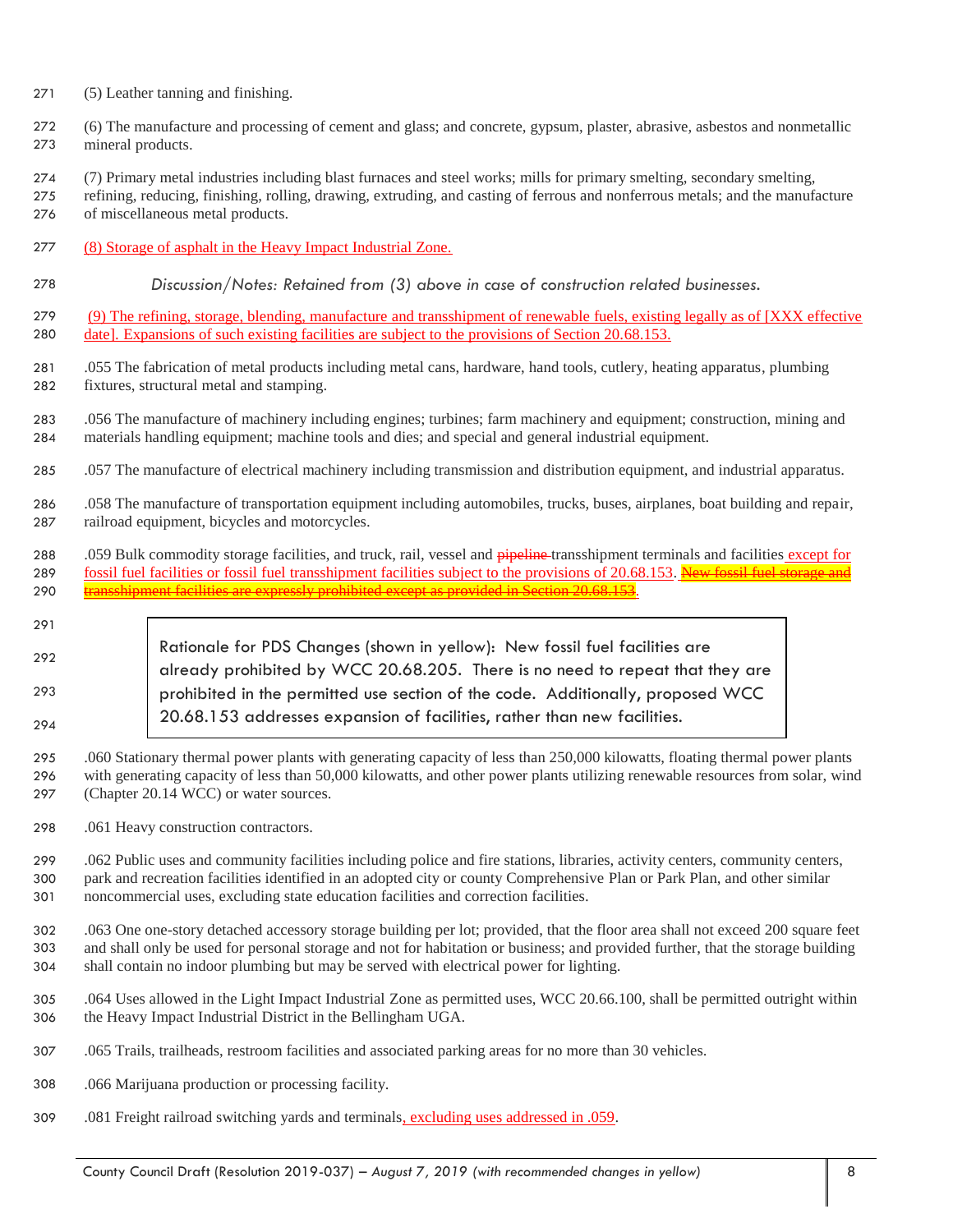- .082 Marine port facilities, excluding uses addressed in .059, and excluding new piers, docks, or wharves.
- .085 Type I solid waste handling facilities.
- .086 Type II solid waste handling facilities.

#### $20.68.100$  Accessory uses.

- .101 Employee recreation facilities and play areas.
- .102 Restaurants, cafes and cafeterias operated primarily for the convenience of employees, clients and customers of the district.
- .103 Temporary buildings for construction purposes for a period not to exceed the duration of such construction.
- .104 When auxiliary to a principally permitted use: electric utility facilities; substations; generating plants, if less than 50 megawatt (MW) net plant capability; gas works; sewage disposal facilities; solid waste landfills and incinerators.
- .105 Other accessory uses and buildings, including security services, customarily appurtenant to a principally permitted use.
- .106 On-site treatment and storage facilities for hazardous wastes associated with outright permitted uses or approved conditional uses subject to the most current siting criteria under Chapter 173-303 WAC.
- .107 Mini-day care centers, and day care centers operated by, maintained by or funded by business in the district for the purpose of serving the child care needs of employees whose place of employment lies within this zone district.
- .108 Electric vehicle rapid charging stations and battery exchange facilities.

#### <sub>326</sub> 20.68.130 Administrative approval uses.

 .131 Commercial mushroom substrate production limited to the Cherry Point Industrial Area and pursuant to the requirements as contained in WCC 20.15.020(2) (commercial mushroom substrate production facilities). (Ord. 2006-031 § 1 (Exh. A), 2006).

#### $_{330}$  20.68.150 Conditional uses.

- The following uses require a conditional use permit in the HII Zoning District.
- .152 Uses allowed in the Light Impact Industrial zone as permitted uses, WCC 20.66.100, subject to the following:
- (1) Outside of the Bellingham Urban Growth Area, approval shall be supported by a finding by the hearing examiner that allowing the use will not limit the supply of land available to meet the demand for future heavy industrial uses.
- (2) Filing of a deed restriction acknowledging that heavy industrial uses are the preferred uses in the zone and agreeing not to protest proposed heavy industrial uses allowed in the zone in accordance with Chapter 20.68 WCC, and to refrain from legal action against any heavy industrial use in compliance with the regulations of WCC Title 20 and any conditions of approval which might have been proposed.
- 339 .153 Expansion of existing legal fossil **or renewable** fuel refinery operations and the primary manufacturing of products 340 thereof or expansion of existing legal fossil or renewable fuel transshipment facilities, subject to the conditional use criteria below:
- Rationale for PDS Changes (shown in yellow): Expansion of existing renewable fuel facilities is addressed in proposed WCC 20.68.159. No need to repeat here.
- (1) The conditional use permit approval criteria listed under WCC 20.84.220 are met;
- (2) Within shorelines, if applicable, County approval shall be contingent upon approval of a shoreline permit;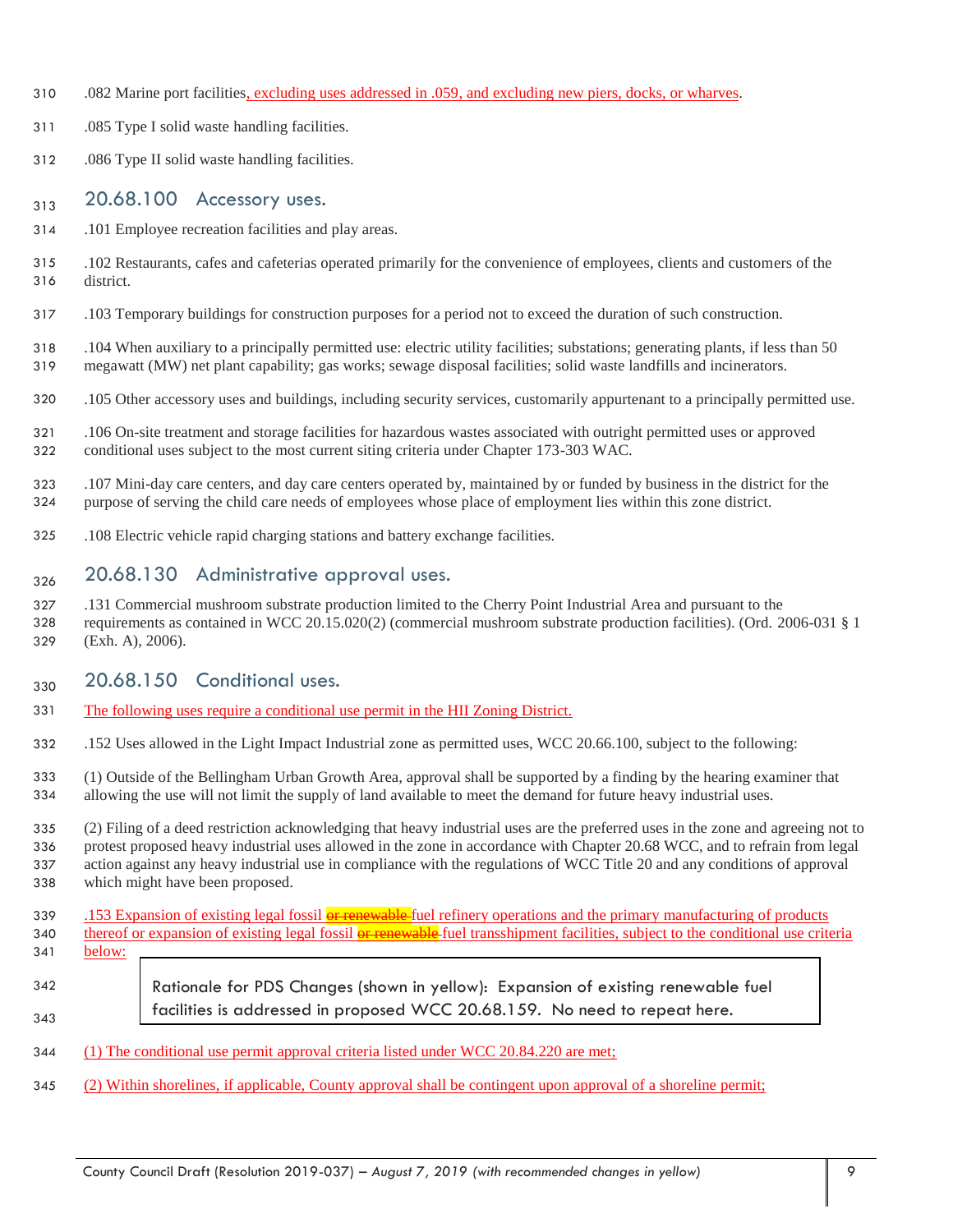- (3) The applicant has documented to the satisfaction of the County decision maker all of the anticipated sources, types, and
- volumes of substances transferred in bulk at the facility. The permit shall be limited exclusively to those types and volumes
- of materials or products as documented and approved.
- (4) Insurance requirements meet the provisions of WCC Section 22.05.125.
- (5) Mitigation of transportation impacts consistent with Chapter 20.78 WCC, Transportation Concurrency Management, and
- Chapter 16.24 WCC, Commute Trip Reduction.
- (6) Mitigation of impacts to other services including fire and emergency response capabilities, water supply and fire flow, to address risks created by expansions.
- 354 (7) Prior to issuance of any site preparation or construction permits, and prior to occupancy and/or operation of the expanded
- facility, the applicant shall provide verifiable documentation to the county that the facility has been constructed consistent with any applicable federal or state requirements, including but not limited to water rights and use.
- (8) Plans for stormwater and wastewater releases have been approved.
- (9) Prior to commencement of any site preparation or construction activities, all necessary state leases shall be acquired for
- any piers or aquatic lands improvements, and it shall be demonstrated to the satisfaction of the zoning administrator that the
- 360 project applicant has met any federal or state permit or consultation requirements, including properly addressing tribal treaty
- 361 rights or the provisions of the Magnuson Amendment through state and federal permitting decisions;
- 362 (10) Greenhouse gas mitigation for fossil fuel facilities, if required by WCC 20.68.801<del>Minimization of greenhouse gas</del> 363 emissions and inclusion of local carbon offset mitigation projects; and
- Rationale for PDS Changes (shown in yellow): References the specific greenhouse gas mitigation provisions in the code. Clarifies that greenhouse gas mitigation is not required for renewable fuel facilities in accordance with Planning Commission direction on October 10, 2019.
- (11) Demonstration that the proposal will retain or add living-wage jobs or contribute to the Whatcom County economy.
- .154 Treatment and storage facilities for hazardous wastes subject to the following:
- 369 (1) The eight criteria for a conditional use listed under WCC 20.84.200.
- (2) The most current state siting criteria under Chapter 173-303 WAC.
- (3) It shall be the responsibility of the applicant to document to the satisfaction of the approving body the anticipated sources,
- types, volumes and final disposition of hazardous wastes to be collected and the type of treatments associated with those
- wastes. The permit shall be limited exclusively to those types of wastes and treatments as documented and approved.
- (4) Total off-site facility capacity shall be limited to that needed to treat and store wastes generated within Whatcom County by generators requiring off-site management of hazardous wastes; provided, however, waste streams may be sourced from other jurisdictions through interagency zone designation agreements as approved by the county council, not to exceed 10 percent of the total local hazardous waste stream.
- (5) Prior to occupancy of the facility, the State Department of Ecology shall certify to the county that the facility has been constructed consistent with state requirements.
- (6) As a condition of approval, the applicant shall be required to keep and maintain accurate and current records of the types, amounts, sources, and final disposition of hazardous wastes collected. The applicant shall provide such records annually to the county, or sooner upon county request. If the facility is found to be exceeding the waste stream limitations or permit restrictions, the county staff shall so report to the approving body who shall have the authority to revoke the permit, following a public hearing, if the limitation has been exceeded absent an emergency situation. Any emergency must be documented by county staff.
- (7) Annual inspections of the facility shall be a minimum requirement. The applicant shall be required to forward copies of all facility inspection reports to the county. If deficiencies are found, the operator shall, within 15 days, submit to the county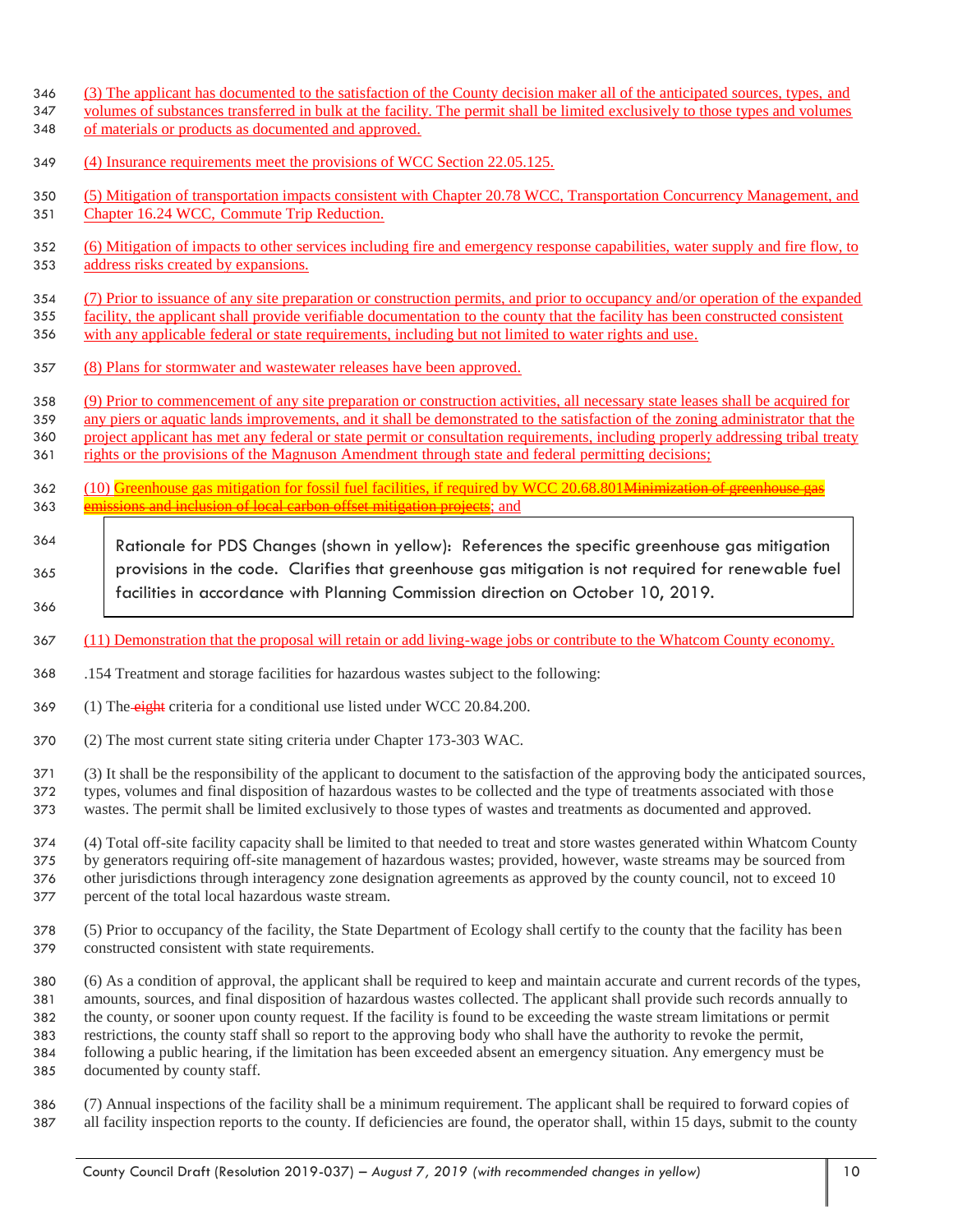- for approval an implementation schedule of corrective measures. Such schedule shall include specific completion dates and inspection reporting procedures.
- If the state does not inspect the facility within the year, the applicant shall be required to arrange and bear all costs for an inspection by a qualified and independent inspection agency satisfactory to the county.
- (8) Should the facility be found to consistently operate in a manner unsatisfactory to the county in regard to the public health and safety, the permit may be revoked by the approving body following a public hearing.
- .156 Public and private parks facilities not included in an adopted city or county Comprehensive Plan or Park Plan.
- .157 Trailheads with parking areas for more than 30 vehicles.
- .158 Athletic fields.
- 397 .159 New or expansion of existing legal renewable fuel refineries or renewable fuel transshipment facilities 398 subject to the conditional use permit criteria identified in WCC 20.68.153 (except criterion 10)( $\pm$ ) to ( $\pm$ ).
- Rationale for PDS Changes (shown in yellow): "Renewable fuel refinery" is defined in proposed WCC 20.97.350.3 (no need to insert "operations"). Clarifies that greenhouse gas mitigation is not required for renewable fuel facilities in accordance with Planning Commission direction on October 10, 2019.
- .180 Major passenger intermodal terminals.
- .187 Type III solid waste handling facilities; provided, that:

 (1) The facility or site will not be located within the 100-year floodplain or the Lake Whatcom watershed. The facility or site will not be located within any area identified in an adopted critical areas ordinance unless outside of the floodplain and at least three feet in elevation higher than the floodway elevation;

- (2) Solid waste handling facilities shall be located at least 1,500 feet from the following:
- (a) All zoning district boundaries, except Commercial Forestry and Industrial Zones;
- (b) Public parks, public recreation areas, or publicly-owned wildlife areas;
- (c) Archaeological and historical sites that are registered with the State Office of Archaeology and Historic Preservation;
- (d) Shorelines that are within the jurisdiction of the Shoreline Management Program;
- (e) Rivers, streams or creeks that contain documented threatened or endangered fish species;
- (f) This 1,500-foot buffer does not apply to:
- (i) Structures used for offices, storage areas for equipment, and weigh scales. These facilities shall be set back from the property line 100 feet or the standard zoning district setback, whichever is greater;
- (ii) Inert landfills;
- (3) Inert landfills shall be located at least 500 feet from the following:
- (a) All zoning district boundaries, except Commercial Forestry and Industrial Zones;
- (b) Public parks, public recreation areas, or publicly-owned wildlife areas;
- (c) Archaeological and historical sites that are registered with the State Office of Archaeology and Historic Preservation;
- (d) Shorelines that are within the jurisdiction of the Shoreline Management Program;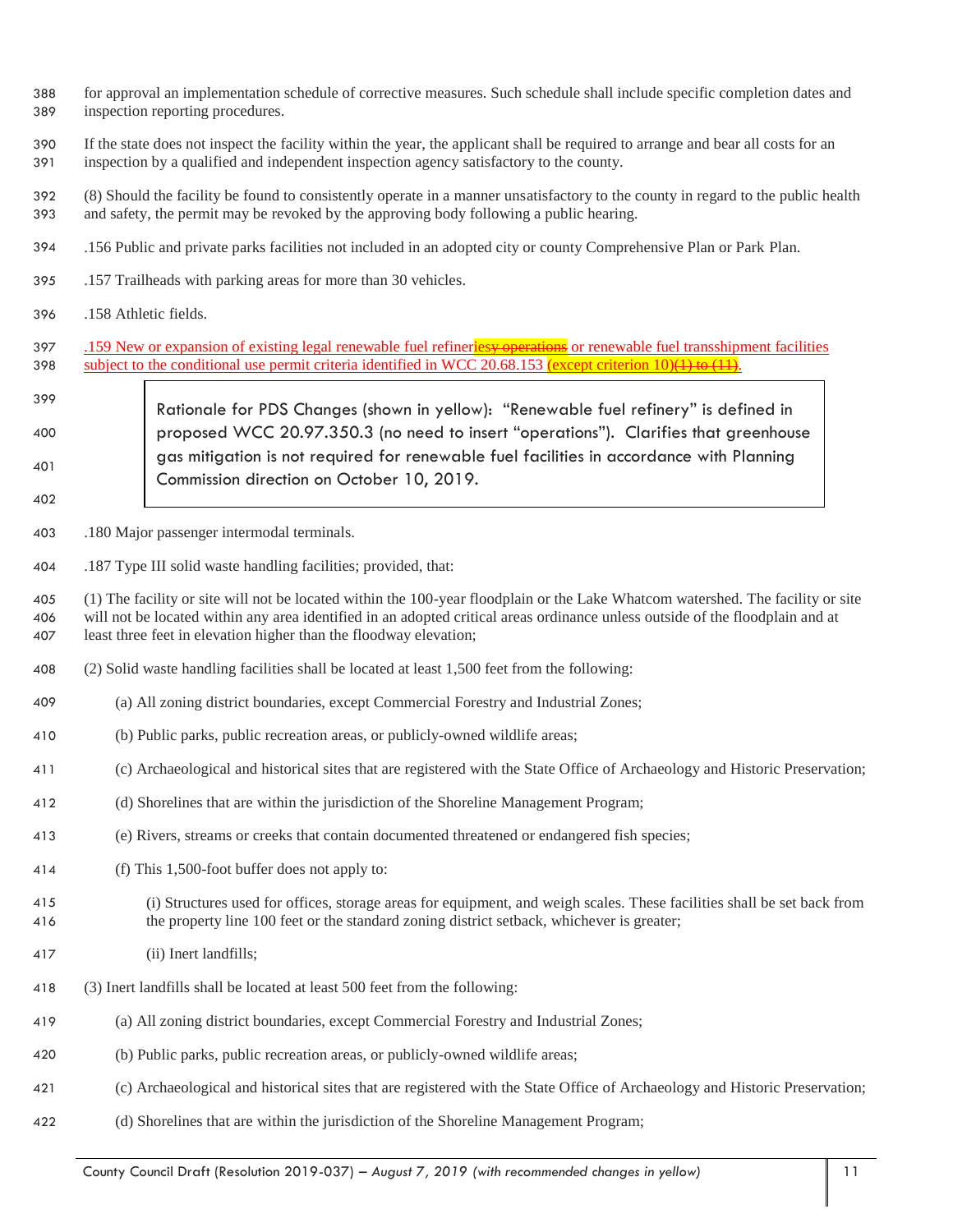- (e) Rivers, streams or creeks that contain documented threatened or endangered fish species;
- (f) This 500-foot buffer does not apply to:
- (i) Structures used for offices, storage areas for equipment, and weigh scales. These facilities shall be set back from the property line 100 feet or the standard zoning district setback, whichever is greater;
- (4) The facility or site will not result in filling or excavation, location of structures or buildings, driveways or machinery use except for vegetation maintenance within 100 feet of any property line and except for driveways within 150 feet of any county or state road right-of-way;
- (5) The facility or site will have vehicular approaches designed to minimize conflict between automobile and truck traffic, will maintain the carrying capacity of county roads, and will be located on a road classified as all weather, except where use is shown to be intermittent and easily delayed until emergency conditions have passed;
- (6) The facility or site has complied with the provisions of WCC 20.84.200 and all other ordinances and laws regulating solid waste facilities and sites, such as but not limited to WCC Title 24, the Whatcom County SEPA Ordinance, as well as state and federal regulations concerning solid waste facilities and sites;
- (7) All landfills have a final closure plan meeting the requirements of WCC Title 24 and of Chapter 173-350 WAC, and the closure plan includes:
- (a) Reclamation in two to 10 acre increments, as appropriately responsive to the size and intensity of the particular activity, with seeding to be accomplished annually but no later than September 30th; and
- (b) Permanent vegetative cover that will maintain in healthy growing condition with the level of maintenance that is covered through the financial assurance for post-closure activities;
- (8) The buffer areas and visual screening shall include a minimum of 50 feet wide of landscaping meeting the requirements of WCC 20.80.300 (Landscaping);
- (9) Solid waste facilities or sites shall be located outside the 10-year time of travel boundary of a public water system's delineated wellhead protection area;
- (10) Solid waste facilities or sites that handle putrescible waste will be located at least 10,000 feet from airports serving turbine-powered aircraft and at least 5,000 feet from airports serving piston-powered aircraft. These buffers shall be measured from the boundary of the Airport Operations Zone or, if the airport is not within an Airport Operations Zone, from the boundary of the airport property;
- (11) In addition, the Whatcom County hearing examiner may impose conditions of approval which may be necessary to protect the value and enjoyment of existing adjacent uses.
- .188 Mitigation banks as a form of compensatory mitigation for wetland and habitat conservation area impacts when permitted in accordance with the provisions of Chapter 16.16 WCC; provided, applications for mitigation banks shall be processed as a major development project pursuant to Chapter 20.88 WCC.

## $20.68.200$  Prohibited uses.

- All uses not listed as permitted, accessory, administrative approval, or conditional uses are prohibited, including but not limited to the following, which are listed here for purposes of clarity:
- .201 Reserved.
- .202 Adult businesses.
- .203 In the Bellingham Urban Growth Area the following uses are prohibited: petroleum refinery and the primary
- manufacturing of products thereof, primary manufacturing and processing of rubber, plastics, chemicals, paper, asbestos and products derived thereof; and primary metal industries.

County Council Draft (Resolution 2019-037) *– August 7, 2019 (with recommended changes in yellow)* 12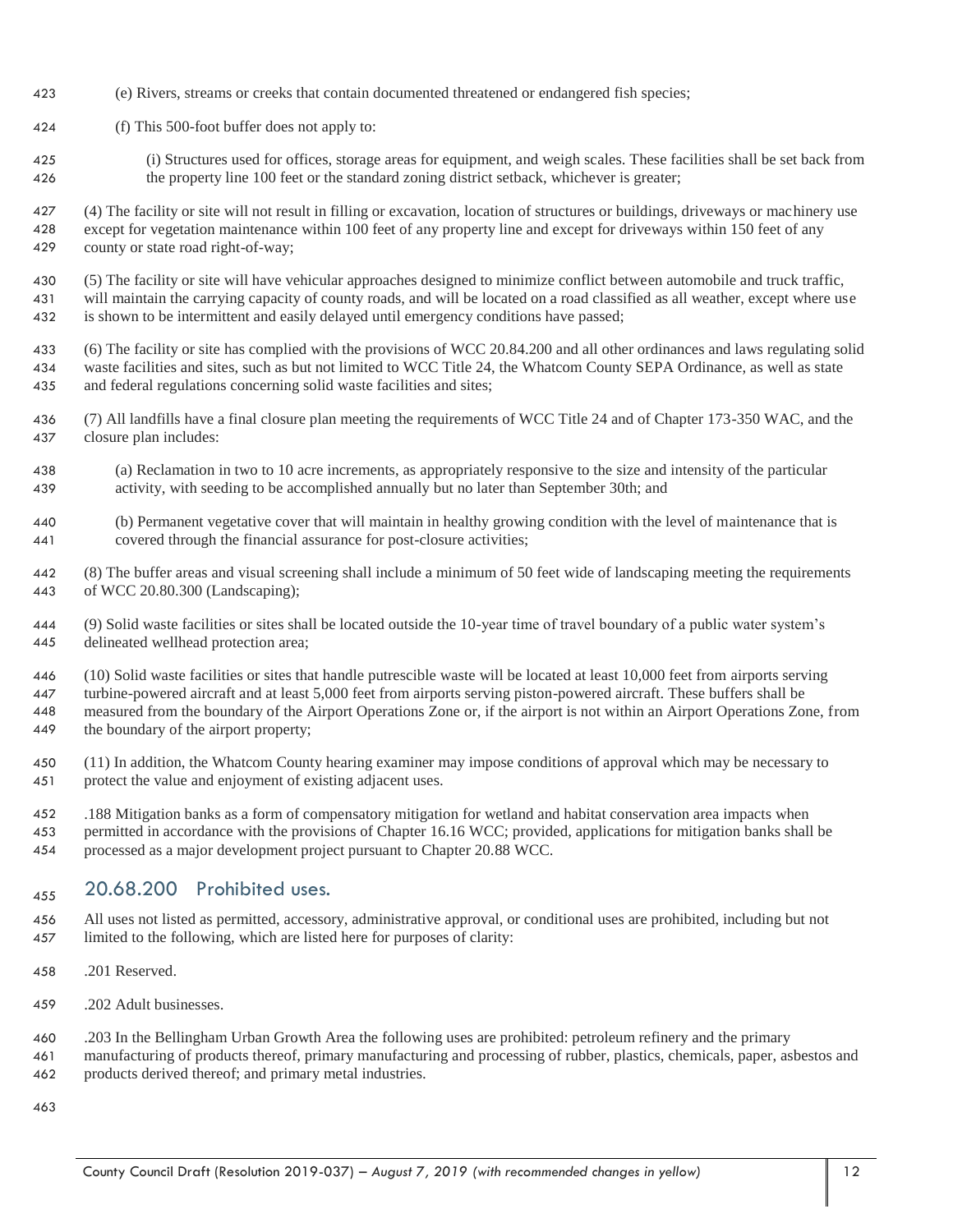| 464        | <b>unufacturing of products thereof</b> [XXX effective date].<br>.204 New Fossil fuel refineries <del> and the primary manu</del>       |  |  |
|------------|-----------------------------------------------------------------------------------------------------------------------------------------|--|--|
| 465        | Rationale for PDS Changes (shown in yellow): "Fossil fuel refinery" is defined by                                                       |  |  |
| 466        | proposed WCC 20.97.160.4. The additional text is unnecessary.                                                                           |  |  |
| 467<br>468 | 205. New Fossil fuel transshipment facilities, including bulk storage or transfer facilities for fossil fuels [XXX effective]<br>date]. |  |  |
| 469        | .206. New piers, docks, or wharves in Cherry Point Industrial District.                                                                 |  |  |
| 470        | Rationale for PDS Changes (shown in yellow): Cite the full name of the zoning                                                           |  |  |
| 471        | district.                                                                                                                               |  |  |
| 472        | Discussion/Notes: Prohibit New Fossil Fuel Refineries. Prohibit Crude Oil and Coal Export                                               |  |  |
| 473        | Facilities - made broader to Fossil Fuel transshipment.                                                                                 |  |  |
| 474        | .207 Coal-fired power plants.                                                                                                           |  |  |

 (Ord. 2018-006 § 3 (Exh. C), 2018; Ord. 2016-011 § 1 (Exh. L), 2016; Ord. 99-078, 1999; Ord. 99-070 § 2, 1999; Ord. 91- 075, 1991).

## $_{477}$  20.68.250 Minimum lot size.

 The minimum lot size shall be consistent with the area required to meet the building setback, lot coverage, buffer and development standards of the district. (Ord. 97-057 § 1, 1997; Ord. 96-046 § 1, 1996).

#### $_{480}$  20.68.255 Minimum lot frontage.

 For the purpose of dividing property, minimum lot frontage shall be sufficient to provide adequate access and utility development, and meet applicable building setback, buffer, and development standards of the district. In no case shall the frontage be less than 30 feet. (Ord. 99-045 § 1, 1999).

## $_{484}$  20.68.350 Building setbacks.

Building setbacks shall be administered pursuant to WCC 20.80.200, 20.80.254 and 20.68.550. (Ord. 99-078, 1999).

## <sub>486</sub> 20.68.400 Height limitations.

 No maximum height is established; however, when a building exceeds 50 feet, the setback requirements of WCC 20.80.200 shall be increased by one foot for each foot of building height in excess of 50 feet, as applicable to all setbacks.

#### $_{489}$  20.68.450 Lot coverage.

The maximum building or structural coverage shall not exceed 60 percent of the lot size.

#### $_{491}$  20.68.500 Open space.

*Repealed by Ord. 97-057.* (Ord. 96-046, 1996).

#### <sub>493</sub> 20.68.550 Buffer area.

 .551 The industrial user shall establish a buffer for building sites adjoining the boundary of the Heavy Impact Industrial District (HII), which shall be located adjacent to the district boundary. The purpose of the buffer is to optimize the visual appearance of the site by obscuring industrial activity from view by passing motorists, to contribute to on-site and off-site impact abatement, and to move towards attaining compatibility with surrounding nonindustrial land uses and character.

 .552 To implement the buffer requirements of this district, minimum setbacks for heavy industrial buildings and accessory structures shall be established consistent with the following options: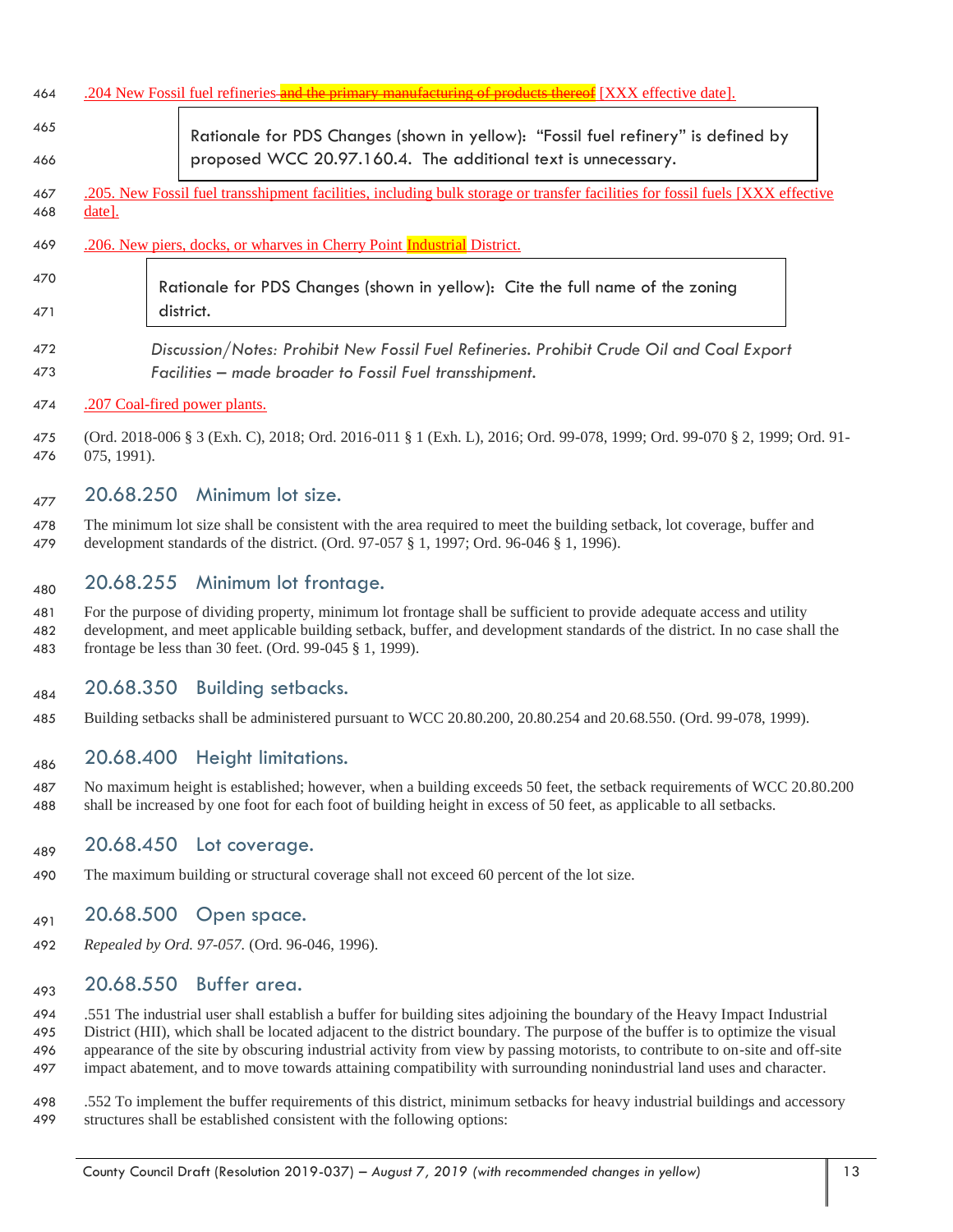- (1) If a planting screen is not provided by the industrial user and no natural vegetative screening exists, the minimum
- setback(s) shall be 660 feet, as measured from the edge of the district boundary. The setback area may be used for security
- roads, parking, or open space.

 (2) If natural sight-obscuring and dense vegetation exists, the minimum setback(s) shall be 250 feet, as measured from the district boundary; provided, that a minimum width of 50 feet of natural vegetation is retained. The remainder of the setback(s) may be used for security roads, parking, or open space.

 (3) If a 50-foot buffer planting screen is established, pursuant to WCC 20.80.345, the minimum setback(s) shall conform to the setback requirements of WCC 20.80.200, as measured from the district boundary. In addition, security roads may be situated within the minimum buffer setback; provided, that the 50-foot-wide buffer planting is established.

 (4) When a parcel situated within this district is located within the Bellingham Urban Growth Area and adjoins an Urban Residential District or residential district within the city limits, setbacks for heavy industrial buildings and/or uses shall be

increased to 100 feet and landscaped in accordance with the requirements of WCC 20.80.345.

 (5) In no case shall the setback from the northern and western boundaries of the Cherry Point heavy industrial area not contiguous to another industrial zone be less than 660 feet, nor the natural vegetation removed except for parking and security or protective uses.

 .553 Uses other than heavy industrial will conform to the normal setback requirements as set forth in WCC 20.80.200 and 20.80.254(3) and the buffering requirements for light impact industrial uses WCC 20.66.551.

.554 If any part of said buffer area is separated from, or sold to any contiguous or adjacent owner, lessee or user, the parcel so

 separated or sold shall be used only as a buffer area in accordance with the above requirements. (Ord. 2019-013 § 1 (Exh. A), 2019; Ord. 2018-006 § 3 (Exh. C), 2018; Ord. 99-078, 1999; Ord. 97-057 § 1, 1997; Ord. 96-046 § 1, 1996; Ord. 89-117,

1989; Ord. 87-12, 1987; Ord. 87-11, 1987).

## $_{521}$  20.68.600 Sign regulations.

Sign regulations shall be administered pursuant to WCC 20.80.400.

## $_{523}$  20.68.650 Development criteria.

(Ord. 96-056 Att. A § A1, 1996).

#### $_{525}$  20.68.651 Landscaping.

Refer to WCC 20.80.300 for landscaping requirements. (Ord. 89-117, 1989).

#### $_{527}$  20.68.652 Off-street parking and loading.

528 Off-street parking and loading provisions shall be administered pursuant to WCC 20.80.500. In addition, loading areas must be located in such a manner that no loading, unloading and/or maneuvering of trucks associated therewith takes place on public rights-of-way.

## 531 20.68.653 Drainage.

 All development activities are subject to the stormwater management provisions of WCC 20.80.630 through 20.80.635. No project permit shall be issued prior to meeting those requirements. (Ord. 2019-013 § 1 (Exh. A), 2019; Ord. 96-056 Att. A § A2, 1996; Ord. 94-022, 1994).

## 535 20.68.654 Driveways.

 Consistent with WCC 20.80.640, driveway plans shall be reviewed by the county engineer or State Department of Transportation, as applicable. (Ord. 2013-057 § 1 (Exh. A), 2013; Ord. 84-38, 1984).

## 538 20.68.655 Access.

Access shall conform to the provisions of WCC 20.80.565 and 20.80.660. (Ord. 89-117, 1989).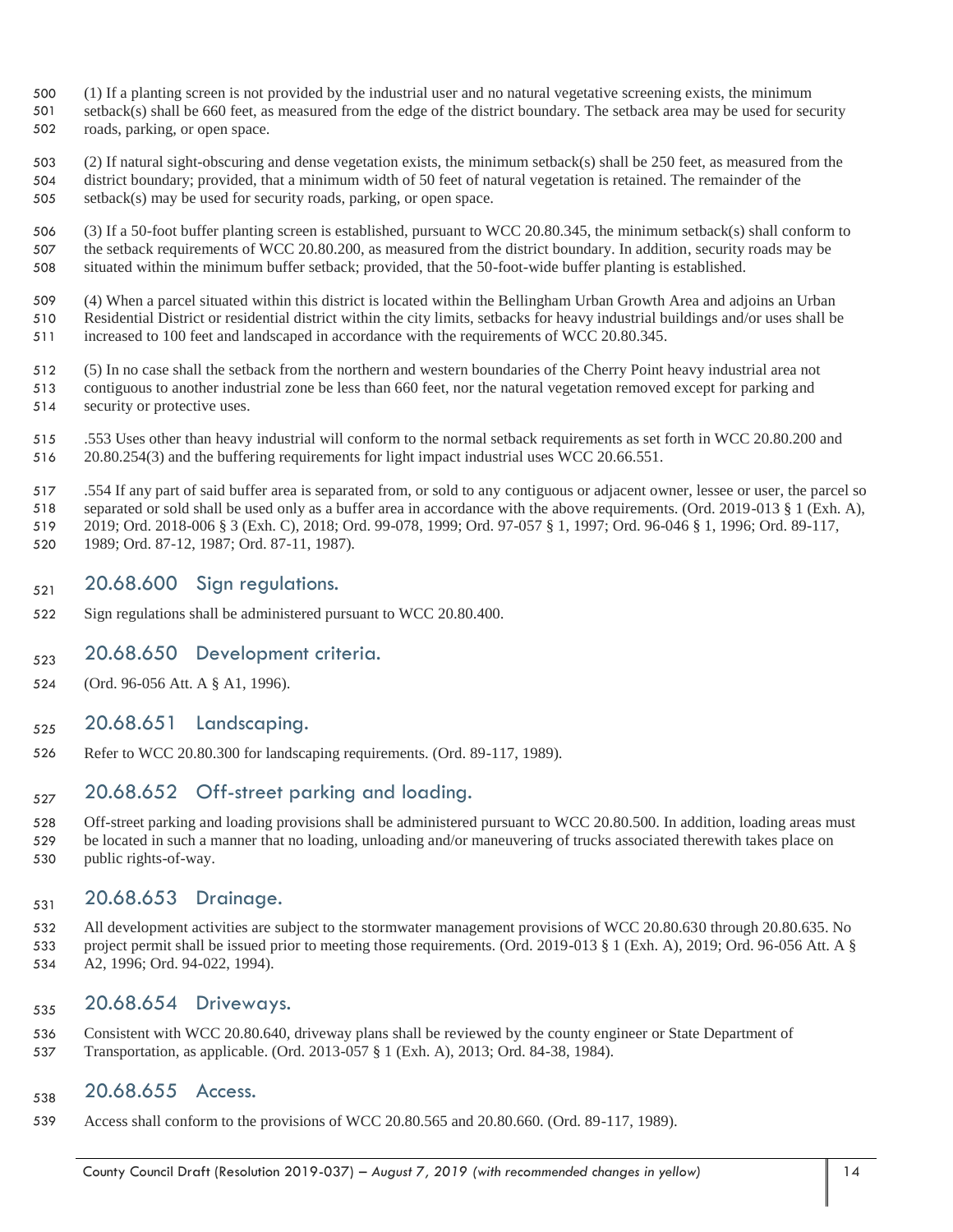#### 540 20.68.656 Maintenance.

 The owner, lessee or user shall be responsible for maintaining an orderly appearance of all properties, and shall be responsible for assuring the care and maintenance of any natural growth, where appropriate.

## 543 20.68.657 Enclosure.

- All manufacturing or fabrication processes which have the potential to produce off-site impacts of a detrimental nature, including light, glare, odors and noise impacts, shall be sufficiently enclosed to mitigate the impacts. (Ord. 99-078, 1999).
- <sub>546</sub> 20.68.700 Performance standards.

## *20.68.701 Pollution control and nuisance abatement.*

 Each industry is required to continuously employ the best pollution control and nuisance abatement technology when reasonably and practicably available for each particular industry; provided, that where federal, state, or regional laws or regulations provide for the level of technology to be employed, the appropriate standards shall apply.

#### *20.68.702 Heat, light and glare.*

 All operations and facilities producing heat, light or glare, including exterior lights, shall be so constructed, screened or used as to not unreasonably infringe upon the use and enjoyment of property beyond the boundaries of the district.

#### *20.68.703 Ground vibration.*

 No ground vibration other than that caused by highway vehicles, trains or construction activity shall be permitted, which is discernible without instruments, at or beyond the property line for the use concerned.

#### *20.68.704 Odors.*

 No odors, dust, dirt, or smoke shall be emitted that are detectable, at or beyond the property line for the use concerned, in such a concentration or of such duration as to cause a public nuisance, or threaten health or safety, or to unreasonably infringe upon the use and enjoyment of property beyond the boundaries of the district. (Ord. 91-075, 1991).

#### *20.68.705* Noise.

 No use in this district shall exceed the maximum environmental noise level established by Chapter 173-60 WAC. (Ord. 91- 075, 1991).

#### *20.68.706 Toxic gases and fumes.*

 Any release of toxic gases or fumes must be in compliance with Washington State and Northwest Air Pollution Control Authority standards. (Ord. 91-075, 1991).

#### *20.68.707 Liquid pollutants.*

There shall be no off-site release to soil or surface drainage ways of water borne or liquid pollutants. (Ord. 91-075, 1991).

#### *20.68.708 Appearance.*

 New facilities developed in the Bellingham Urban Growth Area shall be designed, constructed, operated, and maintained so as to be harmonious and appropriate in appearance with the existing or intended character of the general vicinity, and such uses shall not change the essential character of the same area. (Ord. 2018-006 § 3 (Exh. C), 2018; Ord. 99-078, 1999).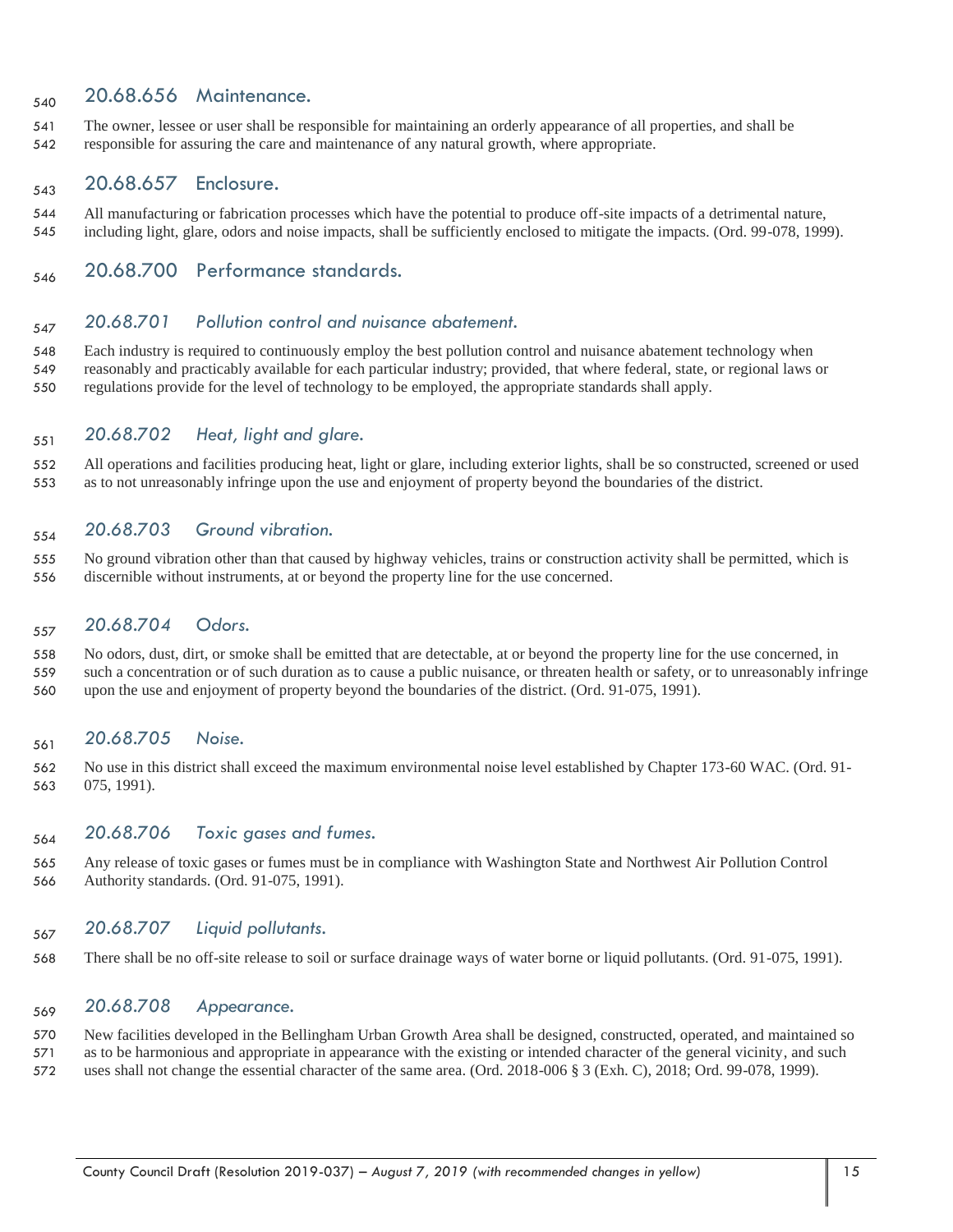## *20.68.709 Marijuana odor.* <sup>573</sup>

 For indoor facilities no odor or smoke shall be emitted that is detectable at or beyond the walls of the facility, in such a concentration or of such duration as to cause a public nuisance, or threaten health or safety, or to unreasonably infringe upon the use and enjoyment of neighboring use. The applicant shall install an exhaust system that is designed and constructed to capture sources of contaminants to prevent spreading of contaminants or odors to other occupied parts of the building or surrounding area. The system must be designed by a licensed Washington State professional engineer. (Ord. 2015-006 Exh. A, 2015).

580

| 581        | 20.68.800. Fossil Fuel or Renewable Fuel-Refineries or Transshipment Facilities                                                                                                                                                                                                     |  |  |
|------------|-------------------------------------------------------------------------------------------------------------------------------------------------------------------------------------------------------------------------------------------------------------------------------------|--|--|
| 582        | This section applies to fossil-fuel refineries, and fossil-fuel transshipment facilities, renewable fuel refineries, or ren                                                                                                                                                         |  |  |
| 583        |                                                                                                                                                                                                                                                                                     |  |  |
|            |                                                                                                                                                                                                                                                                                     |  |  |
| 584<br>585 | On October 10, 2019, the Planning Commission provided direction that renewable fuel<br>facilities should not be required to mitigate greenhouse gas emissions if they reduce lifecycle<br>greenhouse gas emissions. Therefore, the terms "renewable fuel refineries" and "renewable |  |  |
| 586        | fuel transshipment facilities" have been deleted from proposed WCC 20.68.800 above.                                                                                                                                                                                                 |  |  |
| 587        | .801. Environmental Review and Greenhouse Gas Mitigation                                                                                                                                                                                                                            |  |  |
| 588        | (1) State Environmental Policy Act (SEPA) review shall be conducted consistent with WCC Chapter 16.08. Fossil fu                                                                                                                                                                    |  |  |
| 589        | fuel facility capacity expansions or fossil fuel or renewable fuel transshipment facility expansions are s                                                                                                                                                                          |  |  |
| 590        | icable SEPA requirements.                                                                                                                                                                                                                                                           |  |  |
| 591<br>592 | Rationale for PDS Changes (shown in yellow): The first sentence in proposed WCC<br>20.68.801(1) already references SEPA. The second sentence is redundant.                                                                                                                          |  |  |
| 593        | (2) Greenhouse gas emission analysis required:                                                                                                                                                                                                                                      |  |  |
| 594        | (a) For the first expansion or project subject to WCC 20.68.802(2) requiring County $\frac{1}{2}$ and use project permits after                                                                                                                                                     |  |  |
| 595        | the date of this ordinance, a baseline calculation of existing facility emissions of greenhouse gases shall be provided                                                                                                                                                             |  |  |
| 596        | by the applicant addressing the average of the prior three-year emissions throughput. See facility emissions definition                                                                                                                                                             |  |  |
| 597        | in WCC 20.97.124.1 for the scope and geography of the analysis. Calculation of baseline greenhouse gas emissions                                                                                                                                                                    |  |  |
| 598        | shall follow the methodology used for facility greenhouse gas reports to the State of Washington Department of                                                                                                                                                                      |  |  |
| 599<br>600 | Ecology, and to the US Environmental Protection Agency Electronic Greenhouse Gas Reporting Tool (e-GGRT), or<br>successor state or federal emissions reporting tool or requirements.                                                                                                |  |  |
|            |                                                                                                                                                                                                                                                                                     |  |  |
| 601        | (i) The data used to calculate the current actual throughput average shall be obtained from official government                                                                                                                                                                     |  |  |
| 602        | reports from the refinery to federal or state agencies regarding production of the refinery or a particular process unit                                                                                                                                                            |  |  |
| 603        | to be expanded. This information shall be provided by the project applicant and verified by the County at the time of                                                                                                                                                               |  |  |
| 604        | application for any land use or construction-project permits and verified by the County.                                                                                                                                                                                            |  |  |
| 605        | For crude oil, refinery capacity is based on atmospheric Crude Distillation Capacity (barre                                                                                                                                                                                         |  |  |
| 606        | alendar day), consistent with data collected by the US Energy Information Administration. The zoni:                                                                                                                                                                                 |  |  |
| 607        | $\alpha$ that is consistent with $(\alpha)$ and $(\alpha)$                                                                                                                                                                                                                          |  |  |
| 608        |                                                                                                                                                                                                                                                                                     |  |  |
| 609        |                                                                                                                                                                                                                                                                                     |  |  |
| 610        |                                                                                                                                                                                                                                                                                     |  |  |
| 611        |                                                                                                                                                                                                                                                                                     |  |  |
| 612        |                                                                                                                                                                                                                                                                                     |  |  |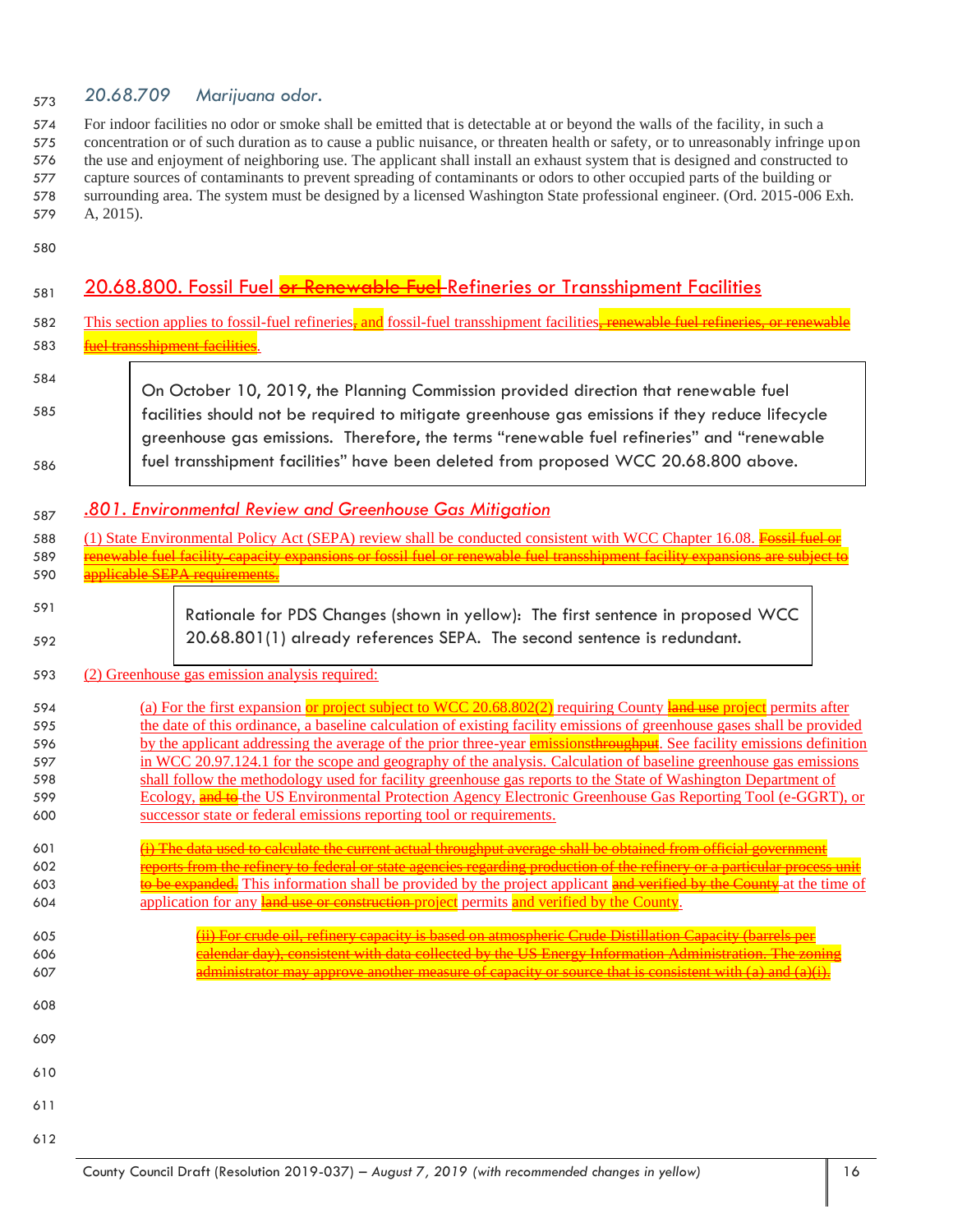| 613        | Rationale for PDS Changes (shown in yellow): Proposed WCC 20.68.802(2) specifically states that the<br>uses listed are subject to WCC 20.68.801. However, replacement and other listed uses would not<br>constitute an "expansion." The above modification clarifies that expansions and uses in .802(2) are<br>included. |  |  |  |
|------------|---------------------------------------------------------------------------------------------------------------------------------------------------------------------------------------------------------------------------------------------------------------------------------------------------------------------------|--|--|--|
| 614        |                                                                                                                                                                                                                                                                                                                           |  |  |  |
| 615        |                                                                                                                                                                                                                                                                                                                           |  |  |  |
| 616        | Some facilities subject to the greenhouse gas emission rules will require a building permit under                                                                                                                                                                                                                         |  |  |  |
| 617        | proposed WCC 20.68.802(2) but not a conditional use permit (which is traditionally thought of as a<br>"land use permit). "Project permit" is defined by existing WCC 20.97.321 to include a number of                                                                                                                     |  |  |  |
| 618        | different County permits, including a building permit.                                                                                                                                                                                                                                                                    |  |  |  |
| 619        | It appears more appropriate to directly state that the baseline greenhouse gas emissions are calculated<br>based upon the average greenhouse gas emissions reported to state or federal agencies rather than                                                                                                              |  |  |  |
| 620        | upon "throughput." Additionally, the County may not be able to verify information on the day the                                                                                                                                                                                                                          |  |  |  |
| 621        | application is submitted, but will verify the information later on as part of the permit review process.                                                                                                                                                                                                                  |  |  |  |
| 622        | Finally, "Refinery capacity" is not otherwise referenced in proposed WCC 20.68.800. Therefore, it's not<br>necessary to define or establish the parameters for refinery capacity in this section.                                                                                                                         |  |  |  |
| 623        |                                                                                                                                                                                                                                                                                                                           |  |  |  |
| 624        |                                                                                                                                                                                                                                                                                                                           |  |  |  |
| 625        | (b) Baseline and Ffacility emissions, defined in WCC 20.97.124.1, shall be quantified for each expansion of refining                                                                                                                                                                                                      |  |  |  |
| 626<br>627 | and storage capacity or project subject to WCC 20.68.802(2) in the application for land use or construction-project<br>permits and in SEPA documents analyzing the impacts of the proposalan expanded facility.                                                                                                           |  |  |  |
| 628        |                                                                                                                                                                                                                                                                                                                           |  |  |  |
| 629        | Rationale for PDS Changes (shown in yellow): Baseline emissions are quantified<br>for the initial application under subsection (a) above. However, baseline emissions                                                                                                                                                     |  |  |  |
| 630        | will change over time and will also have to be calculated for subsequent                                                                                                                                                                                                                                                  |  |  |  |
| 631        | applications under subsection (b) above.                                                                                                                                                                                                                                                                                  |  |  |  |
| 632        | Again, expansions and projects subject to .802(2) are required to do the GHG<br>analysis.                                                                                                                                                                                                                                 |  |  |  |
| 633        |                                                                                                                                                                                                                                                                                                                           |  |  |  |
|            |                                                                                                                                                                                                                                                                                                                           |  |  |  |
| 634<br>635 | (c) The emissions analysis shall identify how mitigation will offset greenhouse gas emissions generated above the<br>baseline emissions.                                                                                                                                                                                  |  |  |  |
| 636        | Rationale for PDS Changes (shown in yellow): Mitigation is required for emissions                                                                                                                                                                                                                                         |  |  |  |
| 637        | above the baseline average (see subsection 3 below).                                                                                                                                                                                                                                                                      |  |  |  |
| 638        |                                                                                                                                                                                                                                                                                                                           |  |  |  |
| 639        | Calculations of the baseline facility emissions and the projected increases shall be consistent with rules                                                                                                                                                                                                                |  |  |  |
| 640<br>641 | ethods adopted by the State of Washington Department of Ecology and shall include upstream greenhouse<br>nission calculations for feedstocks used in the refining process as provided in (e) below.                                                                                                                       |  |  |  |
| 642        |                                                                                                                                                                                                                                                                                                                           |  |  |  |
| 643        | Rationale for PDS Changes (shown in yellow): Methods of calculating emissions                                                                                                                                                                                                                                             |  |  |  |
| 644        | are addressed in subsection (a) above, subsection (e) below, and proposed WCC<br>16.08.160.F. Therefore, to reduce unnecessary language, we recommend                                                                                                                                                                     |  |  |  |
|            | deleting subsection (d).                                                                                                                                                                                                                                                                                                  |  |  |  |
| 645        |                                                                                                                                                                                                                                                                                                                           |  |  |  |
| 646        |                                                                                                                                                                                                                                                                                                                           |  |  |  |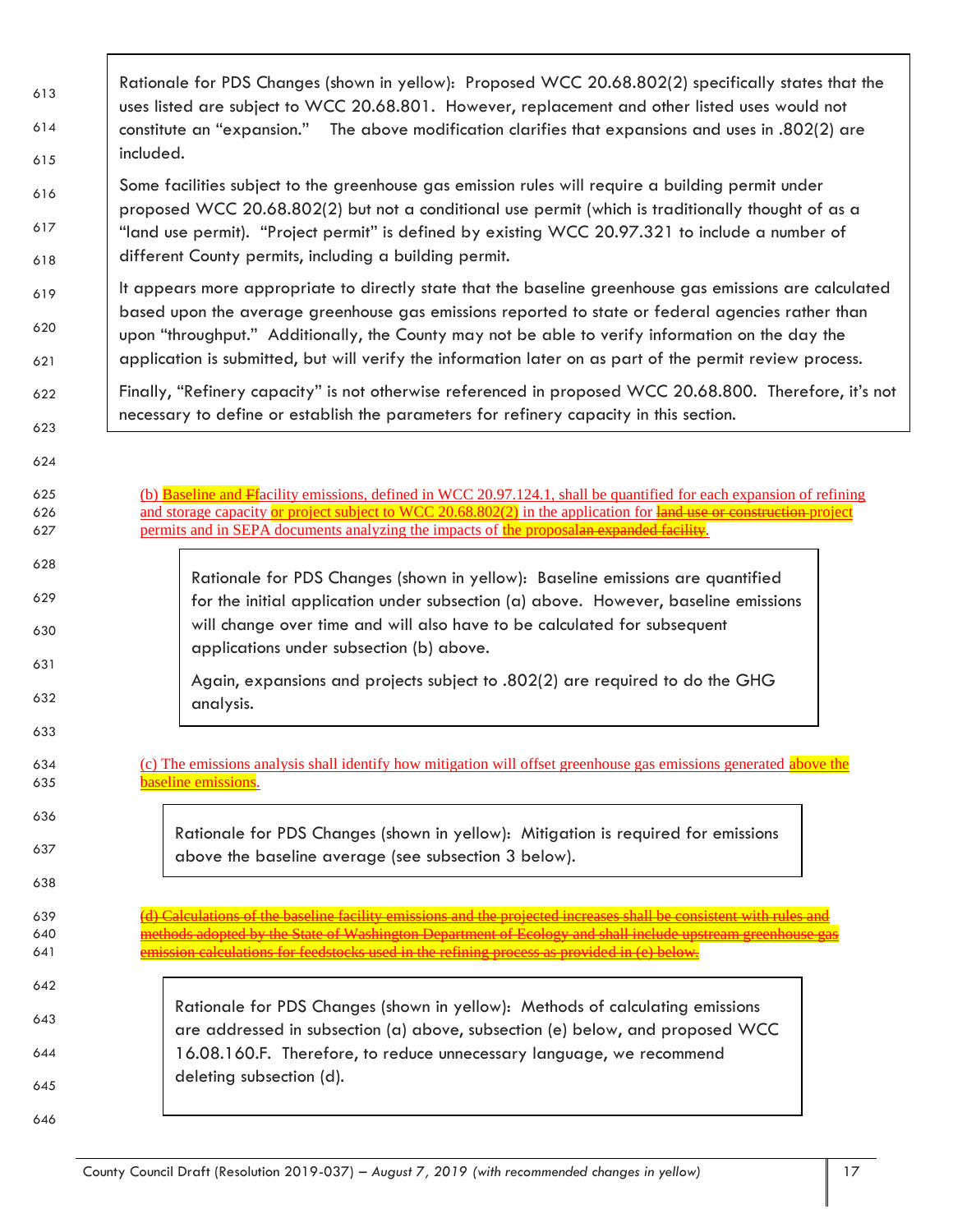| 647<br>648 | (e) Emissions generated upstream of the <b>refinery</b> -facility for production and transport of raw materials used for<br><b>efinery expansions</b> shall be quantified using the latest version of the GREET Model developed by Argonne        |  |  |
|------------|---------------------------------------------------------------------------------------------------------------------------------------------------------------------------------------------------------------------------------------------------|--|--|
| 649        | National Laboratories or, for raw materials produced in Canada, the latest version of the GH Genius model                                                                                                                                         |  |  |
| 650        | developed by Canadian national agencies may be used.                                                                                                                                                                                              |  |  |
| 651        |                                                                                                                                                                                                                                                   |  |  |
| 652        | Rationale for PDS Changes (shown in yellow): Proposed WCC 20.68.800 sets<br>forth the facilities subject to the greenhouse gas emission analysis: Refineries and                                                                                  |  |  |
| 653        | transshipment facilities. Subsection (e) above only references refineries (and not                                                                                                                                                                |  |  |
| 654        | transshipment facilities).                                                                                                                                                                                                                        |  |  |
| 655        | (f) The County may condition the permit to ensure appropriate mitigation consistent with subsection (3) and may                                                                                                                                   |  |  |
| 656        | require periodic monitoring of greenhouse gas reduction to measure effectiveness. Greenhouse gas mitigation                                                                                                                                       |  |  |
| 657        | proposed by the permit applicant shall be additional, real and quantifiable and shall not be required under any other                                                                                                                             |  |  |
| 658        | regulatory mechanism.                                                                                                                                                                                                                             |  |  |
| 659        | Rationale for PDS Changes (shown in yellow): The deleted language above                                                                                                                                                                           |  |  |
| 660        | already appears in subsection (3)(a) below relating to mitigation. Reducing<br>redundancy will help streamline the code for ease of use.                                                                                                          |  |  |
| 661        | Should a national or state greenhouse gas mitigation requirement be adopted that pre-empts or would cause                                                                                                                                         |  |  |
| 662<br>663 | duplication through local greenhouse gas mitigation, the County may defer to the national or state program.                                                                                                                                       |  |  |
| 664        | Rationale for PDS Changes (shown in yellow): The above provision is redundant.                                                                                                                                                                    |  |  |
| 665        | It is similar to (3)(c) below.                                                                                                                                                                                                                    |  |  |
| 666<br>667 | (3) Local mitigation of greenhouse gas emissions shall be required, whenever calculated greenhouse gas emissions increase<br>above the baseline for a 3-year average (per section $.801(2)(a)$ ), after the effective date of this section [XXX]. |  |  |
| 668        | (a) The applicant shall identify local carbon offset projects including the type and extent, duration, and expected                                                                                                                               |  |  |
| 669<br>670 | greenhouse gas reductions, to the satisfaction of the County's SEPA Responsible Official. Greenhouse gas                                                                                                                                          |  |  |
| 671        | mitigation proposed by the applicant shall be additional, real and quantifiable and shall not be required under any<br>other regulatory mechanism.                                                                                                |  |  |
| 672        | (b) The County may, upon request by the Applicant, approve a fee in-lieu of providing a local mitigation project.                                                                                                                                 |  |  |
| 673<br>674 | The County shall use collected fees in-lieu of mitigation for local greenhouse gas mitigation projects that are<br>additional, real and quantifiable and not required under any other regulatory mechanism. The in-lieu fee shall be set          |  |  |
| 675        | at \$60 per ton of carbon, based on the following document: US Environmental Protection Agency, Technical Update                                                                                                                                  |  |  |
| 676        | of the Social Cost of Carbon for Regulatory Impact Analysis Under Executive Order 12866 (May 2013, Revised                                                                                                                                        |  |  |
| 677        | August 2016). The fee shall be collected annually for the life of the fossil fuel facility or fossil fuel transshipment                                                                                                                           |  |  |
| 678        | facility.                                                                                                                                                                                                                                         |  |  |
| 679<br>680 | (c) Should a national or state greenhouse gas mitigation requirement be adopted that pre-empts or would cause<br>duplication through local greenhouse gas mitigation, the County shall defer to the national or state program.                    |  |  |
| 681        | Discussion/Note: Regarding the fee in lieu, per the US EPA, the Social cost of carbon (SC-                                                                                                                                                        |  |  |
| 682        | $CO2$ ) "is a measure, in dollars, of the long-term damage done by a ton of carbon dioxide                                                                                                                                                        |  |  |
| 683        |                                                                                                                                                                                                                                                   |  |  |
|            |                                                                                                                                                                                                                                                   |  |  |
| 684        | (CO2) emissions in a given year. This dollar figure also represents the value of damages                                                                                                                                                          |  |  |
| 685        | avoided for a small emission reduction (i.e., the benefit of a CO <sub>2</sub> reduction)." See:<br>https://19january2017snapshot.epa.gov/climatechange/social-cost-carbon .html. If the                                                          |  |  |
| 686        | County wishes to increase the mitigation fee it may do so by ordinance with an                                                                                                                                                                    |  |  |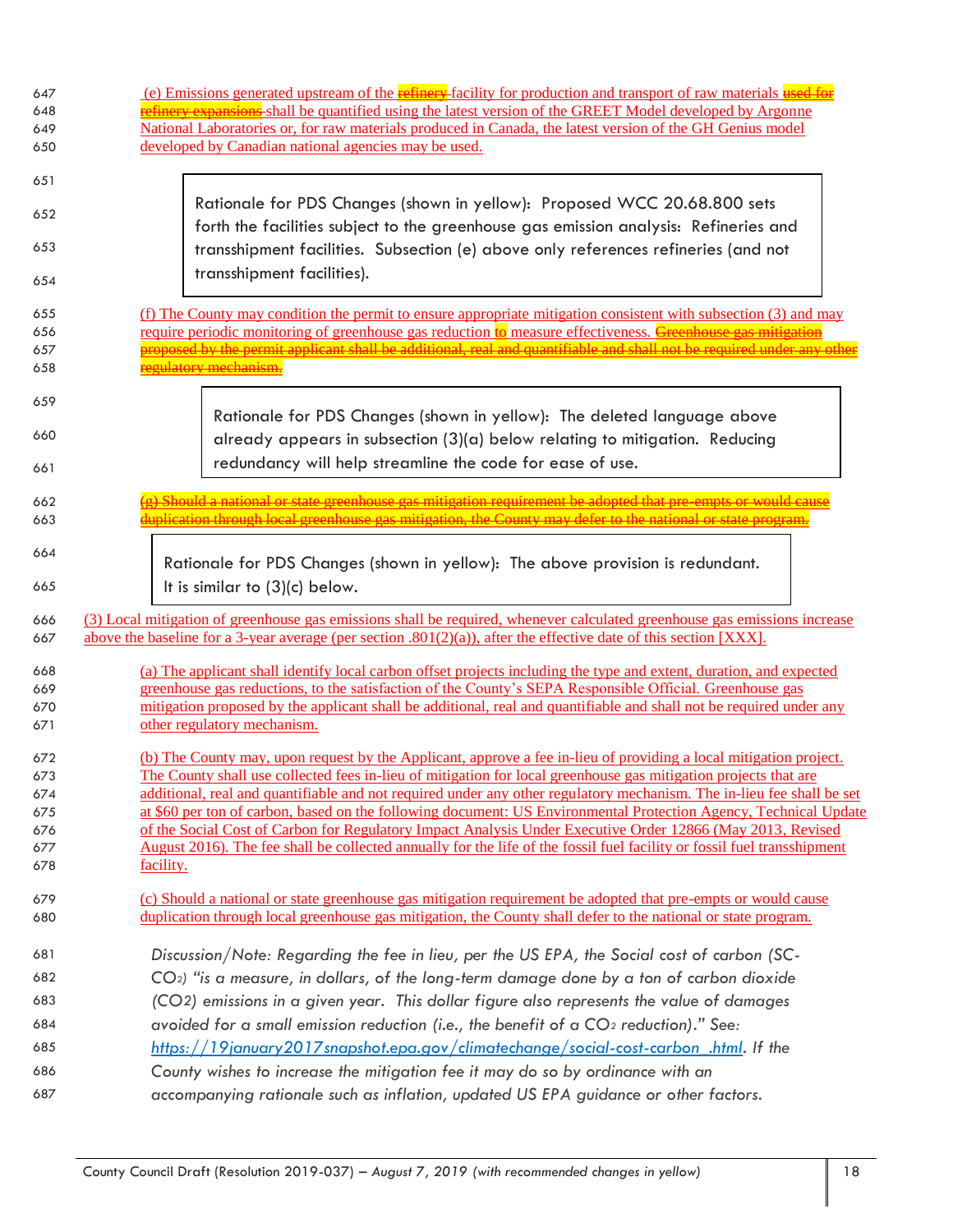#### *.802 Non-Capacity, Maintenance, Safety, and Environmental Improvements* <sup>688</sup>

| 689 (1) Expansions of Improvements to existing legal fossil-fuel refineries, fossil-fuel transshipment facilities, renewable fuel    |
|--------------------------------------------------------------------------------------------------------------------------------------|
| 690 refineries, or renewable fuel transshipment facilities for non-capacity purposes are outright permitted uses and are not subject |

- 691 to WCC 20.68.801. Examples of non-capacity improvements include, but are not limited to:
- 692 (a) accessory buildings,
- 693 (b) office space,
- 694 (c) parking lots,
- 695 (d) radio communications facilities,
- 696 (e) security buildings,
- 697 (f) storage buildings,

700

- 698 (g) routine equipment maintenance, and
- 699 (g) other similar structures or activities.
- 701 702 703 704 Rationale for PDS Changes (shown in yellow): The uses listed above in proposed WCC 20.68.802(1) are permitted outright. Expansions would require a conditional use permit under proposed WCC 20.68.153. Substituting the word "improvements" for "expansions" in the clause above would make a clear distinction between expansions that require a conditional use permit and other improvements that are permitted outright.
- 705 706 Since the improvement projects in proposed WCC 20.68.802(2) below are specifically subject to the greenhouse gas provisions on WCC 20.68.801, it is presumed that the improvements in WCC 20.68.802(1) are not. The proposed change makes this explicit.
- 707 708 709 710 711 712 713 The uses listed above in proposed WCC 20.68.802(1) are permitted outright and do not require GHG analysis/mitigation. The uses listed below in proposed WCC 20.68.802(2) are permitted outright but require GHG analysis and, potentially, mitigation. We are proposing to move equipment maintenance from subsection (2) to subsection (1). "Maintain" is defined by the Merriam-Webster on-line dictionary as "to keep in an existing state (as of repair, efficiency, or validity) **:** preserve from failure or decline." Current Comprehensive Plan Policy 2CC-17 (and the proposed changes to this policy) allows maintenance of existing fossil fuel facilities. It seems that moving maintenance into the permitted use section that does not require GHG analysis/mitigation is more in-line with the intent of this Policy.
- 715 (2) Regular equipment maintenance, r Replacement, safety upgrades, and environmental improvements are outright permitted 716 uses, but shall mitigate greenhouse gas emissions if required by WCC 20.68.801.
- 717 718 719 NOTE: Consider moving the uses listed in proposed WCC 20.68.802 to WCC 20.68.050, where permitted uses are normally listed.
- 720

714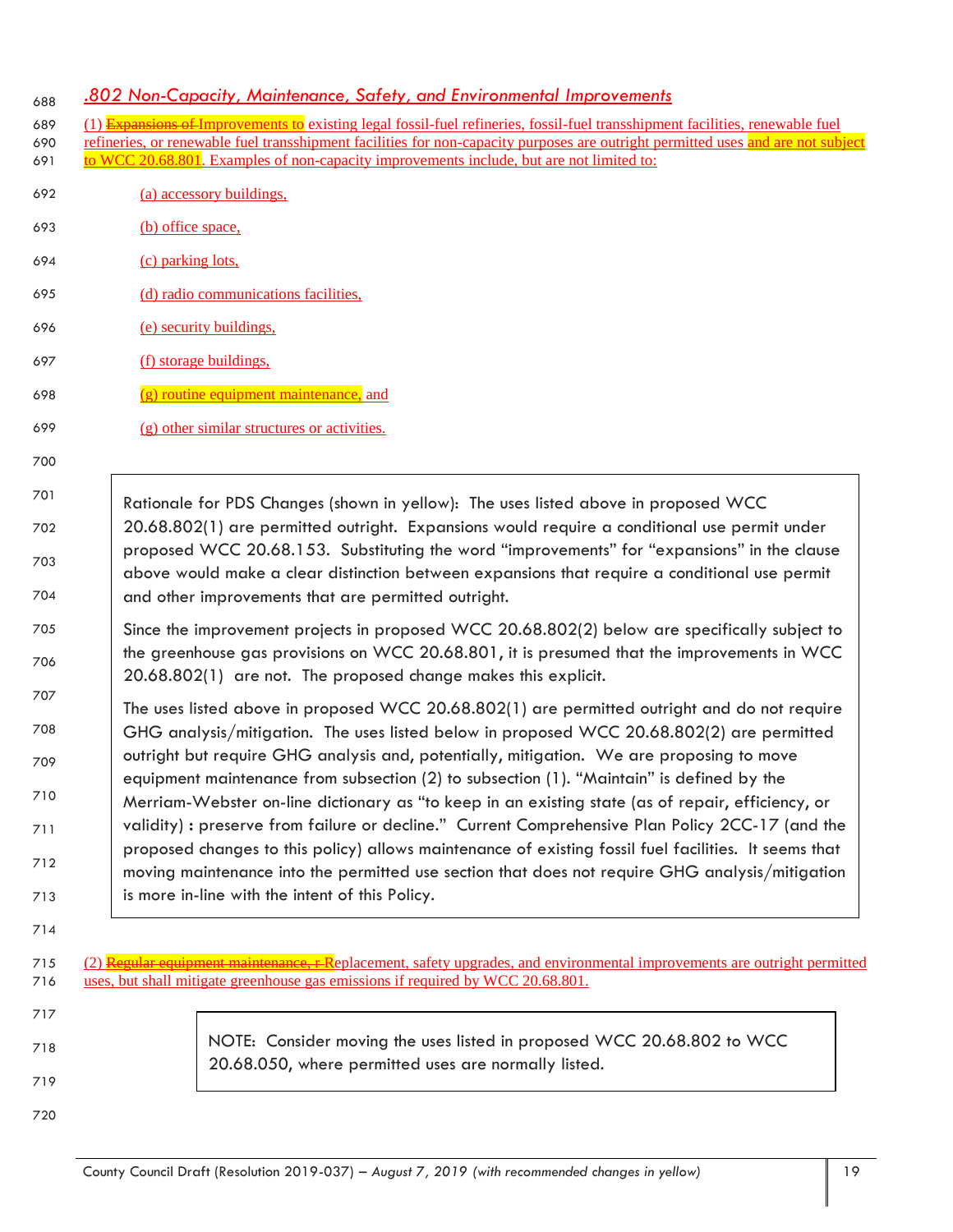## <sub>721</sub> CHAPTER 20.74 CHERRY POINT INDUSTRIAL (CP) DISTRICT

## 722 20.74.010 Purpose.

 The purpose of the Cherry Point Industrial District is to implement the policies of the Cherry Point Major Industrial Urban Growth Area section of the Whatcom County Comprehensive Plan by establishing a range of land uses and types of development appropriate for the Cherry Point UGA and to encourage large scale master planning of industrial sites to preserve sites of sufficient size to accommodate major port and industrial development. (Ord. 98-083 Exh. A § 57, 1998).

## $_{727}$  20.74.020 Applicability.

This chapter is applicable to the entire Cherry Point Major Industrial Urban Growth Area. (Ord. 98-083 Exh. A § 57, 1998).

#### $_{729}$  20.74.030 Permitted uses.

- (1) Primary permitted uses:
- (a) Area south of Grandview: Uses shall include the range of port and large scale industrial uses allowed in the Heavy Impact Industrial District, Chapter 20.68 WCC, as well as large scale high technology businesses.
- (b) Area north of Grandview: Uses shall include the range of port and large scale industrial uses allowed in the Light Impact Industrial District, Chapter 20.66 WCC.
- (2) Secondary permitted uses shall include smaller scale industrial uses, nonretail commercial uses, and industry-related professional services, provided the secondary use supports or is supported by primary permitted uses in the Cherry Point
- Industrial Urban Growth Area. (Ord. 98-083 Exh. A § 57, 1998).

#### $_{738}$  20.74.040 Accessory uses.

 Accessory uses shall be the same as those permitted in the Heavy Impact Industrial District, Chapter 20.68 WCC. (Ord. 98- 083 Exh. A § 57, 1998).

#### $_{741}$  20.74.050 Conditional uses.

 Conditional uses shall be the same as those permitted in the Heavy Impact Industrial District, Chapter 20.68 WCC. (Ord. 98- 083 Exh. A § 57, 1998).

#### 744 20.74.055 Prohibited uses.

745 Prohibited uses shall be the same as those prohibited in the Light Impact Industrial District as applicable (Chapter 20.66), the 746 Heavy Impact Industrial District as applicable, (Chapter 20.68 WCC), and the following:

#### Rationale for PDS Changes (shown in yellow): The Cherry Point Industrial District includes both the Heavy Impact Industrial and Light Impact Industrial zone. Therefore, both should be referenced.

- (1) New piers, docks, or wharves.
- (2) Conversion of Renewable Fuel Refinery or Renewable Fuel Transshipment Facilities to fossil fuel facilities is prohibited, except as allowed under WCC 20.74.115 and WCC 20.68.153.

#### $_{753}$  20.74.060 Master site plan requirements.

(1) Development in the Cherry Point Industrial District requires the review and approval of a master site plan, including

- SEPA review. Acceptable master site plans include site plans and supporting information submitted and approved for
- applications for a building permit, a short subdivision, a preliminary plat, a binding site plan, a major project permit or a planned unit development.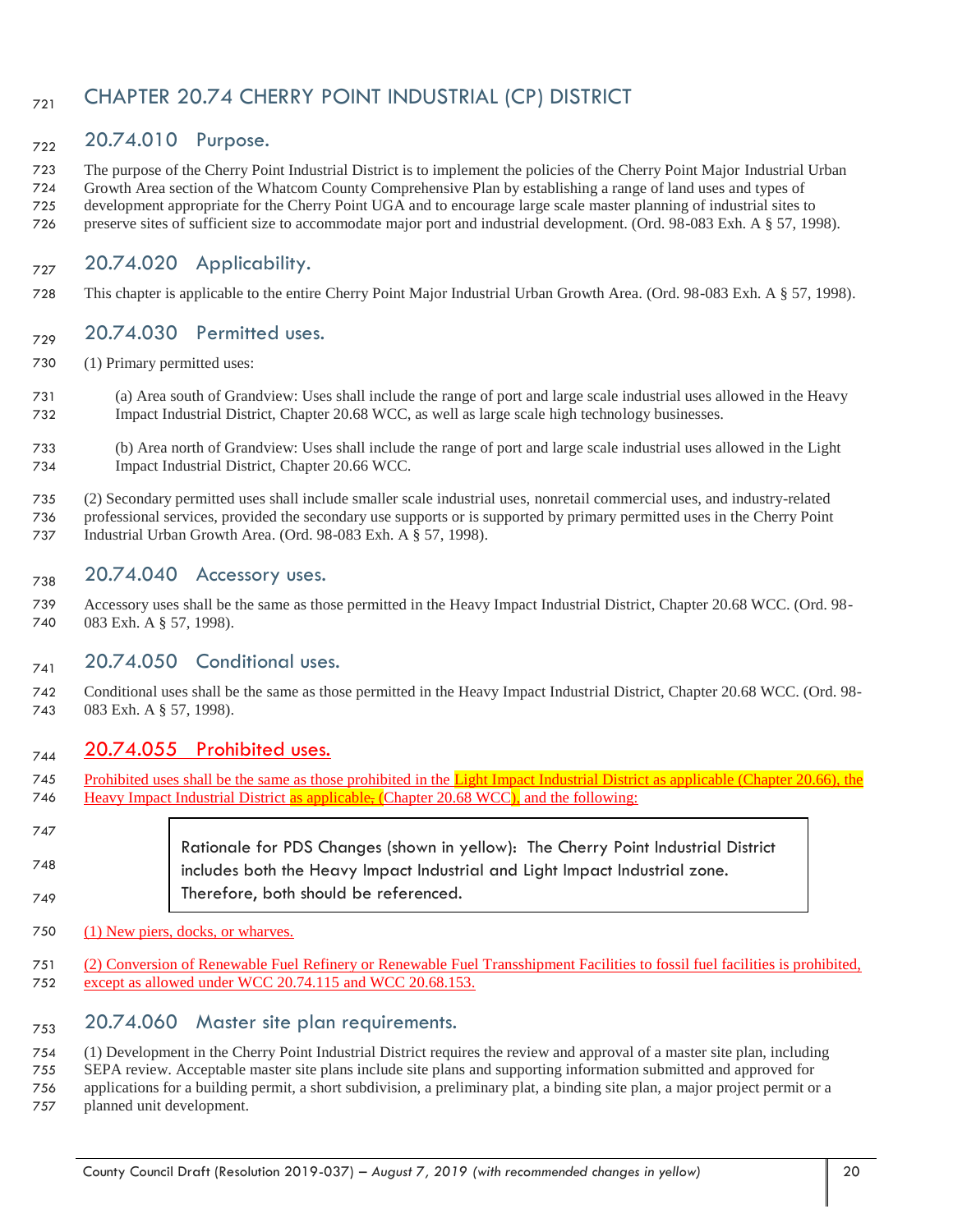- (2) The minimum area for a master site plan (planning block) shall be 160 acres, or the entire property under common
- ownership if the common ownership is less than 160 acres.
- (3) Each planning block shall include one lot of not less than 40 acres in size to be designated as the site for a port or major industrial activity; provided, that if the planning block is 40 acres or smaller, the requirement for the major industrial site
- shall be waived.
- (4) Within a planning block, one or more parcels smaller than 40 acres may be created for secondary uses.

(5) Review and approved of a master site plan for a planning block shall be included in the approval of any building permit,

short subdivision, preliminary plat, binding site plan, major project permit or a planned unit development and shall be subject

 to the same review and approval standards, including SEPA review, as the plat, binding site plan or permit. Each master site plan shall identify, as appropriate, the proposed phasing of the development including the construction of public and private

- facilities and utilities. The master site plan or supporting documentation as appropriate shall also include any mitigation
- required under SEPA and the county critical areas ordinance. (Ord. 98-083 Exh. A § 57, 1998).

## $_{770}$  20.74.070 Minimum lot size and parcelization.

- The minimum lot size in the Cherry Point Industrial District shall be 40 acres; provided, that lots less than 40 acres may be permitted as follows:
- (1) When the lots are to be located within a development approved as a major project under Chapter 20.88 WCC consistent with the master site plan requirements in this chapter.
- (2) When the lots are to be located within a development approved as a planned unit development under Chapter 20.85 WCC consistent with the master site plan requirements of this chapter.
- (3) When the lots are part of a short subdivision, long subdivision or binding site plan approved as consistent with the master site plan requirements of this chapter.
- (4) When the administrator finds that the lot(s) will be developed with a use(s) that is consistent with the intent of the district and will not interfere with the development of the primary large uses intended by the Comprehensive Plan.
- (5) When an existing lot of record is less than 40 acres, provided further division is consistent with this section. (Ord. 98-083 Exh. A § 57, 1998).

## $_{783}$  20.74.080 Design standards.

- Unless otherwise modified by this chapter, building height, setbacks, landscaping, open space and other building and site
- design standards for areas south of Grandview Road shall be the same as those of the Heavy Impact Industrial District,
- Chapter 20.68 WCC; and for the area north of Grandview Road, the same as those of the Light Impact Industrial District, Chapter 20.66 WCC. (Ord. 98-083 Exh. A § 57, 1998).

## $_{788}$  20.74.090 Traffic demand management.

- RCW 36.70A.365 requires the implementation of traffic demand management (TDM) programs for designating a Major Industrial Urban Growth Area. Any employer in the Cherry Point Urban Growth Area that employs 100 or more full-time employees at a single worksite who begin their regular work day between 6:00 a.m. and 9:00 a.m. on weekdays for at least 12 continuous months during the year are required to meet the TDM requirements of Chapter 16.24 WCC.
- (1) Employers located in Cherry Point who have not implemented a TDM program shall implement a TDM program by December 1, 2011.
- (2) Employers in Cherry Point meeting the criteria for having to complete a plan after December 1, 2011, shall meet the requirements of this section within one year of having met the criteria. (Ord. 2009-071 § 2 (Exh. B), 2009).

## <sub>797</sub> 20.74.100 Drainage.

 All development activities are subject to the stormwater management provisions of WCC 20.80.630 through 20.80.635. No project permit shall be issued prior to meeting those requirements. (Ord. 2019-013 § 1 (Exh. A), 2019).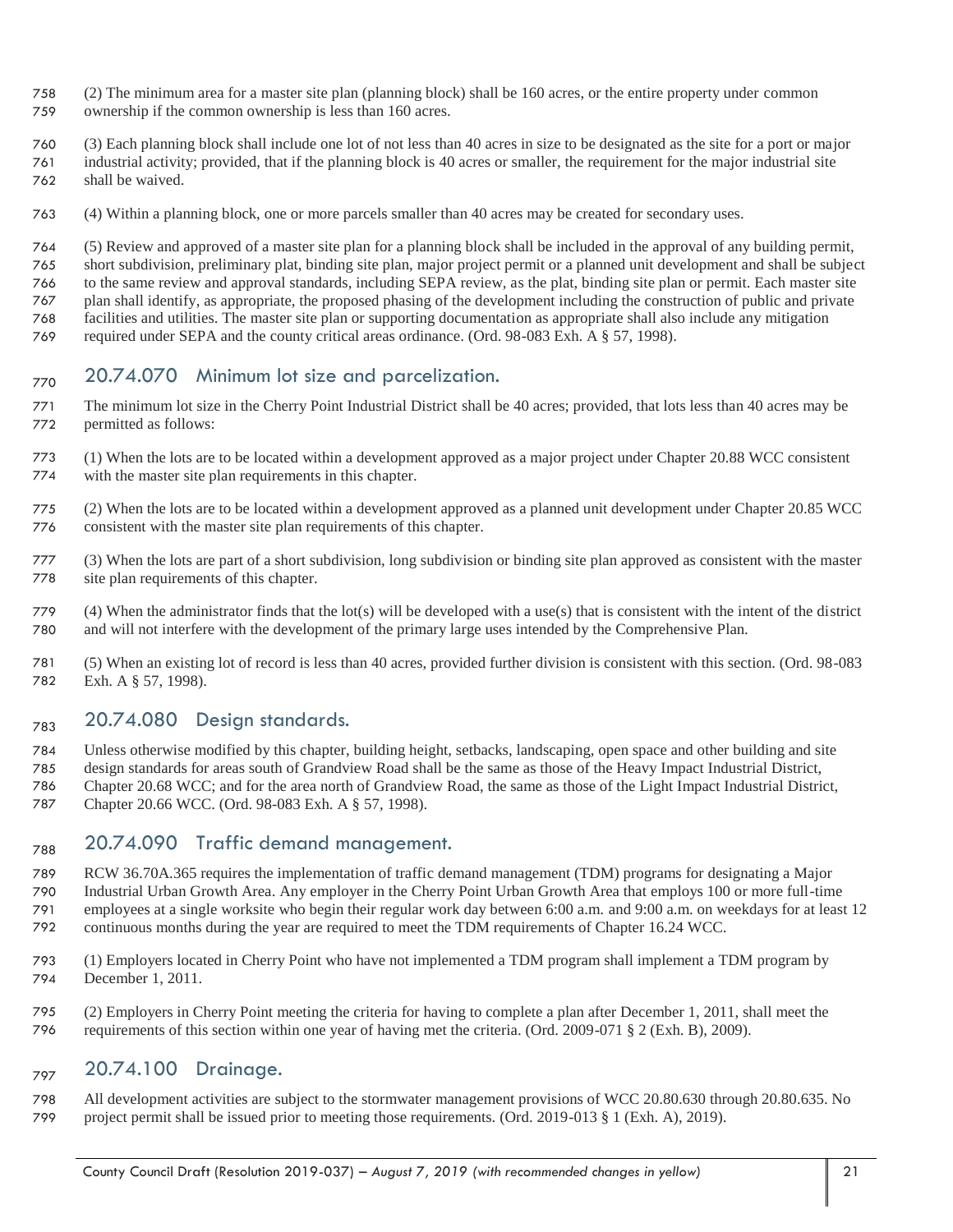# 800 20.74.110 Change of Use

| 801<br>802<br>803<br>804 | use shall ensure: | A change of use occurs when the occupancy of a building or a site use changes from one use to another in whole or in part. A<br>change of use permit is required to document a change of use, if no other County project permits are required, even where no<br>alterations are planned or required by the code. This shall be processed as a Type I permit in Chapter 22.05 WCC. The new |
|--------------------------|-------------------|-------------------------------------------------------------------------------------------------------------------------------------------------------------------------------------------------------------------------------------------------------------------------------------------------------------------------------------------------------------------------------------------|
| 805<br>806<br>807        |                   | Rationale for PDS Changes (shown in yellow): In order to streamline the process, a<br>"change of use permit" would only be required if no other County permit is<br>needed that documents the change of use.                                                                                                                                                                              |
| 808                      |                   | (1) Applicable building and construction codes are met per Title 15;                                                                                                                                                                                                                                                                                                                      |
| 809                      |                   | (2) Consistency with the requirements of the <b>CPC</b> herry Point Industrial District, Chapter 20.74, and base zone; and                                                                                                                                                                                                                                                                |
| 810<br>811<br>812        |                   | Rationale for PDS Changes (shown in yellow): Cite the full name of the zoning<br>district.                                                                                                                                                                                                                                                                                                |
| 813                      |                   | (3) Transportation concurrency requirements are met per Chapter 20.78.                                                                                                                                                                                                                                                                                                                    |
| 814<br>815               |                   | Discussion/Notes: Change of Use Provisions. Focus is on consistency with the CP district<br>where this permit applies.                                                                                                                                                                                                                                                                    |
| 816                      |                   | 20.74.115 Change of Use of Renewable Fuels Facilities.                                                                                                                                                                                                                                                                                                                                    |
| 817                      |                   | A change of use of a Renewable Fuel Refinery or Renewable Fuel Transshipment Facilities to a fossil fuel facility inside the                                                                                                                                                                                                                                                              |
| 818<br>819               |                   | boundary of an existing legal fossil fuel refinery requires a conditional use permit subject to WCC 20.68.153. Other changes<br>of use from Renewable Fuel Refinery or Renewable Fuel Transshipment Facilities to new fossil fuel facilities are prohibited.                                                                                                                              |
| 820                      |                   |                                                                                                                                                                                                                                                                                                                                                                                           |
| 821                      |                   | Rationale for PDS Changes (shown in yellow): The above change would simply<br>clarify that conversion of renewable fuel facilities to new fossil fuel facilities                                                                                                                                                                                                                          |
| 822                      |                   | outside of the refinery boundary is not allowed.                                                                                                                                                                                                                                                                                                                                          |
| 823                      |                   |                                                                                                                                                                                                                                                                                                                                                                                           |
| 824                      |                   |                                                                                                                                                                                                                                                                                                                                                                                           |
| 825                      |                   |                                                                                                                                                                                                                                                                                                                                                                                           |
| 826                      |                   |                                                                                                                                                                                                                                                                                                                                                                                           |
| 827                      |                   |                                                                                                                                                                                                                                                                                                                                                                                           |
| 828                      |                   |                                                                                                                                                                                                                                                                                                                                                                                           |
| 829                      |                   |                                                                                                                                                                                                                                                                                                                                                                                           |
| 830                      |                   |                                                                                                                                                                                                                                                                                                                                                                                           |
| 831                      |                   |                                                                                                                                                                                                                                                                                                                                                                                           |
| 832                      |                   |                                                                                                                                                                                                                                                                                                                                                                                           |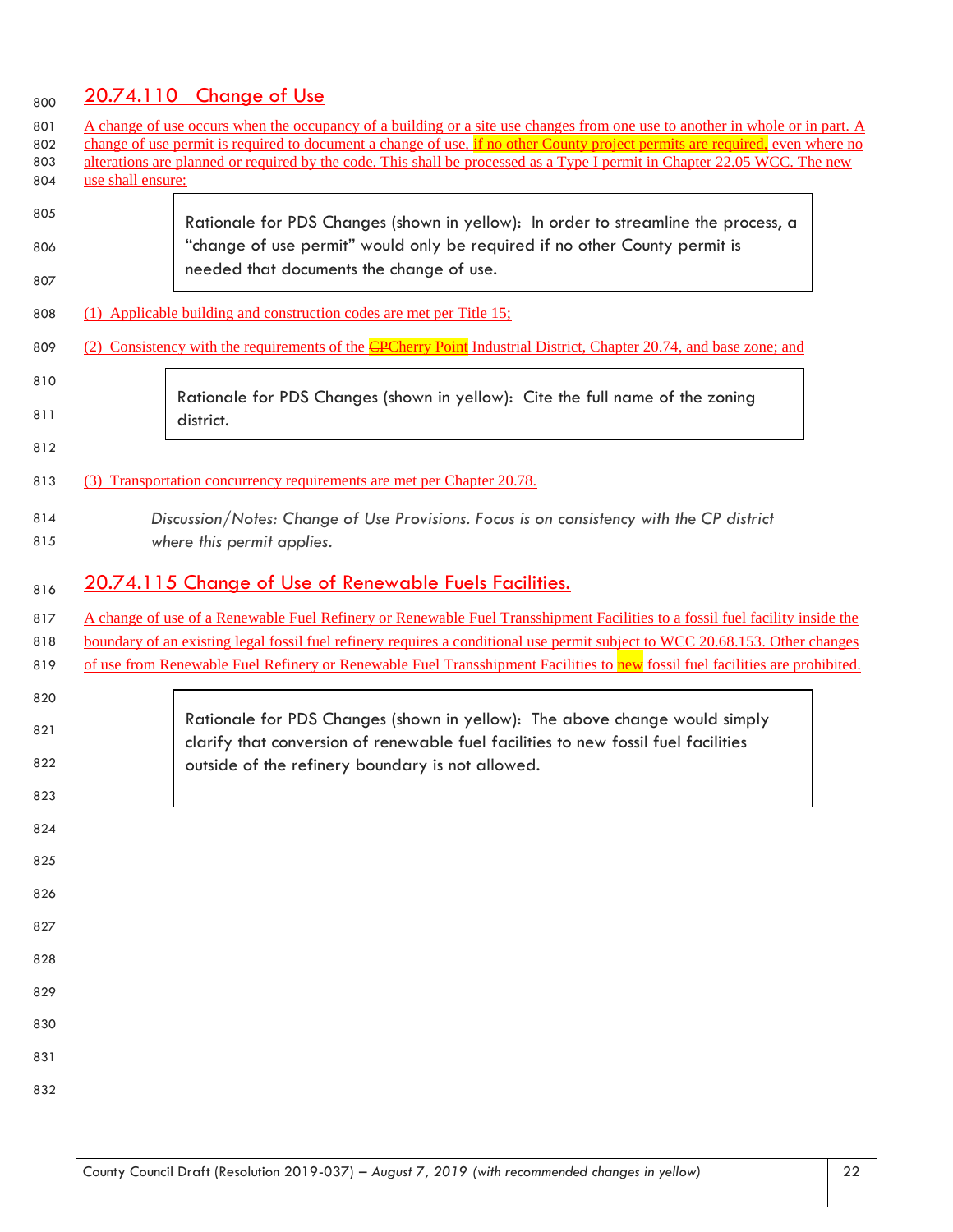## 833 CHAPTER 20.88 MAJOR PROJECT PERMITS

#### 834 20.88.100 Major project permits.

835 .110 All major developments shall, prior to any construction, obtain a major project permit.

836 .120 A major project permit will be required for mitigation banks proposed in accordance with the provisions of Chapter 837 16.16 WCC and for any proposed development that meets any two of the following conditions:

| Cost                                                                  |                     |
|-----------------------------------------------------------------------|---------------------|
| (estimated construction cost exclusive \$5,000,000)<br>of land value) |                     |
| <b>Size</b>                                                           |                     |
| retail                                                                | 75,000 square feet  |
| office or industrial (gross leasable<br>floor space)                  | 200,000 square feet |
| residential                                                           | 300 dwelling units  |
| motel/hotel                                                           | 200 units           |
| Number of Employees                                                   | 250                 |
| <b>SEPA Review</b>                                                    | An EIS is required  |

#### 838

- 839 In addition, the zoning administrator may make an administrative determination after receiving a recommendation from the
- 840 technical review committee that any project be considered a major development, if in the opinion of the administration it is of 841 a nature that council review would be appropriate.
- 842 .130 Pursuant to WCC 22.05.120 the hearing examiner shall recommend to the county council project approval, approval 843 with conditions, or denial, based upon written findings and conclusions supported by the evidence of record. The hearing 844 examiner's recommendation and county council's decision shall determine the adequacy of a major project permit application 845 based on the following criteria:
- 846 (1) Will comply with the development standards and performance standards of the zone in which the proposed major 847 development will be located; provided where a proposed major development has obtained a variance from the development 848 and performance standards, standards as varied shall be applied to that project for the purposes of this act.
- 849 (2) Where the project is conditionally permitted in the zone in which it is located, the project must satisfy the standards for 850 the issuance of a conditional use permit for the zone in which the project is located.
- 851 (3) Will be consistent with applicable laws and regulations.
- 852 (3) Will obtain, if required, a state aquatic lands lease, and all other necessary permits and authorizations, including federal 853 determinations that the project will not interfere with treaty fishing rights of tribal nations, the limits set forth in the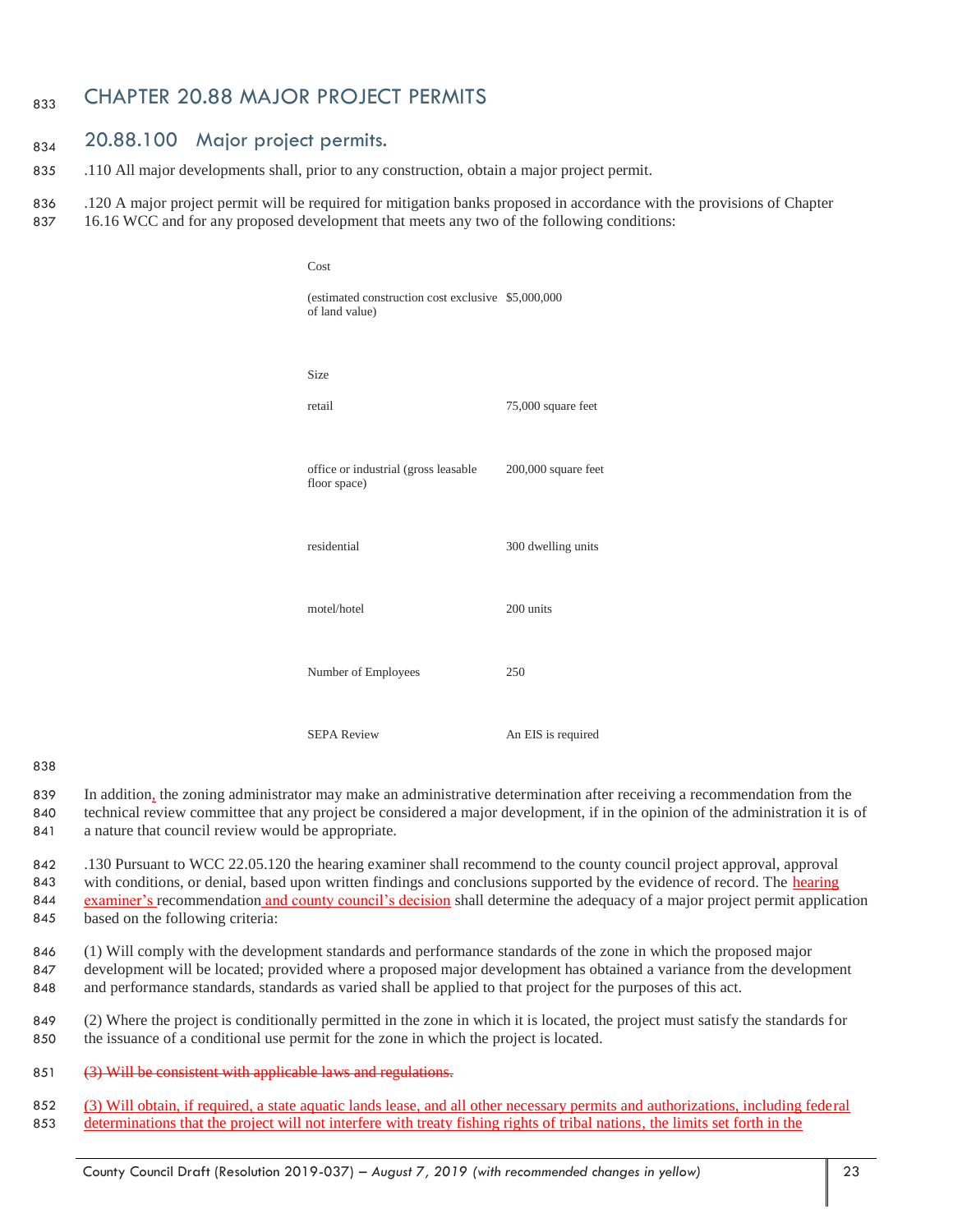- 854 "Magnuson Amendment" under 33 U.S.C. § 476(b) (2004), Section 10 of the Rivers and Harbors Act (for structures in or
- over navigable waters of the U.S.), the Coastal Zone Management Act (including any state Department of Ecology shoreline
- 856 conditional use or variance approval), the Clean Air Act, and/or under the Clean Water Act, including but not limited to a
- 857 federal Section 404 authorization (for fill into waters of the U.S.) and a state Section 401 water quality certification, prior to issuance of any site preparation or construction permits necessary to construct a facility authorized under a major project
- permit.
- (4) Will not substantially interfere with the operation of existing uses.
- (5) Will be served by, or will be provided with essential utilities, facilities and services necessary to its operation, such as roads, drainage facilities, electricity, water supply, sewage disposal facilities, and police and fire protection. Standards for such utilities, facilities and services shall be those currently accepted by the state of Washington, Whatcom County, or the appropriate agency or division thereof.
- (6) Will not impose uncompensated requirements for public expenditures for additional utilities, facilities and services, and will not impose uncompensated costs on other property owned.
- (7) Will be appropriately responsive to any EIS prepared for the project.
- .140 In addition, the hearing examiner may recommend or county council may impose any reasonable conditions precedent
- to the establishment of the major development as may be required to mitigate impacts of the proposal on the natural environment of the county, and to protect the health, safety and general welfare of the people of the county consistent with
- 871 the policies for environmental protection set forth in the Comprehensive Plan.
- .150 The hearing examiner may recommend or county council may also approve alternative mitigation plans for major
- project permits in accordance with WCC 16.16.260(E) which may be used to satisfy the requirements of Chapter 16.16 WCC
- and provide relief from the specific standards and requirements thereof.

## 875 20.88.200 Procedure.

 .205 If a major project permit is determined to be required, an application shall be completed and filed along with the appropriate fees, and the application shall be processed in accordance with Chapter 22.05 WCC. A master plan is required as part of the application for a major project permit. The master plan document shall include all elements required per the department's administrative manual.

- 880 .210 Development Standards. The **master planmajor project permit** may propose standards that will control development of the possible future uses that are in addition to, or substitute for, requirements of this chapter. These may be such things as height limits, setbacks, frontage, landscaping requirements, parking requirements, signage, view corridors or facade treatments. Proposed standards that do not meet the minimum county standards must obtain the appropriate variance prior to county approval of the proposed standards. If the proposed design standards will apply to property located partially or totally within an urban growth area, concurrence of the affected city will be required.
- 886 .215 Procedures. Master plan major project permit review shall be conducted under current review procedures. Other land use 887 reviews may be conducted concurrently with the **master plan major project permit** review.
- (a) Any modifications, additions or changes to an approved master plan are subject to the following:
- 889 (i) Minor changes shall be reviewed for compliance and compatibility with the approved master planmajor project permit.
- 891 (1) A determination is made by the director. The director is authorized to consult a technical committee at his/her discretion.
- (2) Minor changes are those amendments which may affect the dimensions, location and type of 894 improvements of facilities; provided, the amendment maintains the basic character of the major project permit application approved by the county council including general type and location of dwellings and other land use activities, arrangement of buildings, density of the development, and provisions of the project to meet density bonus and open space requirements, or capacity limits, and maintains required conditions or mitigation.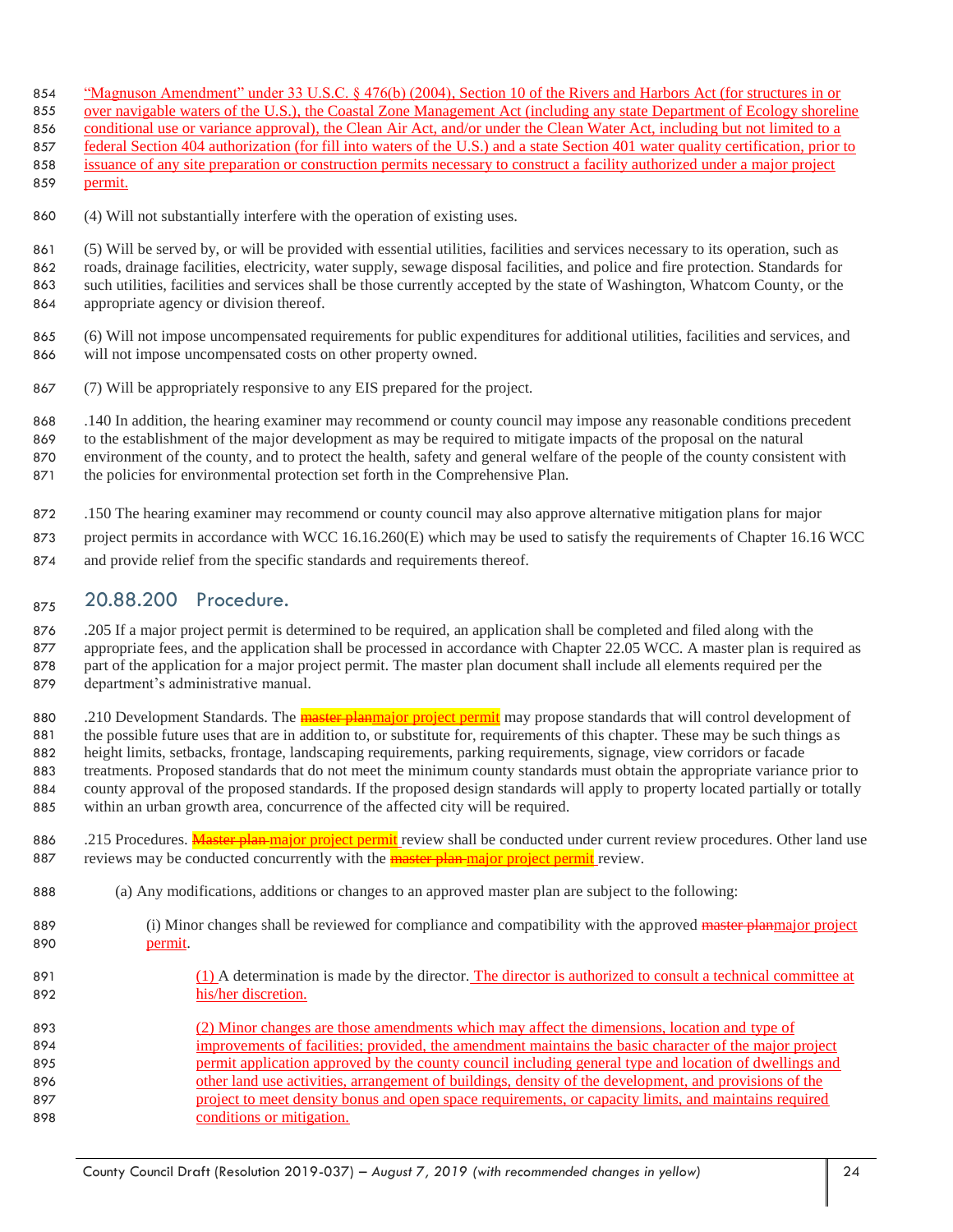| 899<br>900 | (ii) Major changes shall be subject to the original procedural application type, subject to the fees as contained in<br>the unified fee schedule.                                                                                                               |  |  |  |  |  |  |  |  |  |
|------------|-----------------------------------------------------------------------------------------------------------------------------------------------------------------------------------------------------------------------------------------------------------------|--|--|--|--|--|--|--|--|--|
| 901<br>902 | (iii) Master plans Major project permits may include, as a condition of their approval, a requirement for periodic<br>progress reports and mandatory updates on a predetermined interval.                                                                       |  |  |  |  |  |  |  |  |  |
| 903        |                                                                                                                                                                                                                                                                 |  |  |  |  |  |  |  |  |  |
| 904        | Rationale for PDS Changes (shown in yellow): A master plan is one component of                                                                                                                                                                                  |  |  |  |  |  |  |  |  |  |
| 905        | the major project permit. The procedures above should relate to the entire permit<br>(not just one component of the permit).                                                                                                                                    |  |  |  |  |  |  |  |  |  |
| 906        |                                                                                                                                                                                                                                                                 |  |  |  |  |  |  |  |  |  |
| 907        | .220 through .265 Reserved.                                                                                                                                                                                                                                     |  |  |  |  |  |  |  |  |  |
| 908<br>909 | .270 Where a project requires a major project permit, that project shall be exempt from the requirement of obtaining a<br>conditional use permit.                                                                                                               |  |  |  |  |  |  |  |  |  |
| 910<br>911 | .275 Major project permits: Where an applicant has applied for a planned unit development or a development agreement, that<br>project shall be exempt from the requirement to obtain a major project permit except in the Cherry Point Industrial District.     |  |  |  |  |  |  |  |  |  |
| 912        | .280 Major project permits in the Cherry Point Industrial District: where a project in the Cherry Point Industrial District                                                                                                                                     |  |  |  |  |  |  |  |  |  |
| 913<br>914 | requires a major project permit, the major project permit shall be concurrently processed with other required land use permits<br>including but not limited to: Cherry Point master site plan, conditional use permit, planned unit development, or development |  |  |  |  |  |  |  |  |  |
| 915        | agreement.                                                                                                                                                                                                                                                      |  |  |  |  |  |  |  |  |  |
| 916        |                                                                                                                                                                                                                                                                 |  |  |  |  |  |  |  |  |  |
| 917        | Rationale for PDS Changes (shown in yellow): The master plan is part of a permit<br>application (not a permit in itself).                                                                                                                                       |  |  |  |  |  |  |  |  |  |
| 918        | Additionally, when a major project permit is required, it is exempt from the<br>conditional use permit (WCC 20.88.270 above).                                                                                                                                   |  |  |  |  |  |  |  |  |  |
| 919        |                                                                                                                                                                                                                                                                 |  |  |  |  |  |  |  |  |  |
| 920        |                                                                                                                                                                                                                                                                 |  |  |  |  |  |  |  |  |  |
| 921        |                                                                                                                                                                                                                                                                 |  |  |  |  |  |  |  |  |  |
| 922        |                                                                                                                                                                                                                                                                 |  |  |  |  |  |  |  |  |  |
| 923        |                                                                                                                                                                                                                                                                 |  |  |  |  |  |  |  |  |  |
| 924        |                                                                                                                                                                                                                                                                 |  |  |  |  |  |  |  |  |  |
| 925        |                                                                                                                                                                                                                                                                 |  |  |  |  |  |  |  |  |  |
| 926        |                                                                                                                                                                                                                                                                 |  |  |  |  |  |  |  |  |  |
| 927        |                                                                                                                                                                                                                                                                 |  |  |  |  |  |  |  |  |  |
| 928        |                                                                                                                                                                                                                                                                 |  |  |  |  |  |  |  |  |  |
| 929        |                                                                                                                                                                                                                                                                 |  |  |  |  |  |  |  |  |  |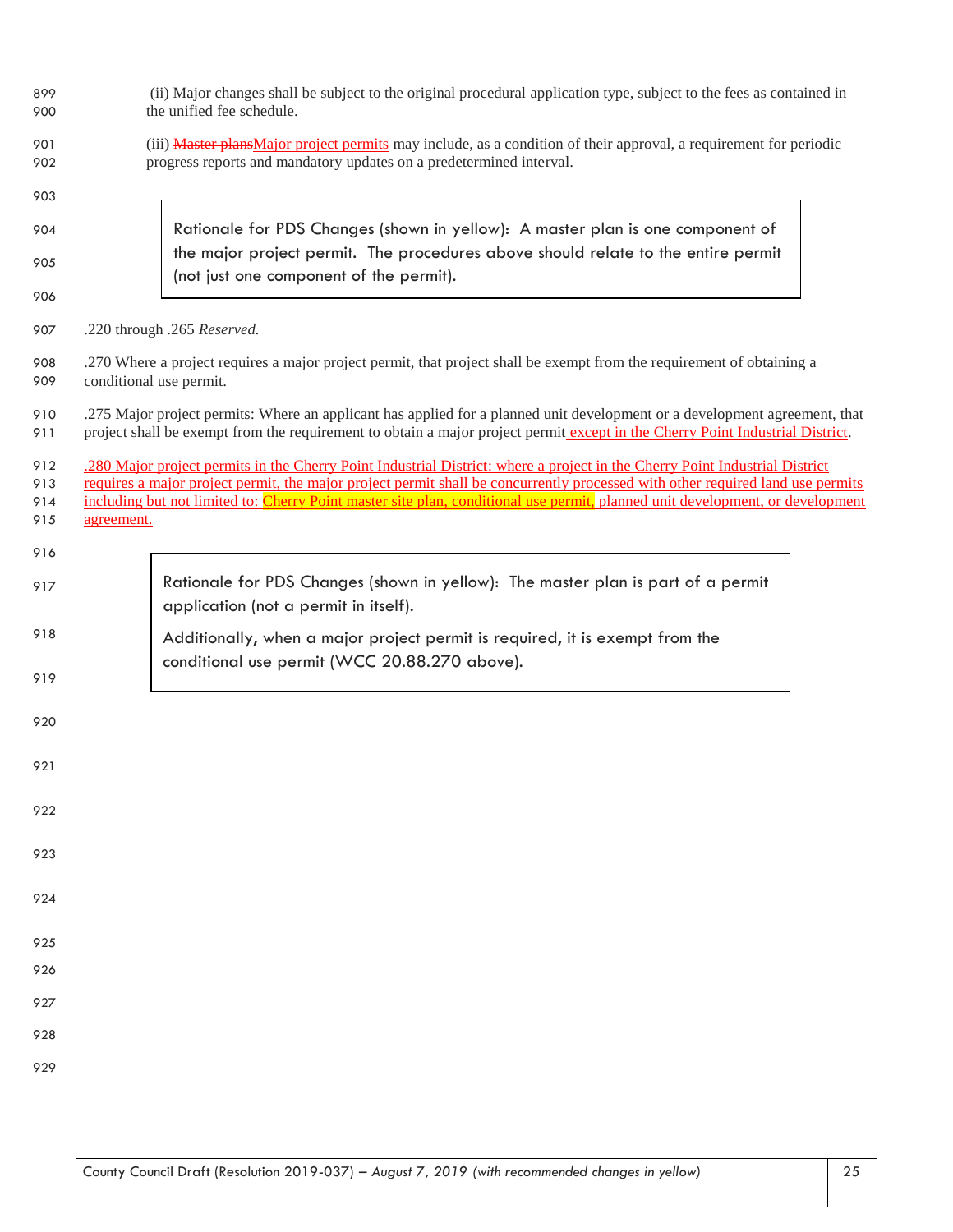## <sub>930</sub> CHAPTER 20.97 DEFINITIONS

- *Discussion/Notes: Definitions added are based on a review of federal (US Energy*
- *Information Administration, US Census, Code of the Federal Register, Revised Code of*
- *Washington), County Ordinance NO. 2018-007, Resolution 2019-004 and examples addressed in the White Paper.*

## 935 20.97.052.1 Change of Use

- "Change of use" means when a building or occupancy is altered or replaced, for example from manufacturing to office.
- Renumber Section 20.97.052.1 Child care facilities to 20.97.052.2 Child care facilities.

## $_{938}$   $20.97.124.1$  Facility Emissions.

- "Facility Emissions" are greenhouse gas emissions associated with fossil fuel or renewable fuel refineries or fossil or 940 renewable fuel transshipment facilities based upon:
- (1) the transportation within the borders of Whatcom County of refined and unrefined fossil fuels to and from a facility located within the Cherry Point Heavy Industrial area, and
- (2) the refining and processing of fossil fuels located within the Cherry Point Heavy Industrial area, and
- (3) the upstream emissions generated by the production and transport of raw products to the facility such as crude oil feedstocks or other fuels used in production or energy generation at facilities.

## 946 20.97.160.2 Fossil Fuels.

- "Fossil fuels" include coal, petroleum, natural gas, oil shales, bitumens, tar sands, propane, butane, and heavy oils. All
- contain carbon and were formed as a result of geologic processes acting on the remains of organic matter. Renewable fuels
- 949 are not fossil fuels.

## 950 20.97.160.3 Fossil or Renewable Fuel Transshipment Facilities.

- 951 "Fossil Fuel Transshipment Facility" is a facility engaging in the process of off-loading of fossil or renewable fuel materials, 952 refined or unrefined, refinery feedstocks, products or by products, from one transportation facility and loading it onto another transportation facility for the purposes of transporting such products into or out of Whatcom County. Examples of transportation facilities include ship, truck, or freight car. Fossil fuel transshipment facilities may also include pump and compressor stations and associated facilities. This definition excludes Small Fossil or Renewable Storage and Distribution
- Facilities.

## <sub>957</sub> 20.97.160.4 Fossil-Fuel Refinery.

- A "Fossil-Fuel Refinery" means a facility that converts crude oil and other liquids into petroleum products including but not
- limited to gasoline, distillates such as diesel fuel and heating oil, jet fuel, petrochemical feedstocks, waxes, lubricating oils, and asphalt. Activities that support refineries include but are not limited to: bulk storage, manufacturing, or processing of
- fossil fuels or by products. This definition excludes Small Fossil or Renewable Storage and Distribution Facilities.
- 
- 
- 
- 
- County Council Draft (Resolution 2019-037) *– August 7, 2019 (with recommended changes in yellow)* 26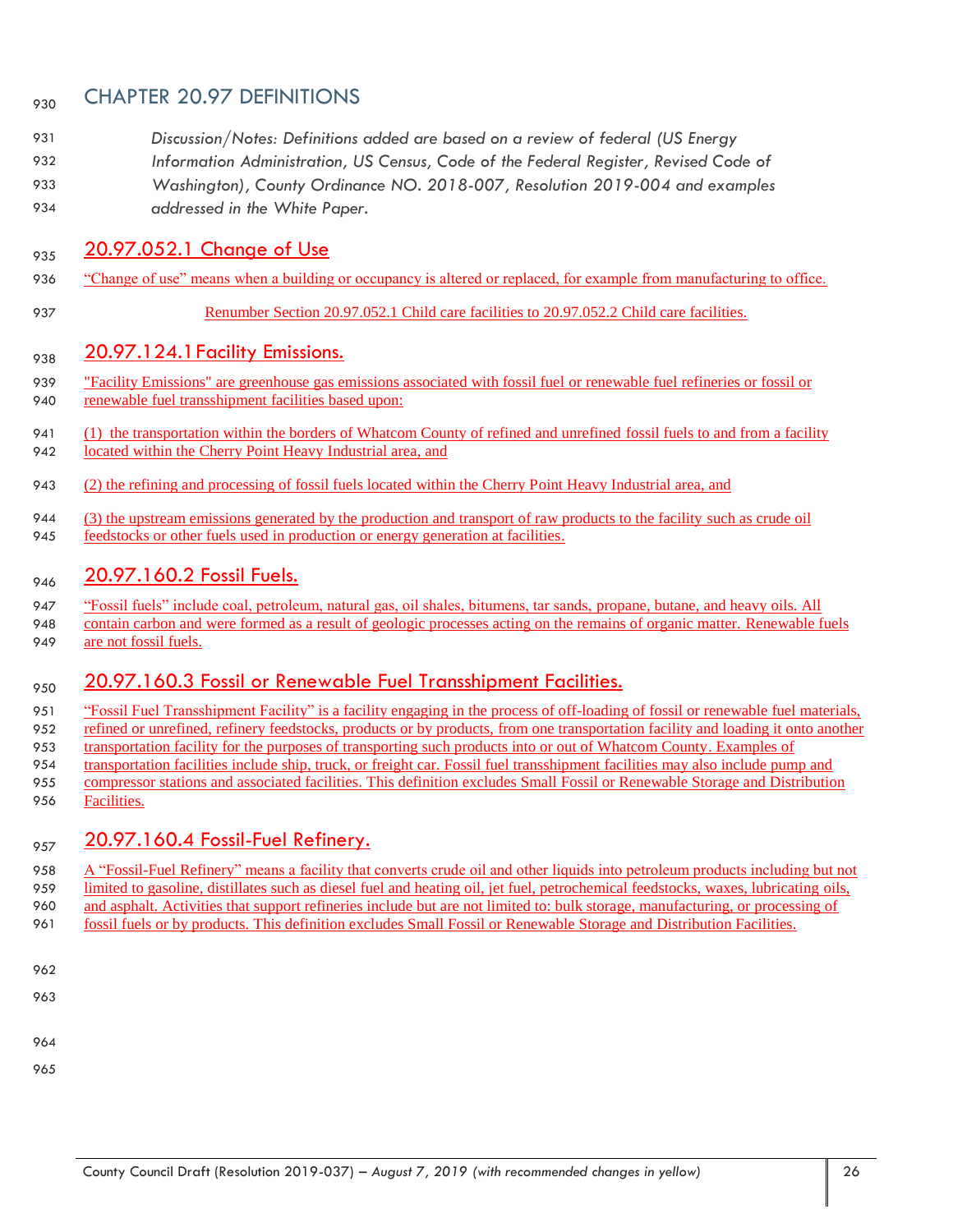|     |  |  | 20.07.160.5 Fossil Fuel Refinery Canacity                |
|-----|--|--|----------------------------------------------------------|
| 166 |  |  | <u>zvizzi i vviv i voili i vvi kvillivi i vvivudi i </u> |

| 966        |                                                                                                                                                                                                                  |
|------------|------------------------------------------------------------------------------------------------------------------------------------------------------------------------------------------------------------------|
| 967        | sil Fuel Refinery Capacity" means the extent of refinery production capacity in relation to storage capacity. "Stor                                                                                              |
| 968        | v" is defined as total volume of all tanks at a facility and "Refining Production Capacity" is defined as the curren                                                                                             |
| 969        | <u>etual throughput averaged over the latest three-year-reporting period prior to the date of a completed application for an</u>                                                                                 |
| 970<br>971 | <u>iecessary County permits obtained from official government reports from the refinery to federal or state agencies regar</u><br><u>production of the refinery or a particular process unit to be expanded.</u> |
|            |                                                                                                                                                                                                                  |
| 972        |                                                                                                                                                                                                                  |
| 973        | Rationale for PDS Changes (shown in yellow): "Fossil-Fuel Refinery Capacity"                                                                                                                                     |
|            | does not occur in the proposal. "Refinery Capacity" appears one time (proposed                                                                                                                                   |
| 974        | WCC 20.68.801(2)(a)(ii)), but we are suggesting deleting it. Therefore, a                                                                                                                                        |
|            | definition is not needed.                                                                                                                                                                                        |
| 975        |                                                                                                                                                                                                                  |
| 976        | 20.97.163 Greenhouse Gas Emissions                                                                                                                                                                               |
| 977        | "Greenhouse Gas Emissions" means gases that trap heat in the atmosphere. "Greenhouse gas," "greenhouse gases," "GHG,"                                                                                            |
| 978        | and "GHGs" includes carbon dioxide, methane, nitrous oxide, hydrofluorocarbons, perfluorocarbons, and sulfur hexafluoride,                                                                                       |
| 979        | and any other gas or gases designated by the federal clean air act (United States Code Title 42, Chapter 85), or state clean air                                                                                 |
| 980        | act (Chapter 70.94 RCW) or state limiting greenhouse gas emissions law (Chapter 70.235 RCW).                                                                                                                     |
| 981        | Discussion/Notes: See RCW 70.235.010 and RCW 70.94.030 regarding State laws.                                                                                                                                     |
| 982        | See also https://www.epa.gov/ghgemissions/overview-greenhouse-gases.                                                                                                                                             |
|            |                                                                                                                                                                                                                  |
| 983        | 20.97.201 Lifecycle Greenhouse Gas Emissions                                                                                                                                                                     |
| 984        | "Lifecycle greenhouse gas emissions" means the aggregate quantity of greenhouse gas emissions (including direct emissions                                                                                        |
| 985        | and significant indirect emissions), related to the full fuel lifecycle, including all stages of fuel and feedstock production and                                                                               |
| 986        | distribution, from feedstock generation or extraction through the distribution and delivery and use of the finished fuel to the                                                                                  |
| 987        | ultimate consumer, where the mass values for all greenhouse gases are adjusted to account for their relative global warming                                                                                      |
| 988        | potential.                                                                                                                                                                                                       |
|            |                                                                                                                                                                                                                  |
| 989        | Discussion/Notes: Considers a definition under the Clean Air Act. See:                                                                                                                                           |
| 990        | https://www.epa.gov/renewable-fuel-standard-program/lifecycle-analysis-greenhouse-                                                                                                                               |
| 991        | gas-emissions-under-renewable-fuel and                                                                                                                                                                           |
| 992        | https://www.govinfo.gov/content/pkg/USCODE-2010-title42/html/USCODE-2010-                                                                                                                                        |
| 993        | title42-chap85.htm.                                                                                                                                                                                              |
| 994        | <u>20.97.202 Living Wage</u>                                                                                                                                                                                     |
| 995        | "Living wage" means the hourly rate that an individual must earn to support their family, if they are the sole provider and are                                                                                  |
| 996        | working full-time (2080 hours per year). For the purposes of this definition family includes four individuals.                                                                                                   |
| 997        | Discussion/Notes: Based on a definition published by Massachusetts Institute of                                                                                                                                  |
| 998        | Technology. See http://livingwage.mit.edu/counties/53073. There is a living-wage                                                                                                                                 |
| 999        | calculator for each state and each county within. Living wage ordinances vary in their                                                                                                                           |
| 1000       | wage rates, and they often set the hourly wage a full-time, year-round worker must earn                                                                                                                          |
|            |                                                                                                                                                                                                                  |

- 1001 *to bring a family of four out of poverty. See:*
- 1002 *[http://www.forworkingfamilies.org/resources/policy-tools-living-wage.](http://www.forworkingfamilies.org/resources/policy-tools-living-wage)*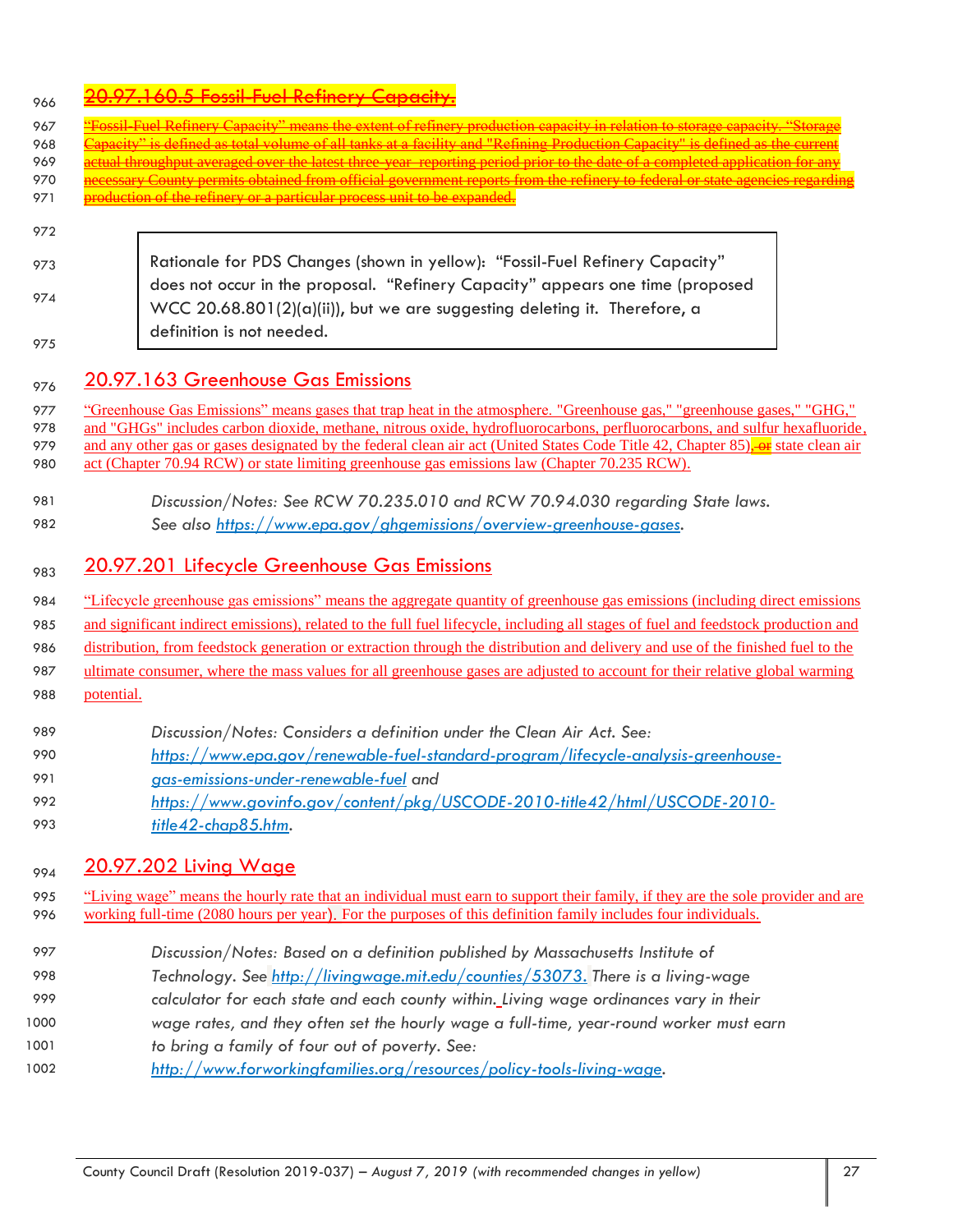#### 1003 20.97. 350.1 Renewable Biomass

- "Renewable biomass" includes but is not limited to the following:
- (1) Planted crops and crop residue harvested from agricultural land.
- (2) Planted trees and tree residue from a tree plantation.
- (3) Animal waste material and animal byproducts.
- (4) Slash and pre-commercial thinnings.
- (5) Organic matter that is available on a renewable or recurring basis.
- (6) Algae.
- 1011 (7) Separated yard waste or food waste, including recycled cooking and trap grease.
- (8) Items 1 through 7 including any incidental, de minimis contaminants that are impractical to remove and are related to
- 1013 customary feedstock production and transport.
- *Discussion/Notes: Adapted from based on federal renewable fuel definition, [https://www.law.cornell.edu/cfr/text/40/80.1401.](https://www.law.cornell.edu/cfr/text/40/80.1401)*

## 1016 20.97.350.2 Renewable Fuel

- 1017 "Renewable Fuel" means liquid fuels produced from renewable biomass and limited in terms of blending with fossil fuels. Common renewable fuels include ethanol and biodiesel:
- (1) "E85 motor fuel" means an alternative fuel that is a blend of ethanol and hydrocarbon of which the ethanol portion is
- 1020 nominally seventy-five to eighty-five percent denatured fuel ethanol by volume that complies with the most recent version of 1021 American society of testing and materials specification D 5798.
- (2) "Renewable diesel" means a diesel fuel substitute produced from nonpetroleum renewable sources, including vegetable
- oils and animal fats, that meets the registration requirements for fuels and fuel additives established by the federal
- 1024 environmental protection agency in 40 Code of Federal Regulations (C.F.R.) Part 79 (2008) and meets the requirements of American society of testing and materials specification D 975.

| 1026 |  |  |
|------|--|--|
| 1027 |  |  |

Rationale for PDS Changes (shown in yellow): Federal regulations may be amended over time.

 (3) Renewable fuels shall include those designed to result in a lifecycle greenhouse gas emission reduction of at least 50% or more under the Federal Clean Air Act. Renewable fuels shall not include products produced from palm oil or other feedstocks that cannot be proven to reduce greenhouse gas emissions utilizing accepted methods of the Washington State 1032 Department of Ecology or US EPA.

- *Discussion/Notes: A basic renewable fuel energy source is biomass. From biomass, common liquid fuel forms include ethanol and biodiesel. See:*
- [https://www.eia.gov/energyexplained/?page=renewable\\_home.](https://www.eia.gov/energyexplained/?page=renewable_home)
- Washington State defines renewable diesel and E85 motor fuel in the motor fuel quality act (Chapter 19.112 RCW), which are integrated in the definition.
- Limiting fossil fuel percentages to 5% is workable for buses and power cars. See [http://www.cleanairtrust.org/Differences-Between-E85-and-E95.html.](http://www.cleanairtrust.org/Differences-Between-E85-and-E95.html) E85 includes 15-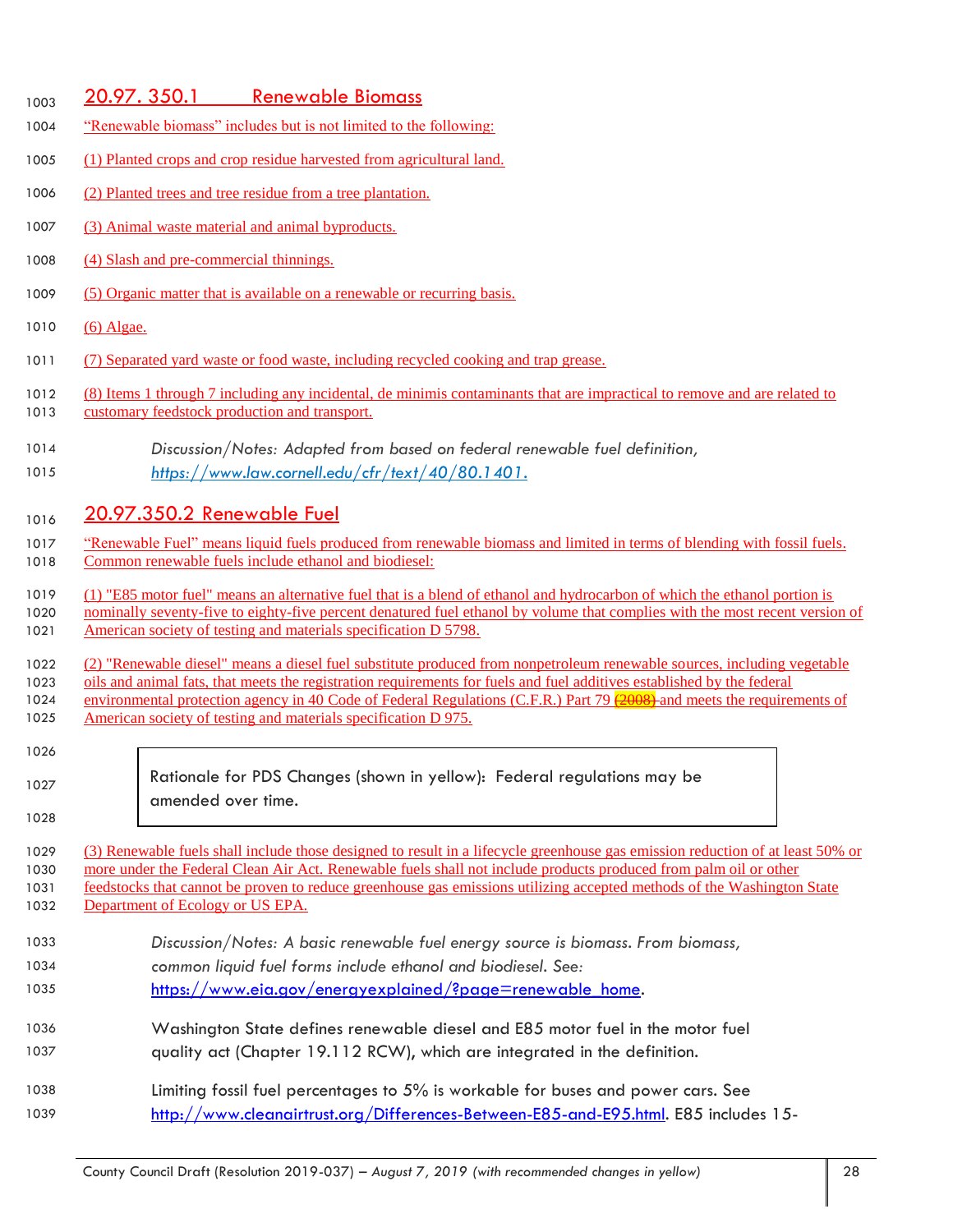- 25% fossil fuels and is used by flexibly fueled vehicles. See
- [https://www.fueleconomy.gov/feg/flextech.shtml.](https://www.fueleconomy.gov/feg/flextech.shtml)
- Under the EPA renewable fuel standard, three of four renewable fuel categories must meet a 50% or 60% lifecycle greenhouse gas (GHG) reduction. A fourth conventional
- renewable ethanol must meet a 20% lifecycle GHG reduction. See:
- [https://www.epa.gov/renewable-fuel-standard-program/overview-renewable-fuel](https://www.epa.gov/renewable-fuel-standard-program/overview-renewable-fuel-standard)[standard.](https://www.epa.gov/renewable-fuel-standard-program/overview-renewable-fuel-standard)

## 1047 20.97.350.3 Renewable Fuel Refinery

- 1048 A "Renewable Fuel Refinery" means a facility that processes or produces renewable fuels. This definition excludes Small
- Fossil or Renewable Storage and Distribution Facilities.

## <sub>1050</sub> 20.97.425.1 Small Fossil or Renewable Fuel Storage and Distribution Facilities

- "Small Fossil or Renewable Fuel Storage and Distribution Facilities" means:
- (1) Equipment used for purposes of direct sale or distribution to consumers of fossil fuels or renewable fuels, or
- (2) Accessory equipment that supplies fossil fuels or renewable fuels to an onsite allowed commercial or industrial operation,
- and that does not meet the definitions of fossil-fuel refinery, renewable fuel refinery, or fossil or renewable fuel 1055 transshipment facilities.

## 1056 20.97.434.1 Technical committee.

- "Technical committee" or "technical review committee" means the designated representatives of the Whatcom County
- 1058 Planning and Development Services Director, who shall act as chairperson, the Whatcom County Public Works Director, and 1059 the Whatcom County Health Department Director.
- 
- 
- 
- 
- 
- 
- 
- 
- 
- 
- 
- 
- 
-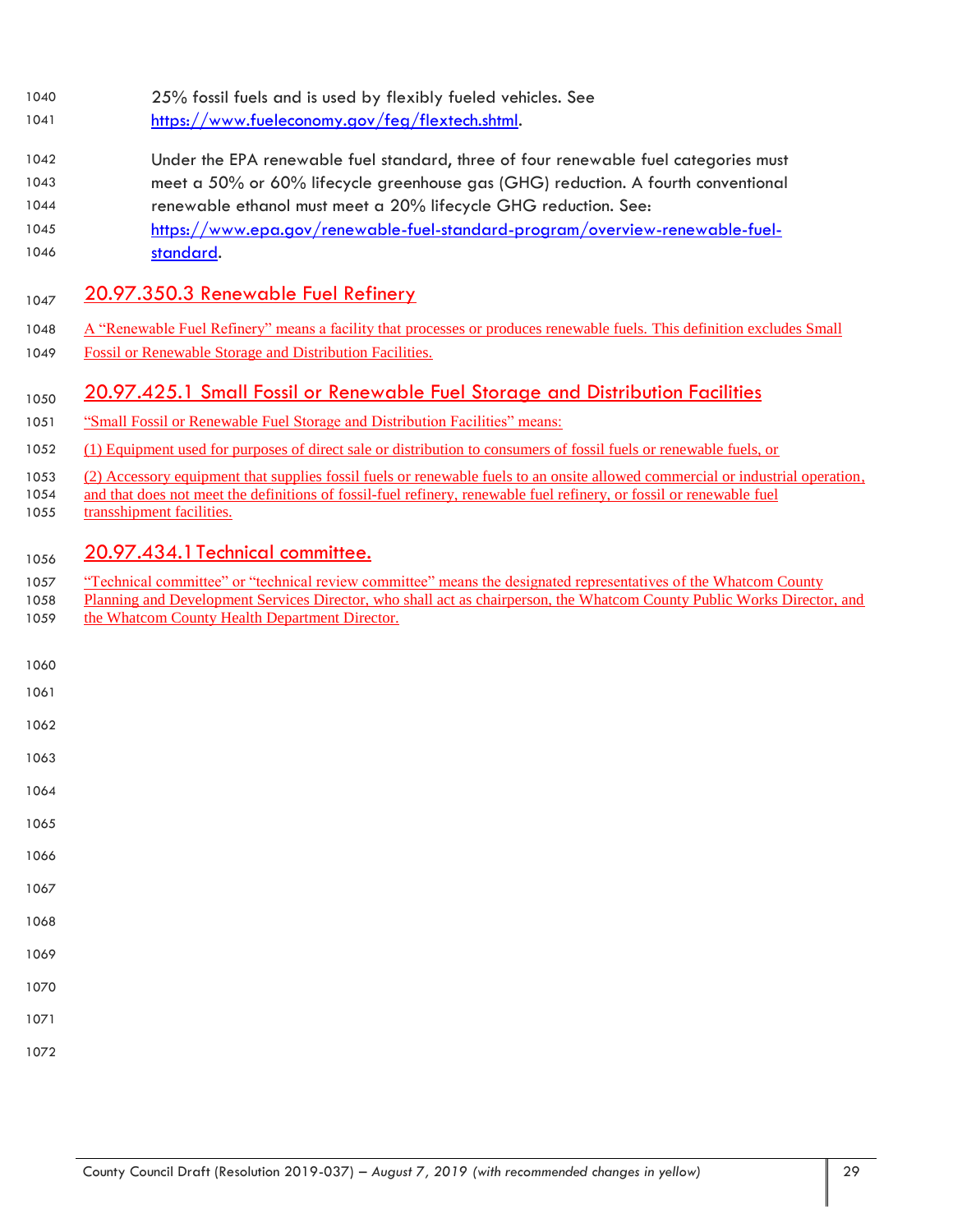1074

## 1075 CHAPTER 22.05 PROJECT PERMIT PROCEDURES

## 1076 22.05.020 Project permit processing table.

 (1) Marked boxes in the table below indicate the required general steps for processing all project permit applications or administrative actions. The requirements for each step listed in the top row of the table are provided in WCC 22.05.040 through 22.05.160, as indicated. Specific requirements for each project permit can be found through the references given in 1080 the table.

| <b>Permit</b><br><b>Application</b><br><b>Processing Table</b>                 | <b>WCC</b><br><b>Reference for</b><br><b>Specific</b><br><b>Requirements</b> | Pre-<br><b>Application</b><br><b>Required</b><br>(see<br>22.05.040) | <b>Determination</b><br>of Complete-<br>ness Required<br>(see 22.05.050) | Notice of<br><b>Application</b><br><b>Required</b><br>(see<br>22.05.070) | <b>Site</b><br><b>Posting</b><br><b>Required</b><br>(see<br>22.05.080) | <b>Notice of</b><br>Open<br><b>Record</b><br><b>Hearing</b><br><b>Required</b><br>(see<br>22.05.090) | Open<br><b>Record</b><br><b>Hearing</b><br><b>Held By:</b><br>(see<br>22.05.090) | <b>County</b><br><b>Decision</b><br><b>Maker</b> (see<br>2.11.210,<br>22.05.120) | <b>Appeal Body</b><br>(see 2.11.210,<br>22.05.160.<br>23.60.150(H) |
|--------------------------------------------------------------------------------|------------------------------------------------------------------------------|---------------------------------------------------------------------|--------------------------------------------------------------------------|--------------------------------------------------------------------------|------------------------------------------------------------------------|------------------------------------------------------------------------------------------------------|----------------------------------------------------------------------------------|----------------------------------------------------------------------------------|--------------------------------------------------------------------|
| Type I Applications (Administrative Decision with No Public Notice or Hearing) |                                                                              |                                                                     |                                                                          |                                                                          |                                                                        |                                                                                                      |                                                                                  |                                                                                  |                                                                    |
| <b>Boundary Line</b><br>Adjustment                                             | 21.03                                                                        |                                                                     |                                                                          |                                                                          |                                                                        |                                                                                                      |                                                                                  | Administrator                                                                    | Hearing<br>Examiner                                                |
| <b>Building Permit</b>                                                         | 15.04                                                                        | (f)                                                                 |                                                                          |                                                                          |                                                                        |                                                                                                      |                                                                                  | Administrator                                                                    | Hearing<br>Examiner (i)                                            |
| <b>Natural Resource</b><br>Assessment                                          | Title 16                                                                     |                                                                     |                                                                          |                                                                          |                                                                        |                                                                                                      |                                                                                  | Administrator                                                                    | Hearing<br>Examiner                                                |
| Change of Use,<br><b>Cherry Point</b><br><b>Industrial District</b>            | Chapter 20.74                                                                |                                                                     |                                                                          |                                                                          |                                                                        |                                                                                                      |                                                                                  | Administrator                                                                    | Hearing<br>Examiner                                                |
| <b>Commercial Site</b><br>Plan Review                                          |                                                                              |                                                                     |                                                                          |                                                                          |                                                                        |                                                                                                      |                                                                                  | Administrator                                                                    | Hearing<br>Examiner                                                |
| <b>Exempt Land</b><br>Division                                                 | 21.03                                                                        |                                                                     |                                                                          |                                                                          |                                                                        |                                                                                                      |                                                                                  | Administrator                                                                    | Hearing<br>Examiner                                                |
| Floodplain<br>Development<br>Permit                                            | Title 17                                                                     |                                                                     |                                                                          |                                                                          |                                                                        |                                                                                                      |                                                                                  | Administrator                                                                    | Hearing<br>Examiner                                                |
| Land Disturbance<br>Permit                                                     | 15.04 and<br>20.80                                                           |                                                                     |                                                                          |                                                                          |                                                                        |                                                                                                      |                                                                                  | Administrator                                                                    | Hearing<br>Examiner                                                |
| Lot of Record/Lot<br>Consolidation                                             | 20.83 and<br>20.97.220                                                       |                                                                     |                                                                          |                                                                          |                                                                        |                                                                                                      |                                                                                  | Administrator                                                                    | Hearing<br>Examiner                                                |
| Nonconforming<br>Use                                                           | 20.83                                                                        |                                                                     |                                                                          |                                                                          |                                                                        |                                                                                                      |                                                                                  | Administrator                                                                    | Hearing<br>Examiner                                                |
| Removal of<br>Development<br>Moratorium                                        | 20.80.738(3)                                                                 |                                                                     |                                                                          |                                                                          |                                                                        |                                                                                                      |                                                                                  |                                                                                  |                                                                    |
| Shoreline<br>Exemption                                                         | 23.60                                                                        | (a)                                                                 |                                                                          |                                                                          |                                                                        |                                                                                                      |                                                                                  | Administrator                                                                    | Hearing<br>Examiner                                                |
| Zoning                                                                         | 22.20                                                                        |                                                                     |                                                                          |                                                                          |                                                                        |                                                                                                      |                                                                                  | Administrator                                                                    | Hearing                                                            |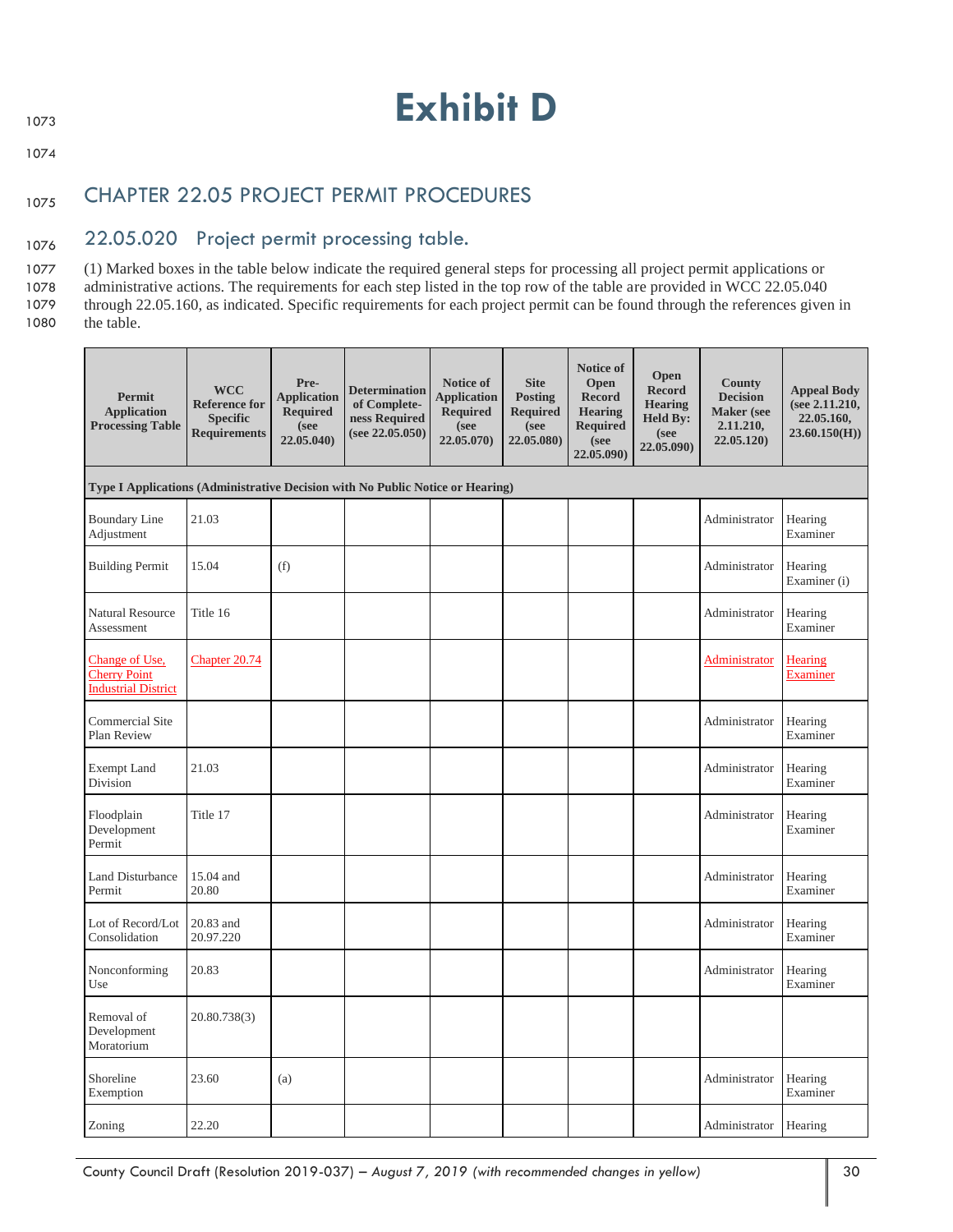| Permit<br><b>Application</b><br><b>Processing Table</b>                                 | <b>WCC</b><br><b>Reference for</b><br><b>Specific</b><br><b>Requirements</b> | Pre-<br><b>Application</b><br>Required<br>(see<br>22.05.040) | <b>Determination</b><br>of Complete-<br>ness Required<br>(see 22.05.050) | Notice of<br><b>Application</b><br><b>Required</b><br>(see<br>22.05.070) | <b>Site</b><br><b>Posting</b><br><b>Required</b><br>(see<br>22.05.080) | <b>Notice of</b><br>Open<br><b>Record</b><br><b>Hearing</b><br>Required<br>(see<br>22.05.090) | <b>Open</b><br><b>Record</b><br><b>Hearing</b><br><b>Held By:</b><br>(see<br>22.05.090) | <b>County</b><br><b>Decision</b><br><b>Maker</b> (see<br>2.11.210,<br>22.05.120) | <b>Appeal Body</b><br>(see 2.11.210,<br>22.05.160,<br>23.60.150(H) |
|-----------------------------------------------------------------------------------------|------------------------------------------------------------------------------|--------------------------------------------------------------|--------------------------------------------------------------------------|--------------------------------------------------------------------------|------------------------------------------------------------------------|-----------------------------------------------------------------------------------------------|-----------------------------------------------------------------------------------------|----------------------------------------------------------------------------------|--------------------------------------------------------------------|
| Interpretation                                                                          |                                                                              |                                                              |                                                                          |                                                                          |                                                                        |                                                                                               |                                                                                         |                                                                                  | Examiner                                                           |
| Type II Applications (Administrative Decision with Public Notice; No Public Hearing)    |                                                                              |                                                              |                                                                          |                                                                          |                                                                        |                                                                                               |                                                                                         |                                                                                  |                                                                    |
| Administrative<br>Use                                                                   | 20.84.235                                                                    |                                                              |                                                                          |                                                                          |                                                                        |                                                                                               |                                                                                         | Administrator                                                                    | Hearing<br>Examiner                                                |
| Lot Consolidation<br>Relief                                                             | 20.83.070                                                                    |                                                              |                                                                          |                                                                          |                                                                        |                                                                                               |                                                                                         | Administrator                                                                    | Hearing<br>Examiner                                                |
| Reasonable Use<br>(b)                                                                   | 16.16                                                                        |                                                              |                                                                          |                                                                          |                                                                        |                                                                                               |                                                                                         | Administrator                                                                    | Hearing<br>Examiner                                                |
| Shoreline<br>Substantial (c)                                                            | 23.60                                                                        | (a)                                                          |                                                                          |                                                                          |                                                                        |                                                                                               |                                                                                         | Administrator<br>(d)                                                             | Shorelines<br>Hearings<br>Board (h)                                |
| Shoreline<br>Conditional Use<br>(c)                                                     | 23.60                                                                        | (a)                                                          |                                                                          |                                                                          |                                                                        |                                                                                               |                                                                                         | Administrator<br>(d)                                                             | Hearing<br>Examiner                                                |
| Short Subdivision                                                                       | 21.04                                                                        |                                                              |                                                                          |                                                                          |                                                                        |                                                                                               |                                                                                         | Administrator                                                                    | Hearing<br>Examiner                                                |
| Type III Applications (Hearing Examiner Decision with Public Notice and Public Hearing) |                                                                              |                                                              |                                                                          |                                                                          |                                                                        |                                                                                               |                                                                                         |                                                                                  |                                                                    |
| Conditional Use                                                                         | 20.84.200                                                                    |                                                              |                                                                          |                                                                          |                                                                        |                                                                                               | Hearing<br>Examiner                                                                     | Hearing<br>Examiner                                                              | Superior Court                                                     |
| Floodplain<br>Development<br>Variance                                                   | Title 17                                                                     |                                                              |                                                                          |                                                                          |                                                                        |                                                                                               | Hearing<br>Examiner                                                                     | Hearing<br>Examiner                                                              | Superior Court                                                     |
| Long Subdivision                                                                        | 21.05                                                                        |                                                              |                                                                          |                                                                          |                                                                        |                                                                                               | Hearing<br>Examiner                                                                     | Hearing<br>Examiner $(g)$                                                        | Superior Court                                                     |
| <b>Binding Site Plan</b>                                                                | 21.07                                                                        |                                                              |                                                                          |                                                                          |                                                                        |                                                                                               | Hearing<br>Examiner                                                                     | Hearing<br>Examiner (g)                                                          | <b>Superior Court</b>                                              |
| Reasonable Use<br>(e)                                                                   | 16.16                                                                        |                                                              |                                                                          |                                                                          |                                                                        |                                                                                               | Hearing<br>Examiner                                                                     | Hearing<br>Examiner                                                              | Superior Court                                                     |
| Removal of<br>Development<br>Moratorium                                                 | 20.80.738(2)                                                                 |                                                              |                                                                          |                                                                          |                                                                        |                                                                                               | Hearing<br>Examiner                                                                     | Hearing<br>Examiner                                                              | Superior Court                                                     |
| Shoreline<br>Conditional Use                                                            | 23.60                                                                        | (a)                                                          |                                                                          |                                                                          |                                                                        |                                                                                               | Hearing<br>Examiner                                                                     | Hearing<br>Examiner (d)                                                          | Shorelines<br>Hearings<br>Board (h)                                |
| Shoreline<br>Substantial                                                                | 23.60                                                                        | (a)                                                          |                                                                          |                                                                          |                                                                        |                                                                                               | Hearing<br>Examiner                                                                     | Hearing<br>Examiner (d)                                                          | Shorelines<br>Hearings<br>Board (h)                                |
| Shoreline<br>Variance                                                                   | 23.60                                                                        | (a)                                                          |                                                                          |                                                                          |                                                                        |                                                                                               | Hearing<br>Examiner                                                                     | Hearing<br>Examiner (d)                                                          | Shorelines<br>Hearings<br>Board (h)                                |
| Zoning or Critical                                                                      | 20.84.100 or                                                                 |                                                              |                                                                          |                                                                          |                                                                        |                                                                                               | Hearing                                                                                 | Hearing                                                                          | Superior Court                                                     |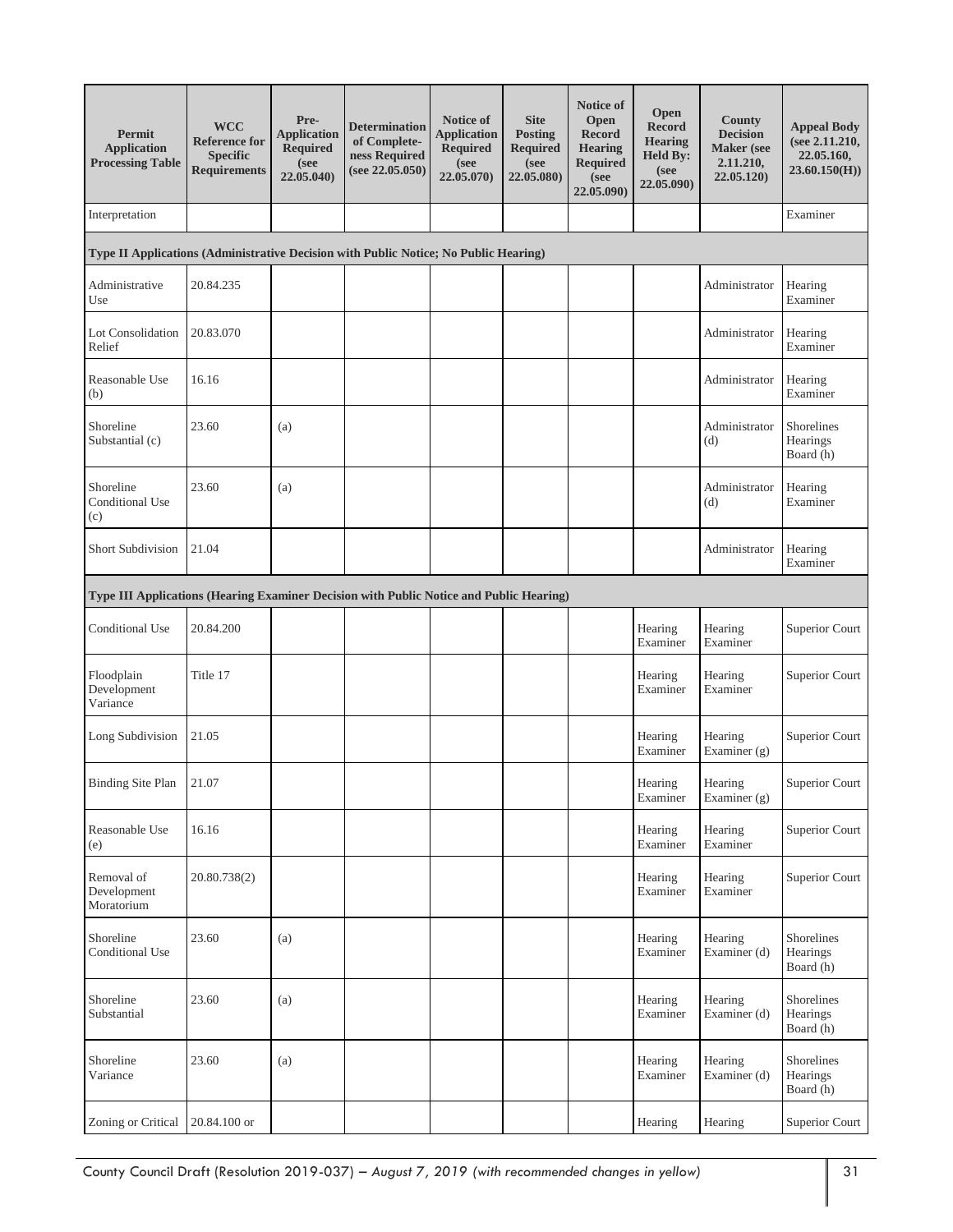| Permit<br><b>Application</b><br><b>Processing Table</b>                                     | <b>WCC</b><br><b>Reference for</b><br><b>Specific</b><br><b>Requirements</b> | Pre-<br><b>Application</b><br><b>Required</b><br>(see<br>22.05.040) | <b>Determination</b><br>of Complete-<br>ness Required<br>(see 22.05.050) | Notice of<br><b>Application</b><br><b>Required</b><br>(see<br>22.05.070 | <b>Site</b><br><b>Posting</b><br><b>Required</b><br>(see<br>22.05.080) | Notice of<br>Open<br><b>Record</b><br><b>Hearing</b><br><b>Required</b><br>(see<br>22.05.090) | <b>Open</b><br><b>Record</b><br><b>Hearing</b><br><b>Held By:</b><br>(see<br>22.05.090) | <b>County</b><br><b>Decision</b><br><b>Maker</b> (see<br>2.11.210,<br>22.05.120 | <b>Appeal Body</b><br>(see 2.11.210,<br>22.05.160,<br>23.60.150(H) |
|---------------------------------------------------------------------------------------------|------------------------------------------------------------------------------|---------------------------------------------------------------------|--------------------------------------------------------------------------|-------------------------------------------------------------------------|------------------------------------------------------------------------|-----------------------------------------------------------------------------------------------|-----------------------------------------------------------------------------------------|---------------------------------------------------------------------------------|--------------------------------------------------------------------|
| Areas Ordinance<br>Variance                                                                 | 16.16.270                                                                    |                                                                     |                                                                          |                                                                         |                                                                        |                                                                                               | Examiner                                                                                | Examiner                                                                        |                                                                    |
| <b>Type IV Applications (County Council Decision with Public Notice and Public Hearing)</b> |                                                                              |                                                                     |                                                                          |                                                                         |                                                                        |                                                                                               |                                                                                         |                                                                                 |                                                                    |
| Development<br>Agreement                                                                    | 2.11.205                                                                     |                                                                     |                                                                          |                                                                         |                                                                        |                                                                                               | Hearing<br>Examiner                                                                     | County<br>Council                                                               | Superior Court                                                     |
| Major Project<br>Permit                                                                     | 20.88                                                                        |                                                                     |                                                                          |                                                                         |                                                                        |                                                                                               | Hearing<br>Examiner                                                                     | County<br>Council                                                               | Superior Court                                                     |
| Planned Unit<br>Development                                                                 | 20.85                                                                        |                                                                     |                                                                          |                                                                         |                                                                        |                                                                                               | Hearing<br>Examiner                                                                     | County<br>Council                                                               | Superior Court                                                     |

1081

- 1082 Check marks indicate a step is required; reference letters refer to the notes in subsection (2) of this section.
- 

#### 1083 *Discussion/Notes: Scrubbing the Existing Code for consistency with new provisions and*  1084 *desired review process.*

## 1085 22.05.110 Final decisions - Type I, II, and III applications.

1086 (1) The director or designee's final decision on all Type I or II applications shall be in the form of a written determination or 1087 permit. The determination or permit may be granted subject to conditions, modifications, or restrictions that are necessary to 1088 comply with all applicable codes.

1089 (2) The hearing examiner's final decision on all Type III applications per WCC 22.05.020 or appeals per WCC 22.05.160(1) 1090 shall either grant or deny the application or appeal.

- 1091 (a) The hearing examiner may grant Type III applications subject to conditions, modifications or restrictions that the 1092 hearing examiner finds are necessary to make the application compatible with its environment, carry out the objectives 1093 and goals of the comprehensive plan, statutes, ordinances and regulations as well as other official policies and objectives 1094 of Whatcom County.
- 1095 (b) Requirements:
- 1096 (i) Performance bonds or other security, acceptable to the prosecuting attorney, may be required to ensure 1097 compliance with the conditions, modifications and restrictions.
- 1098 (ii) Fossil or Renewable Fuel Refinery or Fossil or Renewable Fuel Transshipment Facilities: The applicant shall 1099 provide insurance or other financial assurance acceptable to the prosecuting attorney consistent with Section 1100 22.05.125.
- 1101 (c) The hearing examiner shall render a final decision within 14 calendar days following the conclusion of all testimony 1102 and hearings. Each final decision of the hearing examiner shall be in writing and shall include findings and conclusions 1103 based on the record to support the decision.
- 1104 (d) No final decision of the hearing examiner shall be subject to administrative or quasi-judicial review, except as 1105 provided herein.

1106 (e) The applicant, any person with standing, or any county department may appeal any final decision of the hearing 1107 examiner to superior court, except as otherwise specified in WCC 22.05.020. (Ord. 2019-013 § 1 (Exh. A); Ord. 2018- 1108 032 § 1 (Exh. A)).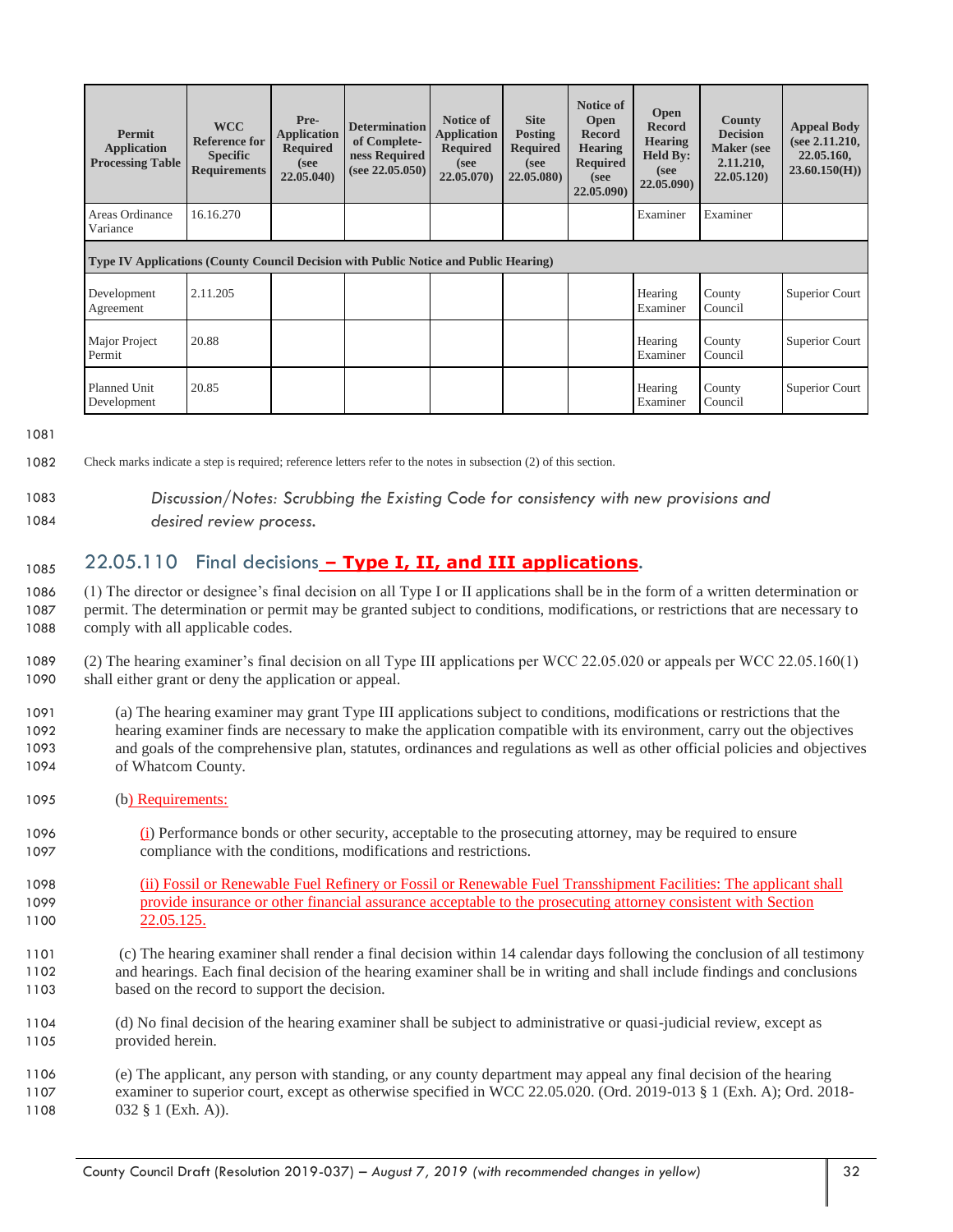## <sub>1109</sub> 22.05.120 RecommendedRecommendations and final decisions to county council. Type **IV applications**

(1) For Type IV applications per WCC 22.05.020 the hearing examiner's recommendations to the county council may be to

- grant, grant with conditions or deny an application. The hearing examiner's recommendation may include conditions, modifications or restrictions as may be necessary to make the application compatible with its environment, carry out the
- objectives and goals of the comprehensive plan, statutes, ordinances and regulations as well as other official policies and
- objectives of Whatcom County.
- (2) Each recommended decision of the hearing examiner for an application identified as a Type IV application per WCC
- 22.05.020 shall be in writing to the clerk of the county council and shall include findings and conclusions based upon the record to support the decision. Such findings and conclusions shall also set forth the manner in which the decision carries out and conforms to the county's comprehensive plan and complies with the applicable statutes, ordinances or regulations.
- (3) The deliberation of the county council on quasi-judicial actions shall be in accordance with WCC 22.05.090(4) and Chapter 42.36 RCW.
- (4) For planned unit developments and major project permits the following shall apply:
- (a) The recommendation of the hearing examiner regarding planned unit developments and major project permits shall be based upon the criteria set forth in WCC 20.85.335 and 20.88.130, respectively.
- (b) The hearing examiner shall file the recommendation with the clerk of the county council within 21 calendar days following the conclusion of the open record hearing.
- (c) The county council shall conduct the following within the specified time frames, except as provided in subsection 1128  $(4)(c)(iii)$  of this section:
- (i) Hold a public meeting, not an open record public hearing, to deliberate on the project application within 28 calendar days after receiving the hearing examiner's recommendation.
- (ii) Issue a final written decision within 21 calendar days of the public meeting.
- (iii) The county council may exceed the time limits in subsection (4)(c)(i) or (ii) of this section if the county council meeting schedule does not accommodate a meeting within the above time frames, or if the county council makes written findings that a specified amount of additional time is needed to process a specific application or project type, per RCW 36.70B.080(1).
- (5) The county council's final written decision may include conditions when the project is approved and shall state the findings of fact upon which the decision is based.
- (a) Performance bonds or other security, acceptable to the prosecuting attorney, may be required to ensure compliance with the conditions, modifications and restrictions.
- (b) Fossil or Renewable Fuel Refinery or Fossil or Renewable Fuel Transshipment Facilities: The applicant shall 1141 provide insurance or other financial assurance acceptable to the prosecuting attorney consistent with Section 22.05.125.
- (6) Any deliberation or decision of the county council shall be based solely upon consideration of the record established by 1143 the hearing examiner, the recommendations of the hearing examiner and the criteria set forth in examiner applicable state 1144 laws and regulations, county code, the county comprehensive plan if applicable, and the county shoreline management program, including but not limited to compliance with SEPA, WAC 197-11 (SEPA Rules) as adopted and modified in the county code, and the county's adopted SEPA policies. (Ord. 2018-032 § 1 (Exh. A)).
- 

Rationale for PDS Changes (shown in yellow): Other parts of the proposal require that state permits be obtained. However, that is different than the County Council or hearing examiner evaluating criteria in state laws and regulations. It's the applicable state agency's job to evaluate state criteria, determine if those criteria are met, and then issue the permit. A copy of that permit can then be submitted to the County.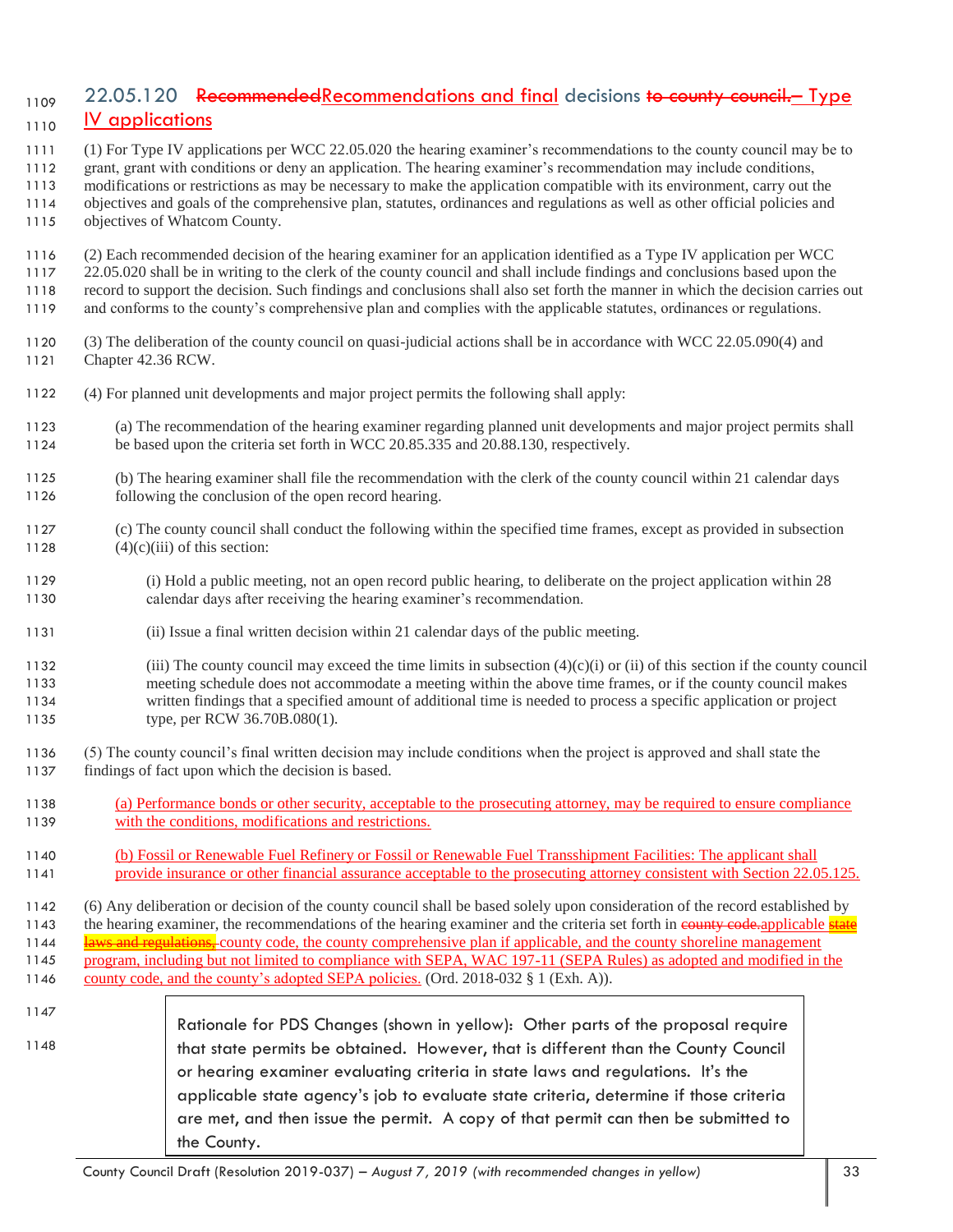## 1149 22.05.125 Proof of insurance for hazards created in the County

| 1150                         | At the time of Type I, II, III, or IV applications addressing production capacity or storage tank increases at fossil fuel                                                                                                                                                                                                                                                                                                                         |
|------------------------------|----------------------------------------------------------------------------------------------------------------------------------------------------------------------------------------------------------------------------------------------------------------------------------------------------------------------------------------------------------------------------------------------------------------------------------------------------|
| 1151                         | refineries, fossil fuel transshipment facilities, renewable fuel refineries, or renewable fuel transshipment facilities (Facilities),                                                                                                                                                                                                                                                                                                              |
| 1152                         | the applicant shall provide proof of insurance or other financial security acceptable to the prosecuting attorney, which may                                                                                                                                                                                                                                                                                                                       |
| 1153                         | include a parent company corporate guarantee to cover loss or damages to the County and to County residents from any fire,                                                                                                                                                                                                                                                                                                                         |
| 1154                         | explosion, spill or other sudden incident from operations of the Facility or from transport of materials, goods, products or                                                                                                                                                                                                                                                                                                                       |
| 1155                         | waste within the boundaries of Whatcom County. This requirement shall also be met for Type I changes in use from fossil                                                                                                                                                                                                                                                                                                                            |
| 1156                         | fuel refineries or transshipment facilities to renewable fuel refineries or transshipment facilities. The required policies and                                                                                                                                                                                                                                                                                                                    |
| 1157                         | any parent company corporate guarantee shall contain the following Coverage Terms:                                                                                                                                                                                                                                                                                                                                                                 |
| 1158<br>1159                 | (1) Insureds: The Primary Named Insured shall include the Permitted Entity(ies). The County shall be included as additional<br>Insured and shall be provided complete copies of applicable insurance policies and endorsements.                                                                                                                                                                                                                    |
| 1160<br>1161<br>1162         | (2) Insuring Agreements: Insurance shall pay on behalf of the Insured for loss from third-party bodily injury, property<br>damage or environmental remediation and restoration expenses resulting from sudden pollution conditions commencing on or<br>after the Permit effective date, either:                                                                                                                                                    |
| 1163                         | (a) emanating from and beyond the boundaries of a Permitted Facility, or                                                                                                                                                                                                                                                                                                                                                                           |
| 1164                         | (b) arising from materials or waste during transportation to or from a Permitted Facility.                                                                                                                                                                                                                                                                                                                                                         |
| 1165<br>1166<br>1167<br>1168 | (3) Policy Limits: Policy limits shall be no less than \$100 million for each Loss / total for all Losses determined by the<br>County during the review of each individual permit application and shall be based on an assessment of the facility's specific<br>risk of loss or damages. The required limits may be revised periodically by the County based on factors including inflation<br>adjustments and Permit- or Facility-specific risks. |
| 1169<br>1170<br>1171<br>1172 | Rationale for PDS Changes (shown in yellow): The proposed change above was<br>recommended by the Whatcom County Prosecuting Attorney's Office on<br>September 9, 2019, based upon Cascadia Law Group's recommendations (see<br>"Discussion/Note" below).                                                                                                                                                                                           |
| 1173                         | Discussion/Note: Minimum insurance amounts could be increased, but at levels above \$50                                                                                                                                                                                                                                                                                                                                                            |
| 1174                         | million to \$100 million may not be available in the insurance market. We suggest taking                                                                                                                                                                                                                                                                                                                                                           |
| 1175                         | out the \$100 million liability limit and substituting language that determines the liability                                                                                                                                                                                                                                                                                                                                                      |
| 1176                         | limit as each permit is reviewed and made part of a development agreement. Other forms                                                                                                                                                                                                                                                                                                                                                             |
| 1177                         | of financial assurance instruments could be allowed such as a letter of credit a parent                                                                                                                                                                                                                                                                                                                                                            |
| 1178                         | company corporate guarantee or other financial assurance acceptable to the County                                                                                                                                                                                                                                                                                                                                                                  |
| 1179                         | Prosecutor as a substitute for commercial insurance. We have included code language to                                                                                                                                                                                                                                                                                                                                                             |
| 1180                         | that effect in this draft. The County could also indicate that the amount of financial                                                                                                                                                                                                                                                                                                                                                             |
| 1181                         | assurance is to be determined at the point of an approval decision for a facility expansion                                                                                                                                                                                                                                                                                                                                                        |
| 1182                         | rather than specifying an amount here.                                                                                                                                                                                                                                                                                                                                                                                                             |
| 1183<br>1184<br>1185         | (4) Policy Deductibles: If the Policy has a deductible, the Insurer shall be liable for the payment of amounts within any<br>deductible or self-insured retention amount applicable to the policy, with a right of reimbursement by the Insured for any<br>such payment made by the Insurer. If the Policy has a self-insured retention (SIR) amount, the Primary Named Insured shall                                                              |

- 1186 declare how it intends to provide a financial assurance to the County for such SIR amount, where acceptable forms of
- 1187 financial assurance are letters of credit and certificates of deposit.

1188

1189